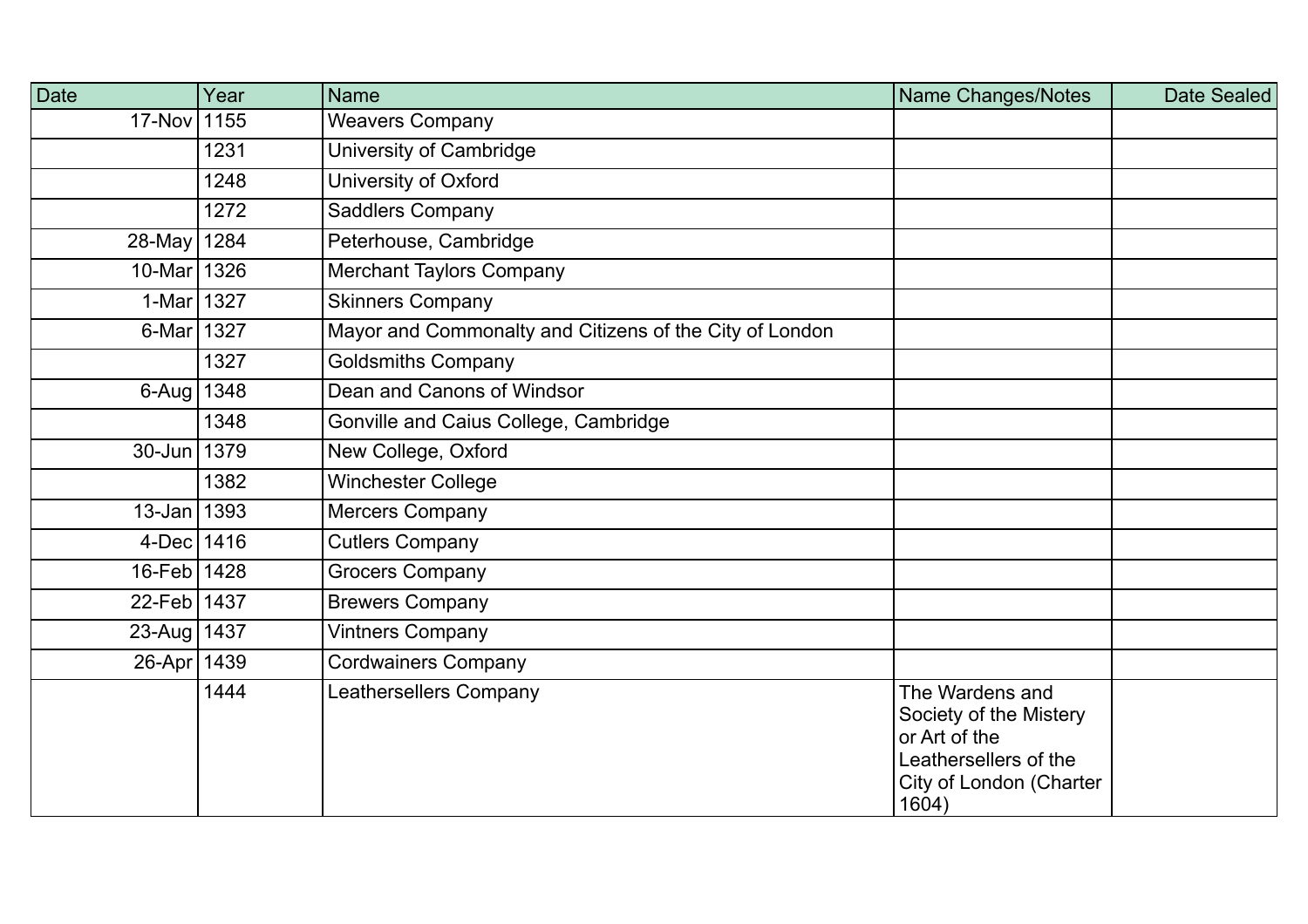| Date            | Year       | <b>Name</b>                                              | Name Changes/Notes                                                                                                                                | Date Sealed |
|-----------------|------------|----------------------------------------------------------|---------------------------------------------------------------------------------------------------------------------------------------------------|-------------|
|                 | 1448       | Queen's College of St Margaret and St Bernard, Cambridge | Commonly known as<br>"Queens' College,<br>Cambridge"                                                                                              |             |
| $8 - May$ 1453  |            | Armourers Company                                        | 17.06.1708 Company<br>of Armourers and<br>Brasiers in the City of<br>London                                                                       |             |
| 13-Oct 1457     |            | Magdalen College, Oxford                                 |                                                                                                                                                   |             |
| 8-Mar 1462      |            | <b>Tallow Chandlers Company</b>                          |                                                                                                                                                   |             |
|                 | 1462       | <b>Barbers Company</b>                                   |                                                                                                                                                   |             |
| 20-Mar 1463     |            | <b>Ironmongers Company</b>                               |                                                                                                                                                   |             |
| 16-Feb 1471     |            | <b>Dyers Company</b>                                     |                                                                                                                                                   |             |
| $20 - Jan$ 1473 |            | <b>Pewterers Company</b>                                 | Commonly known as<br>"Worshipful Company<br>of Pewterers"                                                                                         |             |
|                 | 1474       | Corporation of Blacksmith's of Dublin                    |                                                                                                                                                   |             |
| 16-Aug 1475     |            | St. Catharine's College, Cambridge                       |                                                                                                                                                   |             |
|                 | 7-Jul 1477 | <b>Carpenters Company</b>                                |                                                                                                                                                   |             |
| 16-Feb 1484     |            | The Wax Chandlers Company                                | "Master, Wardens and<br>Commonalty of the Art<br>or Mistery of Wax<br>Chandlers" commonly<br>known as "Worshipful<br>Company of Wax<br>Chandlers" |             |
|                 | 1496       | Jesus College, Cambridge                                 |                                                                                                                                                   |             |
| 10-Marl         | 1501       | <b>Plaisterers Company</b>                               |                                                                                                                                                   |             |
| 29-Apr 1501     |            | <b>Coopers Company</b>                                   |                                                                                                                                                   |             |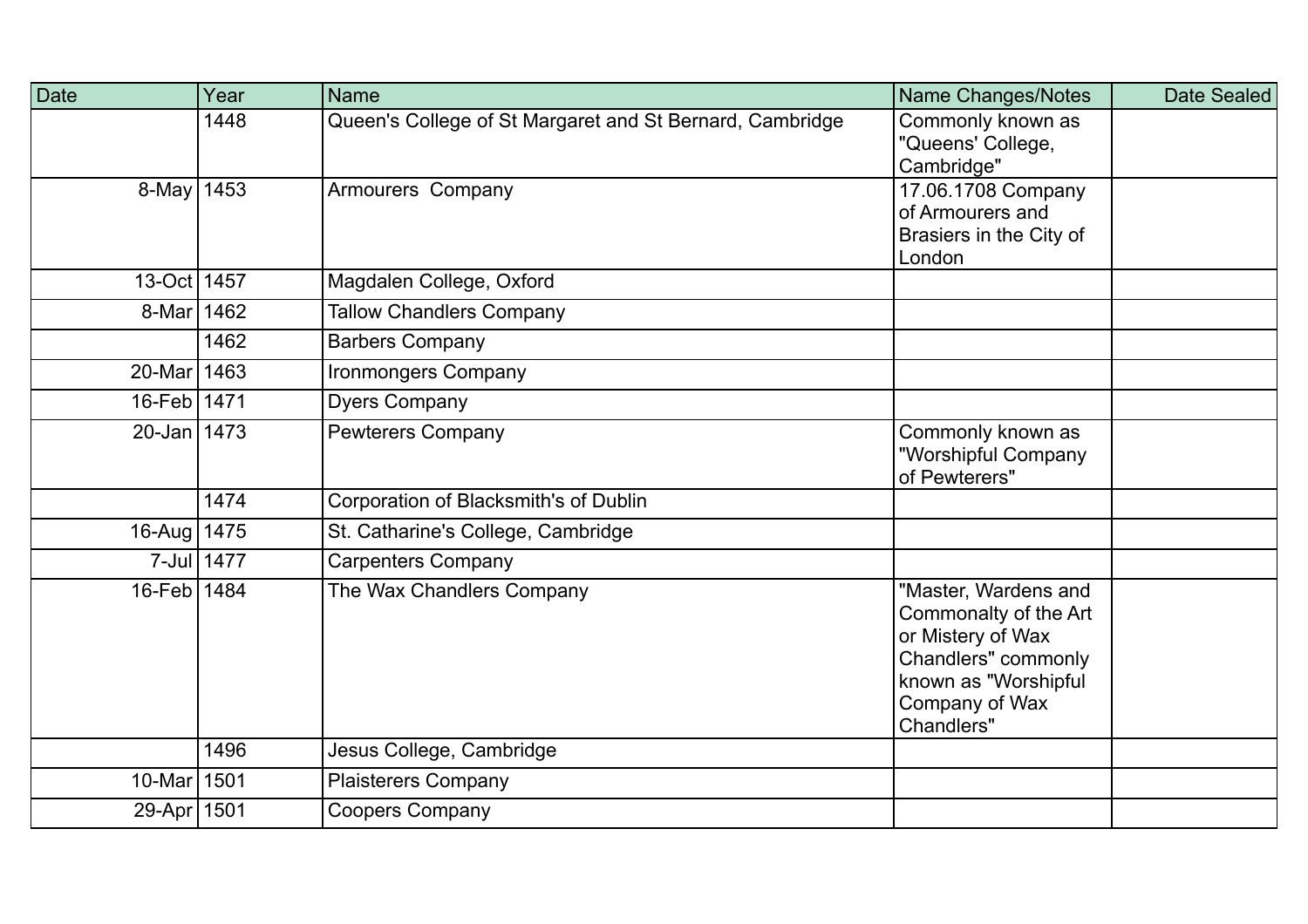| <b>Date</b>     | Year | <b>Name</b>                                        | Name Changes/Notes | Date Sealed |
|-----------------|------|----------------------------------------------------|--------------------|-------------|
| 23-Feb   1504   |      | <b>Poulters Company</b>                            |                    |             |
| 22-Jul 1509     |      | <b>Bakers Company</b>                              |                    |             |
| $15 - Jan$ 1512 |      | <b>Brasenose College, Oxford</b>                   |                    |             |
|                 | 1517 | Corpus Christi College, Oxford                     |                    |             |
| 23-Sep 1518     |      | Royal College of Physicians of London              |                    |             |
| 18-Jan 1528     |      | <b>Clothworkers Company</b>                        |                    |             |
|                 | 1532 | <b>Bristol Grammar School</b>                      |                    |             |
| $5-Oct$ 1536    |      | Corporation of Trinity House - Newcastle upon Tyne |                    |             |
| 25-Aug   1537   |      | <b>Honourable Artillery Company</b>                |                    |             |
|                 | 1541 | Kings School Ely                                   |                    |             |
| 19-Jan   1542   |      | <b>College of Christ of Brecknock</b>              |                    |             |
|                 | 1542 | Magdalene College, Cambridge                       |                    |             |
| 23-Jul 1545     |      | King Henry VIII School, Coventry                   |                    |             |
|                 | 1545 | <b>Warwick School</b>                              |                    |             |
|                 | 1547 | <b>Trinity College, Cambridge</b>                  |                    |             |
|                 | 1547 | Norwich School                                     |                    |             |
| 13-Jan 1547     |      | <b>Bethlem Hospital</b>                            |                    |             |
| 13-Jan 1547     |      | Saint Bartholomew's Hospital                       |                    |             |
|                 | 1549 | Pembroke College, Cambridge                        |                    |             |
| 13-May   1550   |      | <b>Sherborne School</b>                            |                    |             |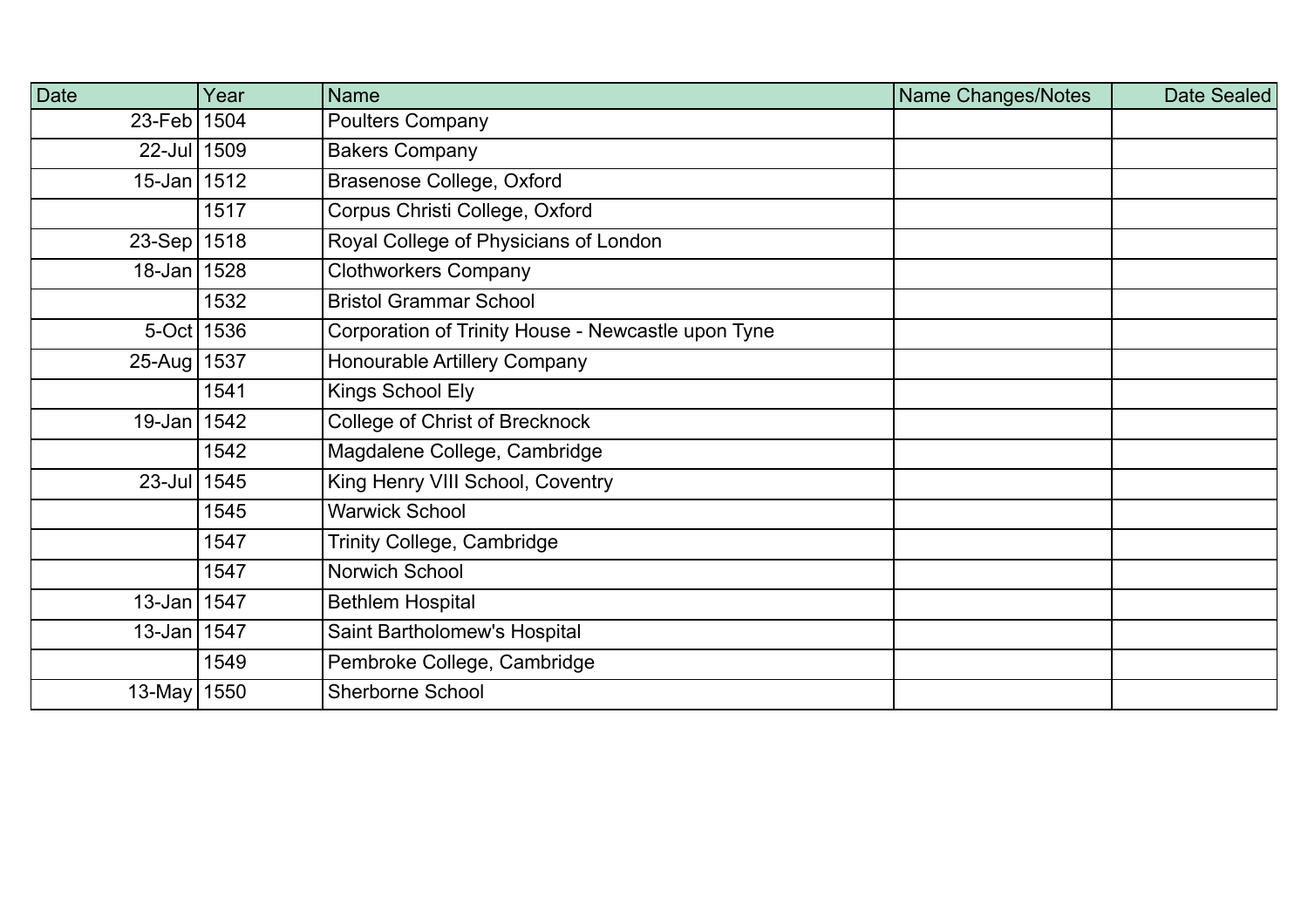| <b>Date</b>   | Year | <b>Name</b>                                                                                                                                   | Name Changes/Notes                                                                                                                                                                                                                           | Date Sealed |
|---------------|------|-----------------------------------------------------------------------------------------------------------------------------------------------|----------------------------------------------------------------------------------------------------------------------------------------------------------------------------------------------------------------------------------------------|-------------|
|               | 1550 | The Superintendent and Ministers of the Church of the Germans<br>and other Foreigners of the foundation of Edward VI in the City<br>of London | Was known as<br>'Strangers Church'.<br>Successor bodies - The<br>Dutch and French<br><b>Protestant Churches of</b><br>London                                                                                                                 |             |
| 12-Aug   1551 |      | St. Thomas's Hospital                                                                                                                         |                                                                                                                                                                                                                                              |             |
| 14-May 1552   |      | Sedbergh School                                                                                                                               |                                                                                                                                                                                                                                              |             |
| 17-Jun 1552   |      | King Edward VI Grammar School, Stourbridge                                                                                                    |                                                                                                                                                                                                                                              |             |
| 12-Jul 1552   |      | King Edwards School at Bath                                                                                                                   |                                                                                                                                                                                                                                              |             |
| 18-Dec 1552   |      | Society of Merchant Venturers of Bristol                                                                                                      |                                                                                                                                                                                                                                              |             |
|               | 1552 | <b>Bedford School</b>                                                                                                                         |                                                                                                                                                                                                                                              |             |
|               | 1552 | King Edwards School, Birmingham                                                                                                               |                                                                                                                                                                                                                                              |             |
| 25-Apr 1552   |      | King Edward VI Free Grammar School (King's School),<br>Macclesfield                                                                           | (1) The Governors of<br>the Possessions,<br><b>Revenues and Goods</b><br>of the Free Grammar<br>School of King Edward<br>VI<br>(2) Foundation of Sir<br>John Percyvale in<br>Macclesfield of 1502,<br>refounded by King<br>Edward VI in 1552 | 17/07/2009  |
| 26-May   1553 |      | <b>Giggleswick School</b>                                                                                                                     |                                                                                                                                                                                                                                              |             |
| 26-Jun 1553   |      | <b>Bridewell Hospital</b>                                                                                                                     |                                                                                                                                                                                                                                              |             |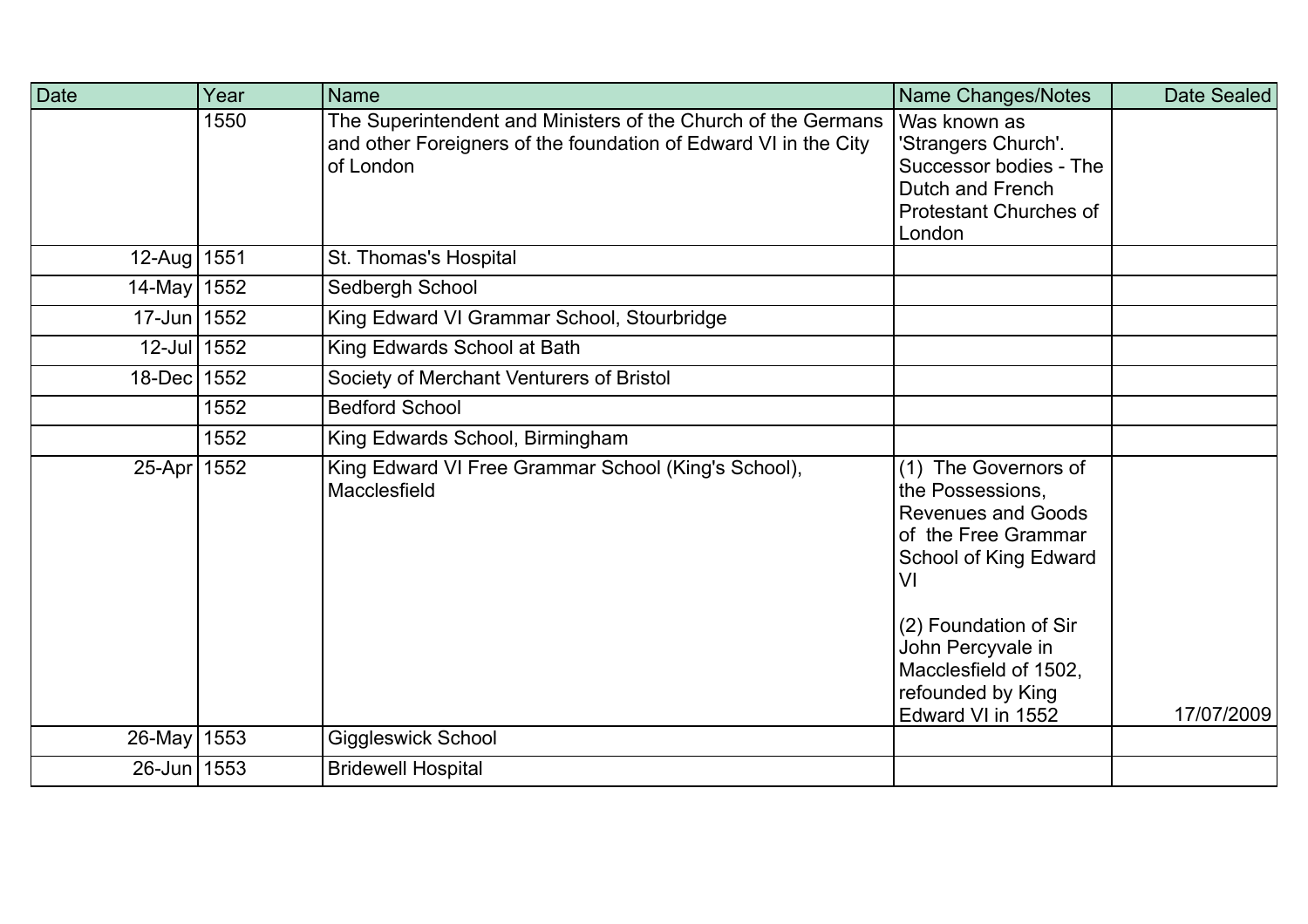| Date        | Year       | <b>Name</b>                                                                                                                                                          | <b>Name Changes/Notes</b>                                                                                                    | Date Sealed |
|-------------|------------|----------------------------------------------------------------------------------------------------------------------------------------------------------------------|------------------------------------------------------------------------------------------------------------------------------|-------------|
| $26$ -Jun   | 1553       | <b>Christs Hospital</b>                                                                                                                                              | Governors of the<br>property of King<br><b>Edward VI's hospitals</b><br>of Christ, Bridewell and<br><b>St Thomas Apostle</b> |             |
|             | 1553       | King Edward VI Grammar School, Southampton                                                                                                                           |                                                                                                                              |             |
|             | 1553       | <b>Tonbridge School</b>                                                                                                                                              |                                                                                                                              |             |
|             | 1554       | Queen Mary's Grammar School, Walsall                                                                                                                                 |                                                                                                                              |             |
| $15$ -Jul   | 1555       | <b>College of Arms</b>                                                                                                                                               |                                                                                                                              |             |
|             | 1555       | Muscovy Company                                                                                                                                                      |                                                                                                                              |             |
|             | 1555       | St. John Baptist College, Oxford                                                                                                                                     |                                                                                                                              |             |
|             | 7-Jul 1556 | Charity of the Priest and Poor of Ginge Petre in the County of<br><b>Essex</b>                                                                                       |                                                                                                                              |             |
| 4-May 1557  |            | <b>Stationers Company</b>                                                                                                                                            | "Stationers and<br><b>Newspapers Makers</b><br>Company"                                                                      |             |
|             | 5-Jul 1558 | <b>Brentwood School</b>                                                                                                                                              |                                                                                                                              |             |
| 21-May 1560 |            | The Dean and Chapter of the Collegiate Church of St. Peter in<br>Westminster                                                                                         |                                                                                                                              |             |
| 28-Feb 1561 |            | Governor and Supervisors of the Free School and Almshouses<br>of the City of Worcester<br>(Charter<br>perpetuated by Letters Patent of Queen Victoria 27 April 1843) | 1) Royal Grammar<br><b>School Worcester</b><br>2) Queen Elizabeth<br><b>Almshouses Worcester</b>                             |             |
|             | 1561       | Kingston Grammar School, Kingston upon Thames                                                                                                                        |                                                                                                                              |             |
| 25-Oct 1561 |            | <b>Broderers Company</b>                                                                                                                                             |                                                                                                                              |             |
|             | 1562       | St. Olave's and St. Saviours Grammar School                                                                                                                          |                                                                                                                              |             |
| 15-Jun 1563 |            | Queen Elizabeth Grammar School, Darlington                                                                                                                           |                                                                                                                              |             |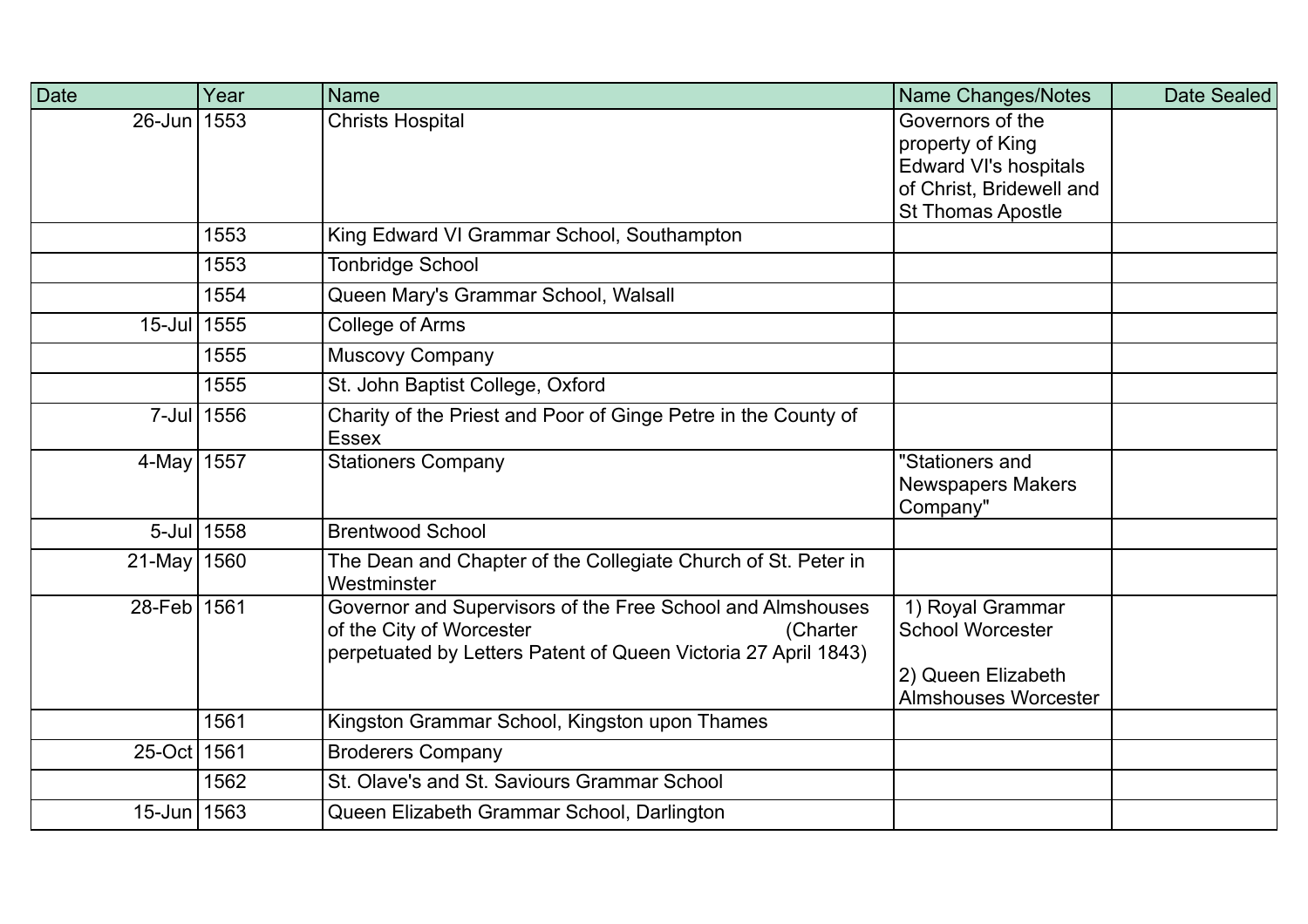| <b>Date</b>    | Year | <b>Name</b>                                                                                                                                                                                                 | <b>Name Changes/Notes</b> | Date Sealed |
|----------------|------|-------------------------------------------------------------------------------------------------------------------------------------------------------------------------------------------------------------|---------------------------|-------------|
|                | 1565 | Exeter College, Oxford                                                                                                                                                                                      |                           |             |
|                | 1565 | <b>Highgate School</b>                                                                                                                                                                                      |                           |             |
|                | 1567 | Queen Elizabeth's Grammer School, Blackburn                                                                                                                                                                 |                           |             |
| 3-Aug   1568   |      | <b>Tylers' and Bricklayers' Company</b>                                                                                                                                                                     |                           |             |
| 12-Oct 1568    |      | <b>Girdlers Company</b>                                                                                                                                                                                     |                           |             |
| 14-Apr 1570    |      | Joiners Company                                                                                                                                                                                             |                           |             |
|                | 1571 | <b>Blacksmith's Company</b>                                                                                                                                                                                 |                           |             |
| 27-Jun 1571    |      | Jesus College, Oxford                                                                                                                                                                                       |                           |             |
| 19-Feb 1572    |      | The Keepers and Governors of the Possessions, Revenues and<br>Goods of the Free Grammar School of John Lyon, within the<br>town of Harrow-on-the-Hill (including Harrow School and the<br>John Lyon School) |                           |             |
| $9 - Feb$ 1573 |      | University College, Oxford                                                                                                                                                                                  |                           |             |
|                | 1574 | <b>Cranbrook School</b>                                                                                                                                                                                     |                           |             |
| 25-Nov 1574    |      | Queen Elizabeth's College, Greenwich                                                                                                                                                                        |                           |             |
|                | 1576 | <b>Sutton Valence School</b>                                                                                                                                                                                |                           |             |
|                | 1577 | <b>Spanish Company</b>                                                                                                                                                                                      |                           |             |
| 19-Jun 1578    |      | <b>Haberdashers Company</b>                                                                                                                                                                                 |                           |             |
|                | 1579 | <b>Eastland Company</b>                                                                                                                                                                                     |                           |             |
|                | 1579 | <b>Turkey Company of London</b>                                                                                                                                                                             |                           |             |
| 19-Jul 1581    |      | <b>Painter Stainers Company</b>                                                                                                                                                                             |                           |             |
|                | 1584 | <b>Uppingham School</b>                                                                                                                                                                                     |                           |             |
|                | 1585 | Queen's College, Oxford                                                                                                                                                                                     |                           |             |
|                | 1591 | Queen Elizabeth Grammar School, Wakefield                                                                                                                                                                   |                           |             |
|                | 1594 | Sidney Sussex College, Cambridge                                                                                                                                                                            |                           |             |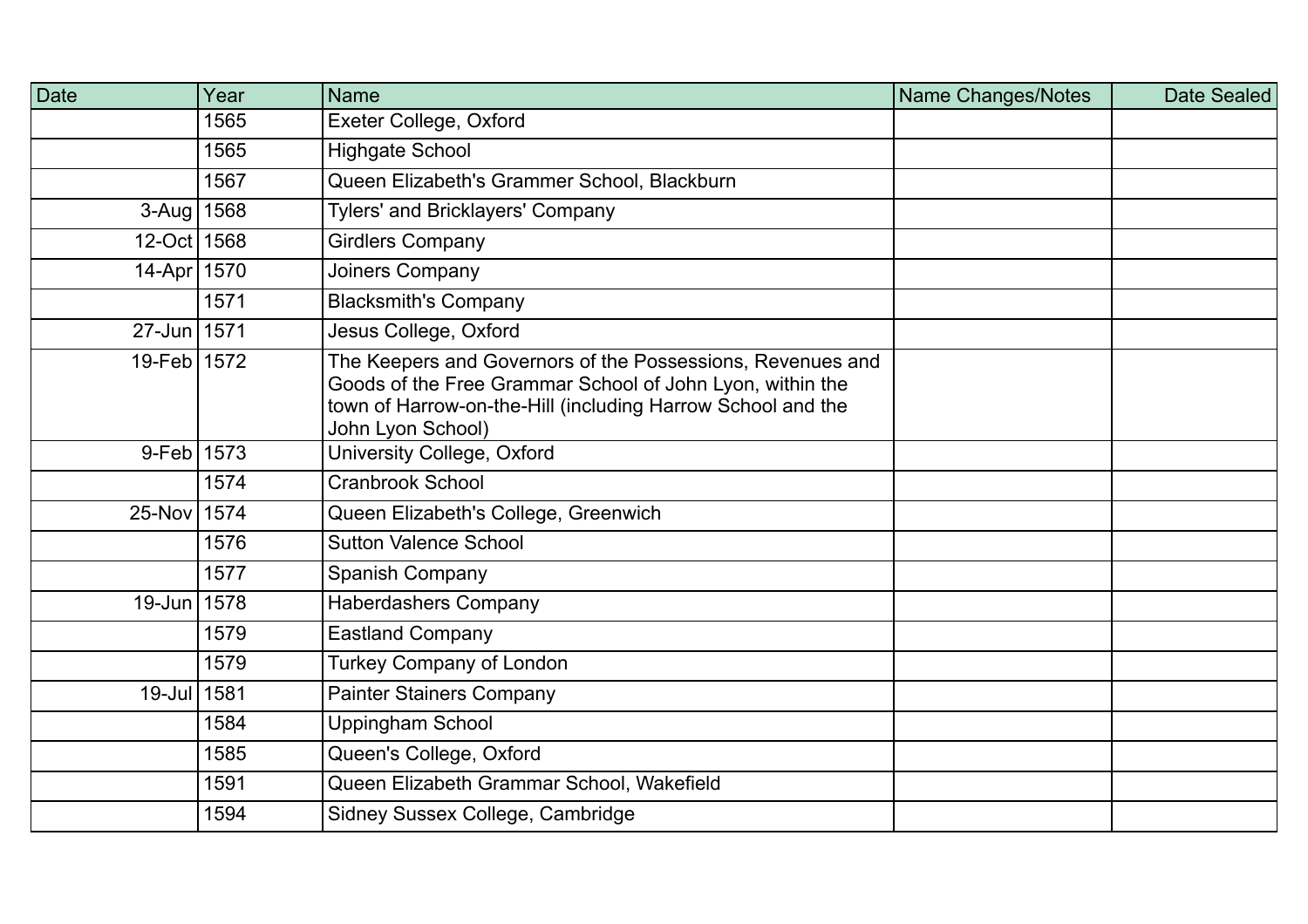| <b>Date</b>                | Year | <b>Name</b>                                                | <b>Name Changes/Notes</b>           | Date Sealed |
|----------------------------|------|------------------------------------------------------------|-------------------------------------|-------------|
| 3-May   1597               |      | Hospital of St. John the Evangelist and St. Anne in Oakham |                                     |             |
| 29-Nov 1599                |      | Royal College of Physicians and Surgeons of Glasgow        |                                     |             |
| 22-Mar 1600                |      | Royal Grammar School, Newcastle-upon-Tyne                  |                                     |             |
|                            | 1600 | East India Company                                         |                                     |             |
|                            | 1603 | Oriel College, Oxford                                      |                                     |             |
|                            | 1603 | Hostmen Company of Freemen of Newcastle-upon-Tyne          |                                     |             |
| 30-Aug   1603              |      | The Fishmongers' Company                                   |                                     |             |
| 17-Dec 1603                |      | <b>Bishop Auckland Grammar School</b>                      |                                     |             |
| $2 - Aug   1604$           |      | <b>Feltmakers Company</b>                                  |                                     |             |
| 29-Aug 1605                |      | <b>Woodmongers Company</b>                                 |                                     |             |
| 16-Sep 1605                |      | <b>Butchers Company</b>                                    |                                     |             |
| 18-Sep 1605                |      | <b>Gardeners Company</b>                                   |                                     |             |
| 9-Jan 1606                 |      | <b>Fruiterers Company</b>                                  |                                     |             |
| 19-Jan 1606                |      | The Drapers' Company                                       |                                     |             |
| 30-Apr 1605                |      | <b>Curriers Company</b>                                    | "Worshipful Company<br>of Curriers" |             |
| 15-May   $160\overline{7}$ |      | <b>Salters Company</b>                                     |                                     |             |
|                            | 1610 | <b>Newfoundland Company</b>                                |                                     |             |
| $04$ -Jan                  | 1611 | The Hospital of King James in Gateshead                    |                                     |             |
| 12-Apr   1611              |      | <b>Plumbers Company</b>                                    |                                     |             |
| 22-Jun 1611                |      | Sutton's Hospital in Charterhouse                          |                                     |             |
| 20-Dec 1611                |      | Wadham College, Oxford                                     |                                     |             |
|                            | 1611 | <b>French Company</b>                                      |                                     |             |
|                            | 1612 | <b>Bermuda Company</b>                                     | Annullled 1684                      |             |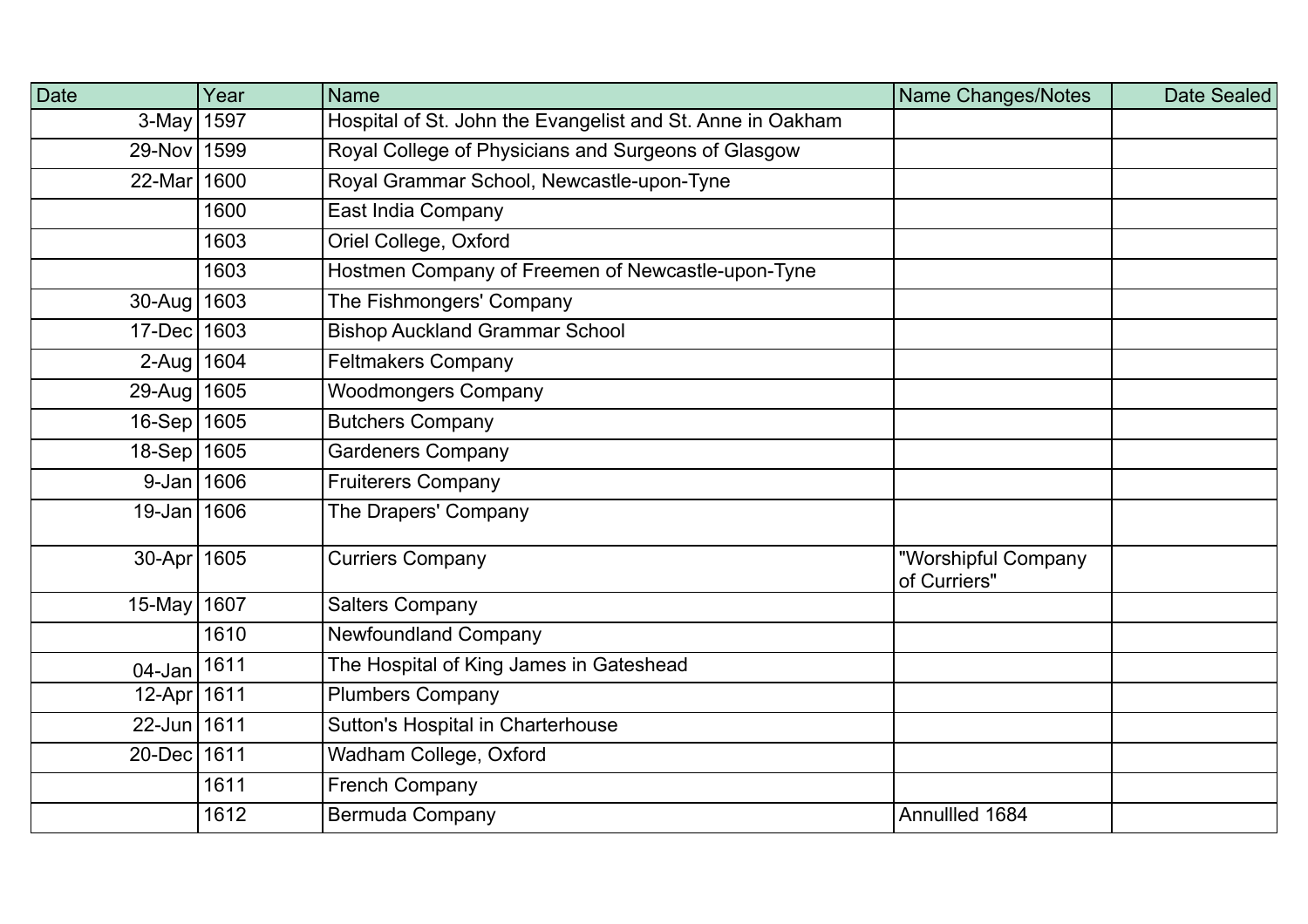| <b>Date</b>   | Year       | <b>Name</b>                                                                                                      | Name Changes/Notes                                                         | Date Sealed |
|---------------|------------|------------------------------------------------------------------------------------------------------------------|----------------------------------------------------------------------------|-------------|
| $13-Sep$      | 1612       | Don Baudains (Jersey)                                                                                            |                                                                            |             |
|               | 1613       | Honourable Irish Society                                                                                         |                                                                            |             |
| 18-Sep 1614   |            | <b>Founders Company</b>                                                                                          |                                                                            |             |
|               | 1615       | <b>Wilson's Grammar School</b>                                                                                   |                                                                            |             |
| 28-Jan 1617   |            | <b>Scriveners Company</b>                                                                                        |                                                                            |             |
| 6-Dec 1617    |            | Society of Apothecaries of London                                                                                |                                                                            |             |
| 21-Jun 1619   |            | <b>Dulwich College</b>                                                                                           |                                                                            |             |
| 21-Jun 1619   |            | <b>New River Company</b>                                                                                         |                                                                            |             |
| 24-Jul 1620   |            | Master, Wardens, Assistants, and Commonalty of Weavers,<br>Fullers and Shearmen of the City and County of Exeter | known as The<br>Incorporation of<br><b>Weavers Fullers and</b><br>Shearmen |             |
| 9-Jun 1621    |            | <b>Brown Bakers Company</b>                                                                                      |                                                                            |             |
|               | 1621       | <b>Bowyers Company</b>                                                                                           |                                                                            |             |
| $13$ -May     | 1622       | <b>Starch Makers Company</b>                                                                                     |                                                                            |             |
|               | 1624       | Pembroke College, Oxford                                                                                         |                                                                            |             |
| 14-Jun 1626   |            | <b>Upholders Company</b>                                                                                         |                                                                            |             |
| 22-Oct 1628   |            | <b>Playing Card Makers Company</b>                                                                               |                                                                            |             |
| 16-May 1629   |            | <b>Spectacle Makers Company</b>                                                                                  | The Worshipful<br><b>Company of Spectacle</b><br><b>Makers</b>             |             |
|               | 1629       | Massachusetts Company                                                                                            |                                                                            |             |
|               | 3-Jul 1630 | Sion College                                                                                                     |                                                                            |             |
|               | 8-Jul 1631 | Sackville College, East Grinstead                                                                                |                                                                            |             |
| 22-Aug   1631 |            | <b>Clockmakers Company</b>                                                                                       |                                                                            |             |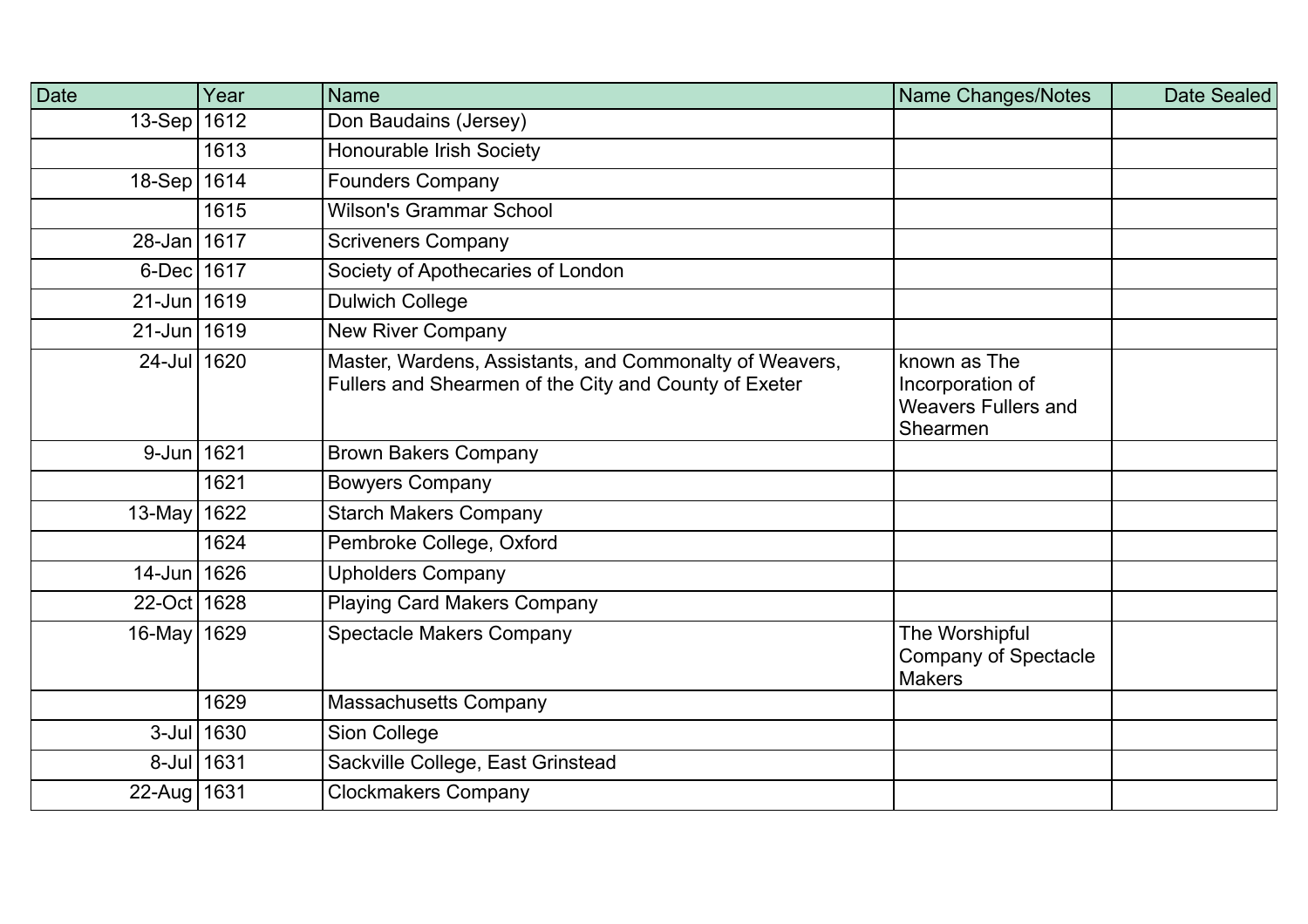| <b>Date</b>     | Year | <b>Name</b>                         | Name Changes/Notes                             | Date Sealed |
|-----------------|------|-------------------------------------|------------------------------------------------|-------------|
| $6$ -Jan   1634 |      | <b>Thomas Parsons' Charity</b>      | The Governors of the                           |             |
|                 |      |                                     | <b>Lands and Possessions</b>                   |             |
|                 |      |                                     | of the Poor of Ely (also<br>known as "Parsons' |             |
|                 |      |                                     | Charity")                                      |             |
| 4-Apr 1636      |      | <b>Comb Makers Company</b>          |                                                |             |
| 20-Aug 1636     |      | <b>Pinmakers Company</b>            |                                                |             |
| 14-Mar 1637     |      | <b>Gunmakers Company</b>            |                                                |             |
| $12$ -Jan 1638  |      | Horners Company                     |                                                |             |
| 22-May 1638     |      | Soap Makers Company                 |                                                |             |
| 9-Aug   1638    |      | <b>Distillers Company</b>           |                                                |             |
| $6$ -Nov 1638   |      | <b>Glaziers Company</b>             |                                                |             |
| 10-Sep 1638     |      | <b>Glovers Company</b>              |                                                |             |
|                 | 1639 | Worshipful Company of Parish Clerks |                                                |             |
| 10-Nov 1656     |      | <b>Needlemakers Company</b>         |                                                |             |
| 13-Jun 1657     |      | <b>Frame Work Knitters Company</b>  |                                                |             |
| 28-Nov 1661     |      | <b>Glass Sellers Company</b>        |                                                |             |
| 20-Jan 1662     |      | Royal African Company               |                                                |             |
| 7-Feb 1662      |      | <b>New England Company</b>          |                                                |             |
| 15-Jul 1662     |      | <b>Royal Society</b>                |                                                |             |
|                 | 1662 | <b>Bradford Grammar School</b>      |                                                |             |
| 16-Feb 1663     |      | Cooks Company                       |                                                |             |
| 21-Dec 1663     |      | Innholders Company                  |                                                |             |
| 17-Mar 1664     |      | <b>Canary Company</b>               |                                                |             |
| 30-Jun 1664     |      | <b>Royal Scottish Corporation</b>   |                                                |             |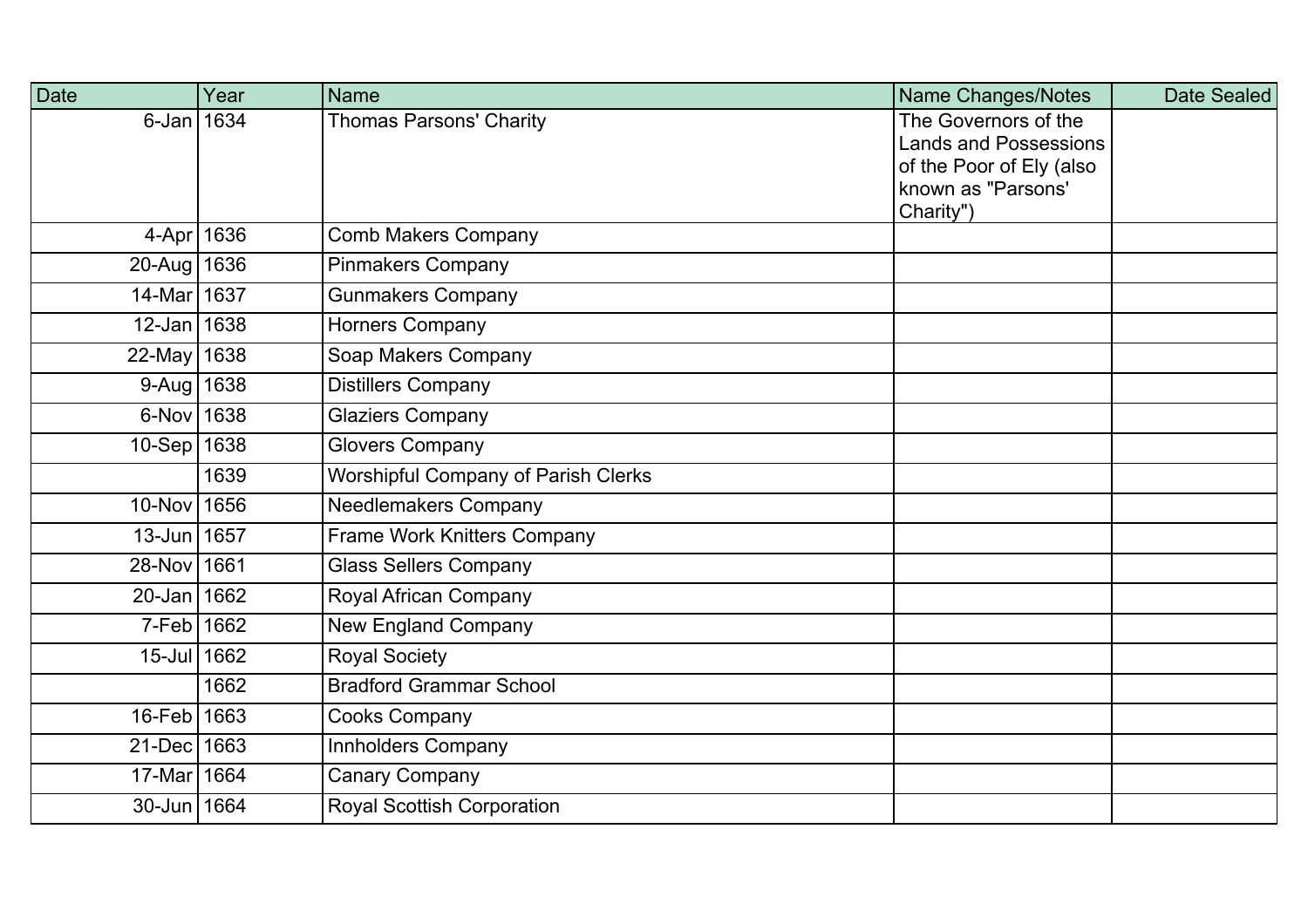| Date        | Year       | <b>Name</b>                                                                                                     | Name Changes/Notes                                                                                                                                                    | Date Sealed |
|-------------|------------|-----------------------------------------------------------------------------------------------------------------|-----------------------------------------------------------------------------------------------------------------------------------------------------------------------|-------------|
| $1-Dec$     | 1664       | <b>Hat-Band Makers Company</b>                                                                                  |                                                                                                                                                                       |             |
| $18$ -May   | 1666       | Broadweavers and Clothiers Company of Coventry                                                                  |                                                                                                                                                                       |             |
| $3-Feb$     | 1670       | <b>Wheelwrights Company</b>                                                                                     |                                                                                                                                                                       |             |
| $2$ -May    | 1670       | <b>Hudsons Bay Company</b>                                                                                      |                                                                                                                                                                       |             |
| $2-Aug$     | 1670       | Pattenmakers Company                                                                                            |                                                                                                                                                                       |             |
| 29-Dec 1670 |            | Tin Plate Workers Company                                                                                       |                                                                                                                                                                       |             |
| 18-Nov 1672 |            | Trinity House in Kingston-upon-Hull                                                                             |                                                                                                                                                                       |             |
| 17-Jan 1674 |            | Master, Wardens, Assistants and Commonalty of the Company<br>of Farryers of London                              | "Worshipful Company<br>of Farriers"                                                                                                                                   |             |
| $31$ -May   | 1677       | <b>Coachmakers Company</b>                                                                                      |                                                                                                                                                                       |             |
| $17$ -Dec   | 1677       | <b>Masons Company</b>                                                                                           |                                                                                                                                                                       |             |
|             | 1-Jul 1678 | Governors for the Charity for Relief of the Poor Widows and<br>Children of Clergymen (k/a Clergy Support Trust) | 1) "Charity for Relief of<br>the Poor Widows and<br>Children of Clergymen"<br>2) "Sons and Friends of<br>the Clergy" 3)<br>"Corporation of the<br>Sons of the Clergy" |             |
| 19-Oct 1681 |            | Company of Merchants of the City of Edinburgh                                                                   |                                                                                                                                                                       |             |
|             | 8-Jul 1685 | The Corporation of Trinity House of Deptford Strond                                                             |                                                                                                                                                                       |             |
| $16$ -Jun   | 1693       | Gold and Silver Wyre Drawer's Company                                                                           |                                                                                                                                                                       |             |
| 27-Jul 1694 |            | <b>Bank of England</b>                                                                                          |                                                                                                                                                                       |             |
| 16-Jun 1701 |            | Society for the Propagation of the Gospel in Foreign Parts                                                      | (1) "United Society for<br>the Propagation of the<br>Gospel"<br>(2) "The United<br>Society"                                                                           |             |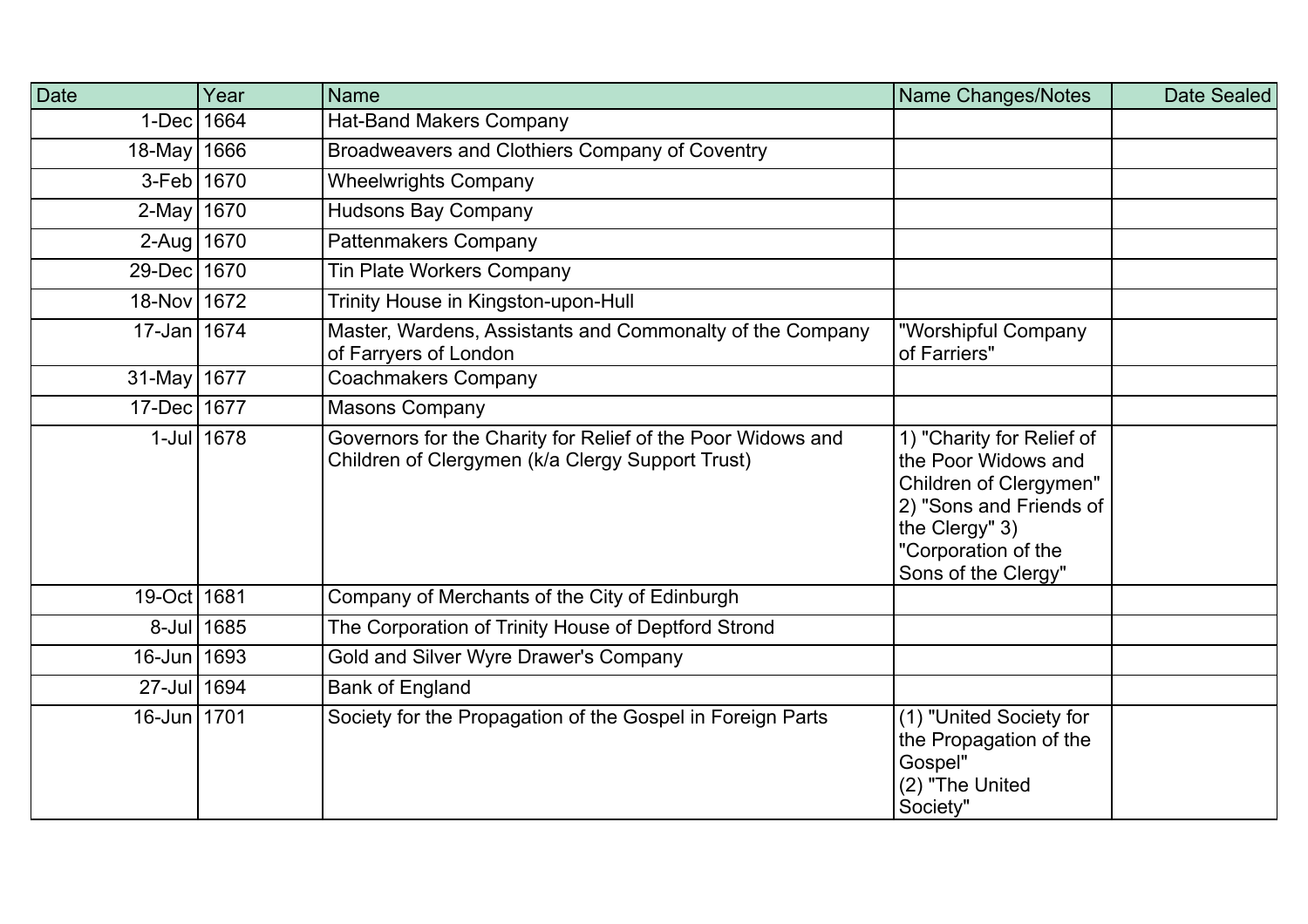| Date          | Year | <b>Name</b>                                                                                                                                                    | Name Changes/Notes                               | Date Sealed |
|---------------|------|----------------------------------------------------------------------------------------------------------------------------------------------------------------|--------------------------------------------------|-------------|
| 15-Jul 1703   |      | Tanners Company of Bermondsey                                                                                                                                  |                                                  |             |
| 6-Mar 1704    |      | The Royal Company of Archers                                                                                                                                   |                                                  |             |
| 26-Apr   1704 |      | Company of the Mine Adventurers of England                                                                                                                     |                                                  |             |
| 3-Nov 1704    |      | <b>Queen Anne's Bounty</b>                                                                                                                                     |                                                  |             |
| 19-Apr 1706   |      | Grey Coat Hospital in Tothill Fields of the Foundation of Queen<br>Anne                                                                                        |                                                  |             |
| 27-Jul 1706   |      | Amicable Society for a perpetual Assurance Office                                                                                                              |                                                  |             |
| 22-Dec 1707   |      | Charitable Corporation for the relief of the Industrious Poor                                                                                                  |                                                  |             |
| 19-Apr 1709   |      | <b>Fanmakers Company</b>                                                                                                                                       |                                                  |             |
| 25-May 1709   |      | Society in Scotland for Propagating Christian Knowledge                                                                                                        |                                                  |             |
| 23-May 1711   |      | Blanket Weavers in Witney, Oxfordshire                                                                                                                         |                                                  |             |
| $8-Sep$ 1711  |      | South Sea Company                                                                                                                                              |                                                  |             |
| 3-Dec 1711    |      | Loriners Company                                                                                                                                               |                                                  |             |
| 29-Jul 1714   |      | Worcester College, Oxford                                                                                                                                      |                                                  |             |
|               | 1718 | <b>Greenwich Hospital</b>                                                                                                                                      | Dissolved by Act of<br>Parliament 22 May<br>1829 |             |
| 24-Jul 1718   |      | The Governor and Directors of the Hospital for Poor French<br>Protestants and their Descendants Residing in Great Britain<br>"The French Protestant Hospital". | Known as "The French<br>Hospital" 10 June 2015   |             |
| 27-Jul 1719   |      | Music Society for Carrying on Operas and other entertainments                                                                                                  |                                                  |             |
| 22-Jun 1720   |      | <b>London Assurance</b>                                                                                                                                        |                                                  |             |
| 22-Jun 1720   |      | Royal Exchange Assurance                                                                                                                                       |                                                  |             |
| 8-Mar 1723    |      | Chelsea Waterworks Company                                                                                                                                     |                                                  |             |
| 21-Nov 1724   |      | <b>Equivalent Company</b>                                                                                                                                      |                                                  |             |
| 31-May   1727 |      | Royal Bank of Scotland Ltd                                                                                                                                     |                                                  |             |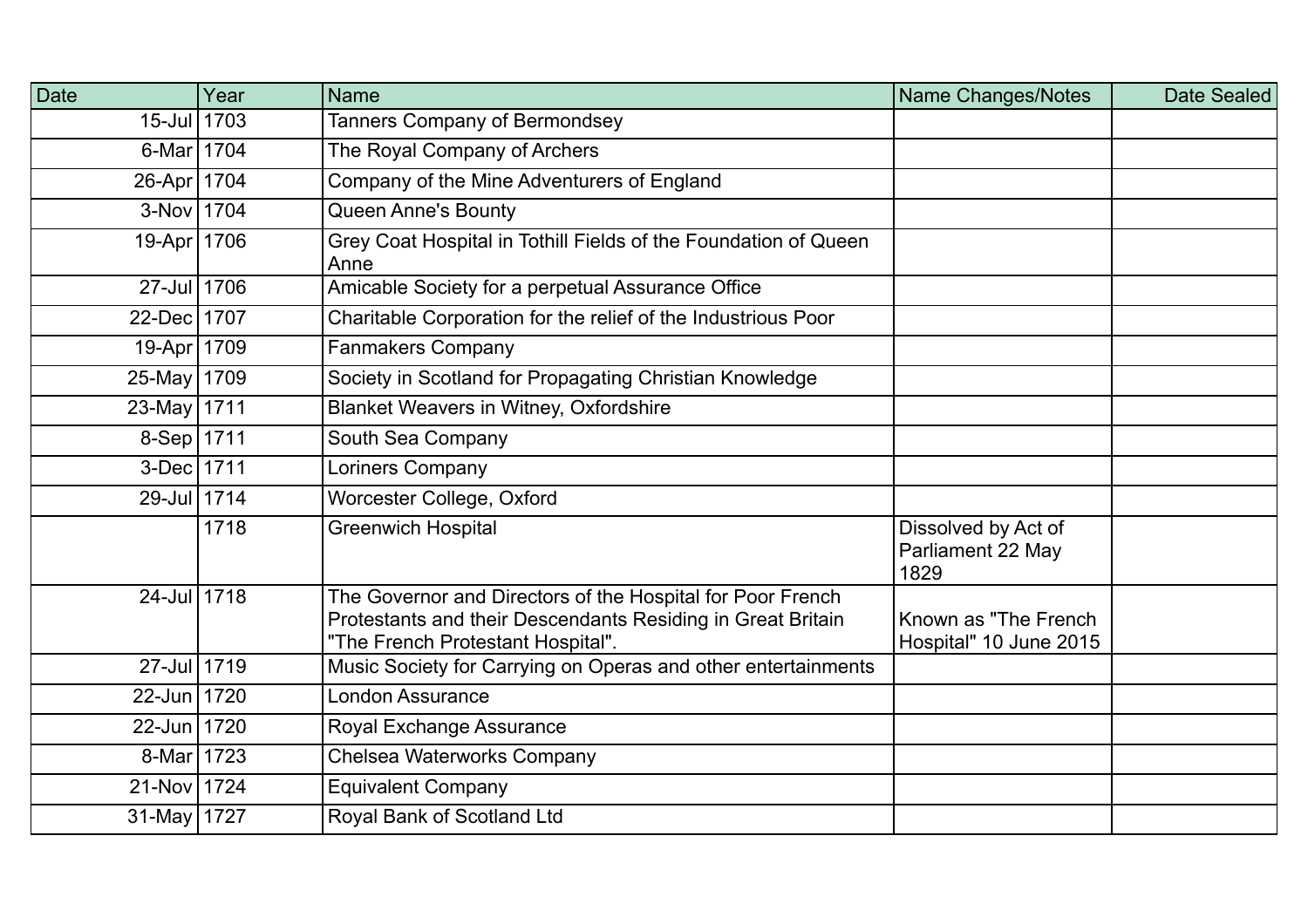| <b>Date</b>   | Year       | <b>Name</b>                                                                                                                                                                                                                                       | Name Changes/Notes                                                                                            | Date Sealed |
|---------------|------------|---------------------------------------------------------------------------------------------------------------------------------------------------------------------------------------------------------------------------------------------------|---------------------------------------------------------------------------------------------------------------|-------------|
| 31-Jul 1729   |            | Queen Elizabeth Grammar School, Halifax                                                                                                                                                                                                           |                                                                                                               |             |
| 23-Oct 1729   |            | Company for working Mines etc. in Scotland                                                                                                                                                                                                        |                                                                                                               |             |
| 17-Oct 1739   |            | <b>Foundling Hospital</b>                                                                                                                                                                                                                         | "Thomas Coram<br>Foundation for<br>Children"                                                                  |             |
| 27-Aug   1740 |            | Hertford College, Oxford                                                                                                                                                                                                                          |                                                                                                               |             |
| 28-Apr 1741   |            | Charity for the Relief of the Widows and Children of the Clergy of Surrendered 25 July<br>Norwich and Norfolk                                                                                                                                     | 2007                                                                                                          |             |
| 13-Apr 1742   |            | Charity for the Relief of the Widows and Children of the Clergy of<br><b>Suffolk</b>                                                                                                                                                              |                                                                                                               |             |
| 25-Jun 1742   |            | Orphan Hospital and Workhouse at Edinburgh                                                                                                                                                                                                        |                                                                                                               |             |
|               | 5-Jul 1746 | <b>British Linen Bank</b>                                                                                                                                                                                                                         |                                                                                                               |             |
| 29-Apr 1747   |            | Governors of the Charity for the relief of the poor Widows and<br>Orphans of Beneficed Clergymen or having Curacys in the<br>County of Essex the Deanery of Braughing and Archdeaconry of<br>St. Albans, County of Hertford and Diocese of London | Incorporation dissolved<br>by Essex and Herts<br><b>Clergy Charity Scheme</b><br><b>Confirmation Act 1917</b> |             |
| 14-Jul 1748   |            | Excise Incorporation in Scotland                                                                                                                                                                                                                  |                                                                                                               |             |
| 11-Oct 1750   |            | Society of the Free British Fishery                                                                                                                                                                                                               |                                                                                                               |             |
| 2-Nov 1751    |            | Society of Antiquaries of London                                                                                                                                                                                                                  |                                                                                                               |             |
| 9-Dec 1758    |            | London Hospital                                                                                                                                                                                                                                   |                                                                                                               |             |
| 26-Jan 1765   |            | Society of Artists of Great Britain                                                                                                                                                                                                               |                                                                                                               |             |
| 8-Jun 1765    |            | Bethel Hospital, Norwich                                                                                                                                                                                                                          |                                                                                                               |             |
| 19-Jun 1773   |            | Carron Company                                                                                                                                                                                                                                    |                                                                                                               |             |
| 22-Jun 1768   |            | College of Doctors of Law                                                                                                                                                                                                                         |                                                                                                               |             |
|               | 1773       | <b>Royal Medical Society</b>                                                                                                                                                                                                                      |                                                                                                               |             |
| 27-Jan 1774   |            | Society of Advocates in Aberdeen                                                                                                                                                                                                                  |                                                                                                               |             |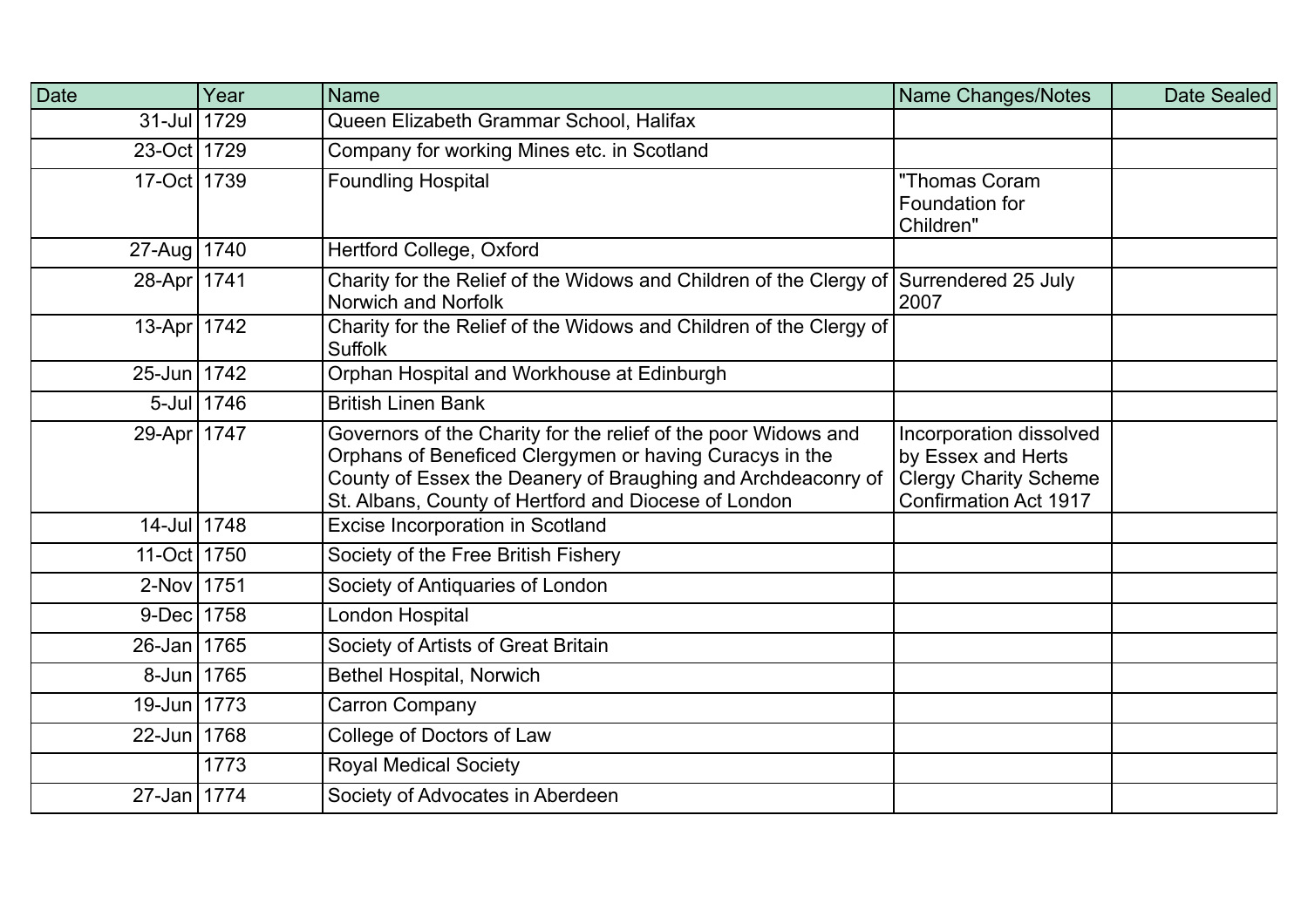| Date                  | Year | <b>Name</b>                                                                                                   | <b>Name Changes/Notes</b>                                                 | Date Sealed |
|-----------------------|------|---------------------------------------------------------------------------------------------------------------|---------------------------------------------------------------------------|-------------|
| 24-Mar 1781           |      | Governors of the possessions etc. of the Free Chapel of Hindon<br>within the parish of East Knoyle, Wiltshire |                                                                           |             |
| 29-Mar 1783           |      | Royal Society of Edinburgh                                                                                    |                                                                           |             |
| $6$ -May              | 1783 | Society of Antiquaries of Scotland                                                                            |                                                                           |             |
| 15-May   1783         |      | Governor and Company of the Bank of Ireland                                                                   |                                                                           |             |
| 9-Jun 1783            |      | <b>Glasgow Chamber of Commerce and Manufactures</b>                                                           |                                                                           |             |
| $10$ -Jul             | 1786 | Edinburgh Chamber of Commerce and Manufactures                                                                |                                                                           |             |
| 17-May 1787           |      | Royal Highland and Agricultural Society of Scotland                                                           |                                                                           |             |
| 26-Aug   1790         |      | Royal Society of Musicians of Great Britain                                                                   |                                                                           |             |
| 21-Dec 1791           |      | <b>Glasgow Royal Infirmary</b>                                                                                |                                                                           |             |
| 9-Jan 1792            |      | Society for the Benefit of Sons and Daughters of the Clergy of<br>the Church of Scotland                      |                                                                           |             |
| 6-Mar                 | 1793 | <b>Inverness Royal Academy</b>                                                                                |                                                                           |             |
| $23$ -Aug             | 1793 | Society for the Encouragement of Agriculture and Internal<br>Improvement                                      |                                                                           |             |
| 30-Oct 1794           |      | <b>Christian Faith Society</b>                                                                                |                                                                           |             |
| 6-Jun 1796            |      | Royal Faculty of Procurators in Glagow                                                                        |                                                                           |             |
| $24$ -Jan $\parallel$ | 1797 | Society of Solicitors in the Supreme Courts of Scotland                                                       |                                                                           |             |
| 29-Jun 1797           |      | Corporation of the Trinity House of Leith                                                                     |                                                                           |             |
|                       | 1798 | <b>Commercial Buildings Company of Dublin</b>                                                                 | The Company received<br>a Court Order to wind<br>up on 26th July 1938     |             |
| 20-Jun 1798           |      | Naval Knights of Windsor of the foundation of Samuel Travers<br>Esq.                                          | <b>Dissolved by Naval</b><br>Knights of Windsor<br>(Dissolution) Act 1892 |             |
| 28-Jun 1798           |      | Ayr Academy                                                                                                   |                                                                           |             |
| $13 - Jan$ 1800       |      | Royal Institution of Great Britain                                                                            |                                                                           |             |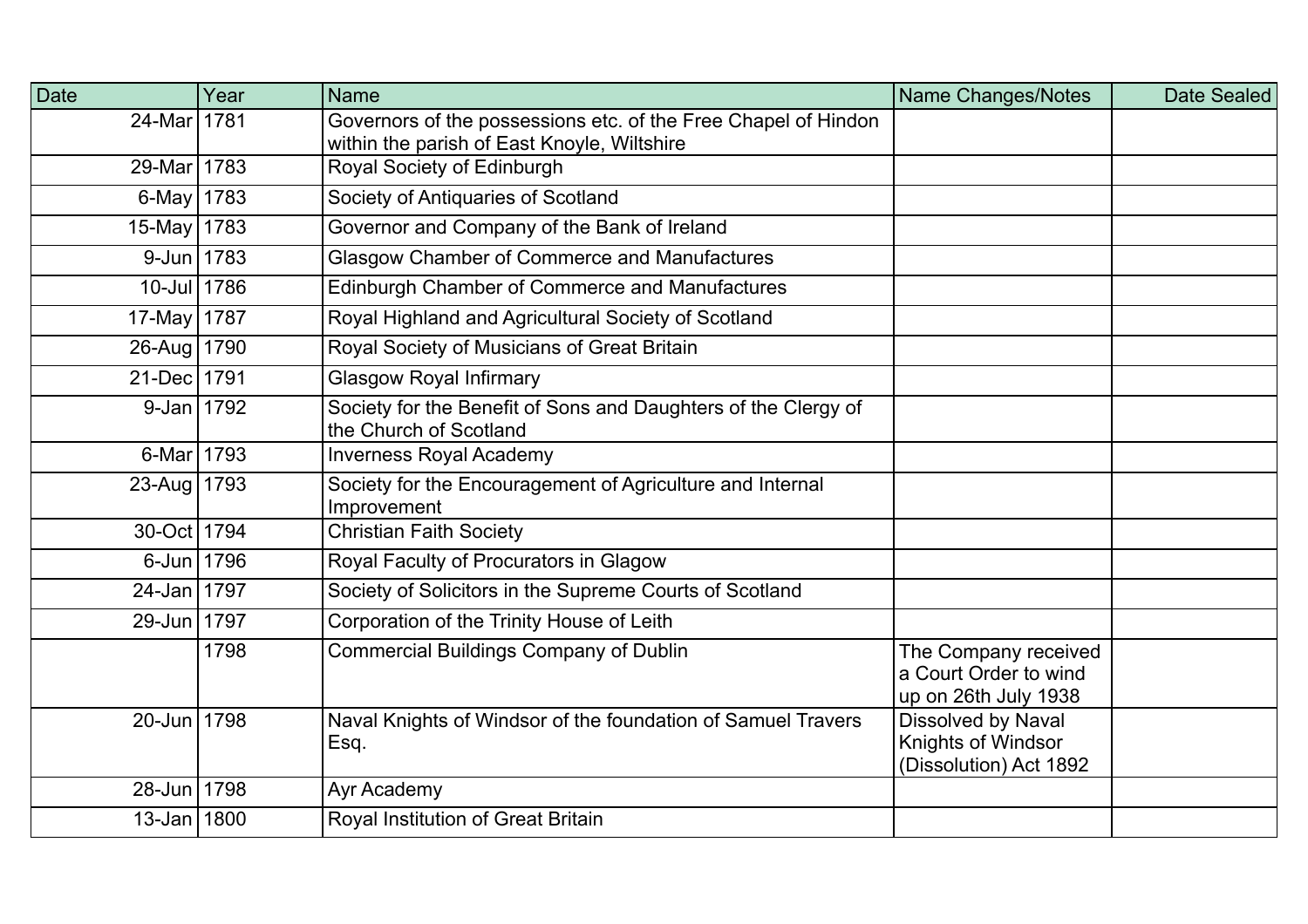| Date          | Year         | <b>Name</b>                                                                                                                                    | Name Changes/Notes                                                                                                                                                                                                                       | <b>Date Sealed</b> |
|---------------|--------------|------------------------------------------------------------------------------------------------------------------------------------------------|------------------------------------------------------------------------------------------------------------------------------------------------------------------------------------------------------------------------------------------|--------------------|
| 22-Mar 1800   |              | Royal College of Surgeons of England                                                                                                           |                                                                                                                                                                                                                                          |                    |
|               | 5-Jul 1800   | Sierra Leone Company                                                                                                                           |                                                                                                                                                                                                                                          |                    |
| 22-Sep 1800   |              | Downing College, Cambridge                                                                                                                     |                                                                                                                                                                                                                                          |                    |
| 19-Apr 1801   |              | James Gillespie's Hospital and Free School                                                                                                     |                                                                                                                                                                                                                                          |                    |
| 26-Mar 1802   |              | Linnean Society of London                                                                                                                      |                                                                                                                                                                                                                                          |                    |
| 12-May 1802   |              | University of King's College, Halifax, Nova Scotia                                                                                             |                                                                                                                                                                                                                                          |                    |
| 21-Jan 1807   |              | London Institution for the Advancement of Literature and<br>Diffusion of Useful Knowledge                                                      |                                                                                                                                                                                                                                          |                    |
|               | 7-Apr 1807   | Dumfries & Galloway Royal Infirmary                                                                                                            |                                                                                                                                                                                                                                          |                    |
|               | 6-Apr   1809 | <b>Tain Royal Academy</b>                                                                                                                      |                                                                                                                                                                                                                                          |                    |
|               | 1808         | <b>Commercial Buildings Company of Cork</b>                                                                                                    | The Company was<br>wound up by Order of<br>the Court on 26th April<br>1948                                                                                                                                                               |                    |
| 17-Apr 1809   |              | <b>Royal Horticultural Society</b>                                                                                                             |                                                                                                                                                                                                                                          |                    |
| 30-Apr   1812 |              | <b>Gaslight and Coke Company</b>                                                                                                               | Company dissolved<br>01/05/1949                                                                                                                                                                                                          |                    |
|               | 1813         | <b>Greenock Chamber of Commerce and Manufactures</b>                                                                                           | "Inverclyde Chamber of<br>Commerce"                                                                                                                                                                                                      |                    |
| 23-May 1817   |              | National Society for Promoting the Education of the Poor in the<br>Principles of the Established Church throughout England and<br><b>Wales</b> | $\overline{(1)}$ "The National<br>Society (Church of<br><b>England) for Promoting</b><br><b>Religious Education"</b><br>(2) "The National<br>Society (Church of<br>England and Church in<br>Wales) for the<br>Promotion of<br>Education" |                    |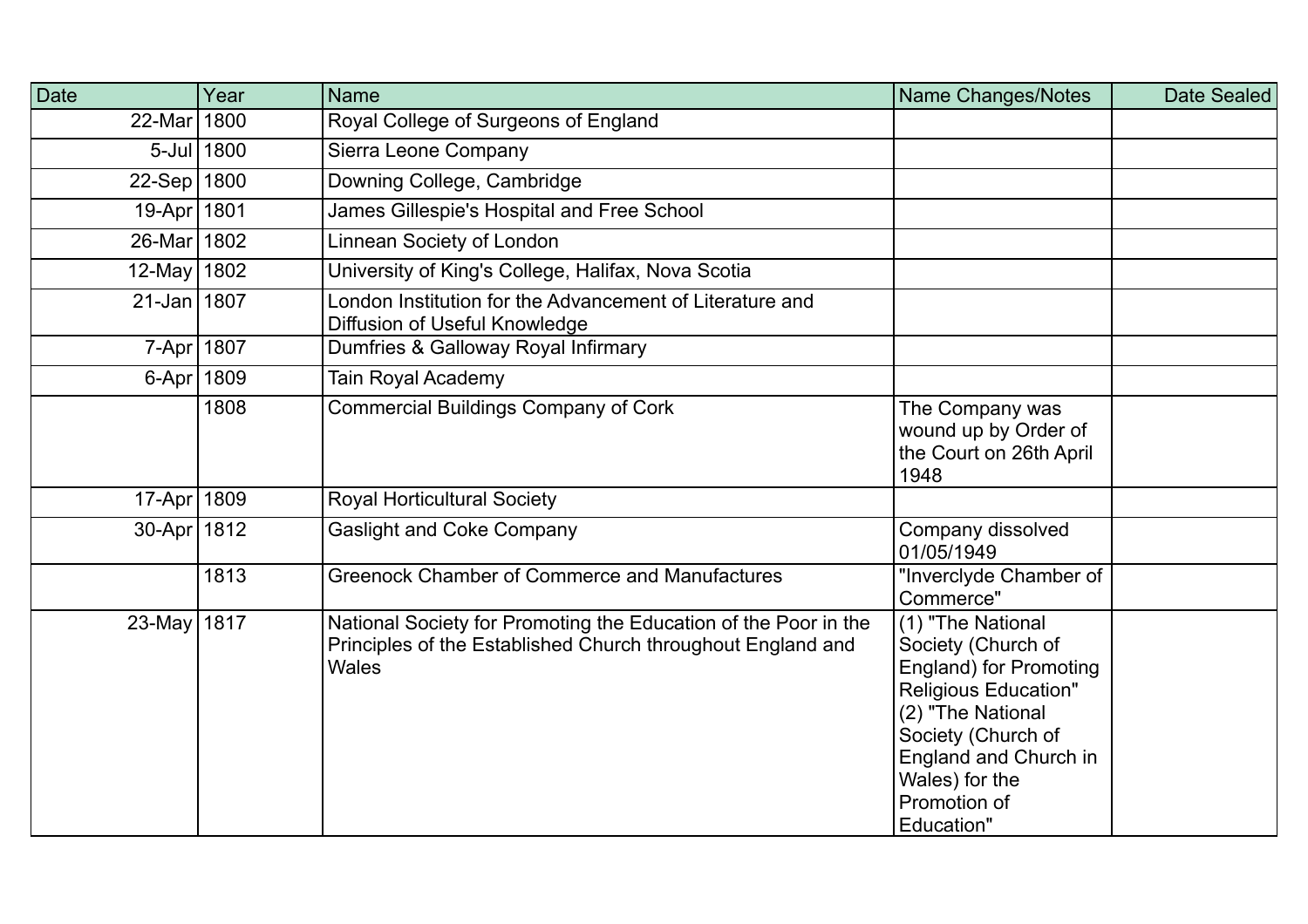| <b>Date</b>     | Year | <b>Name</b>                                                           | Name Changes/Notes | Date Sealed |
|-----------------|------|-----------------------------------------------------------------------|--------------------|-------------|
| 13-Jan 1818     |      | Royal Edinburgh Public Dispensary                                     |                    |             |
| 19-May 1818     |      | The Royal Literary Fund                                               |                    |             |
| $8-May$ 1819    |      | <b>Dundee Royal Infirmary</b>                                         |                    |             |
|                 | 1820 | Faculty of Procurators and Solicitors in Dundee                       |                    |             |
| $3$ -Feb   1821 |      | Royal Incorporation of Hutchesons' Hospital in the City of<br>Glasgow |                    |             |
| 31-Mar 1821     |      | <b>McGill University, Montreal</b>                                    |                    |             |
| 24-Nov 1821     |      | Liverpool Royal Institution                                           |                    |             |
| $6$ -Feb 1824   |      | North British Insurance Company                                       |                    |             |
| 6-Feb 1824      |      | Edinburgh Academy                                                     |                    |             |
| 11-Aug   1824   |      | <b>Royal Asiatic Society</b>                                          |                    |             |
| 14-Oct 1824     |      | Royal Caledonian Horticultural Society                                |                    |             |
| 1-Nov 1824      |      | <b>Australian Agricultural Company</b>                                |                    |             |
| 9-Dec 1824      |      | <b>Glasgow Royal Mental Hospital</b>                                  |                    |             |
| 23-Apr 1825     |      | <b>Geological Society of London</b>                                   |                    |             |
| 30-Jul 1825     |      | Incorporated British, Irish and Colonial Silk Company                 |                    |             |
| 15-Sep 1825     |      | The Royal Society of Literature of the United Kingdom                 |                    |             |
| 10-Nov 1825     |      | Van Diemen's Land Company                                             |                    |             |
| 23-Feb 1826     |      | <b>West India Company</b>                                             |                    |             |
| 28-Jun 1826     |      | University Life Assurance Society                                     |                    |             |
| 19-Aug 1826     |      | Canada Company                                                        |                    |             |
| 15-Mar 1827     |      | University of Toronto                                                 |                    |             |
| 2-Aug 1827      |      | Society for the management and distribution of the Artists Fund       |                    |             |
| 30-Apr 1827     |      | London Portable Gas Company                                           |                    |             |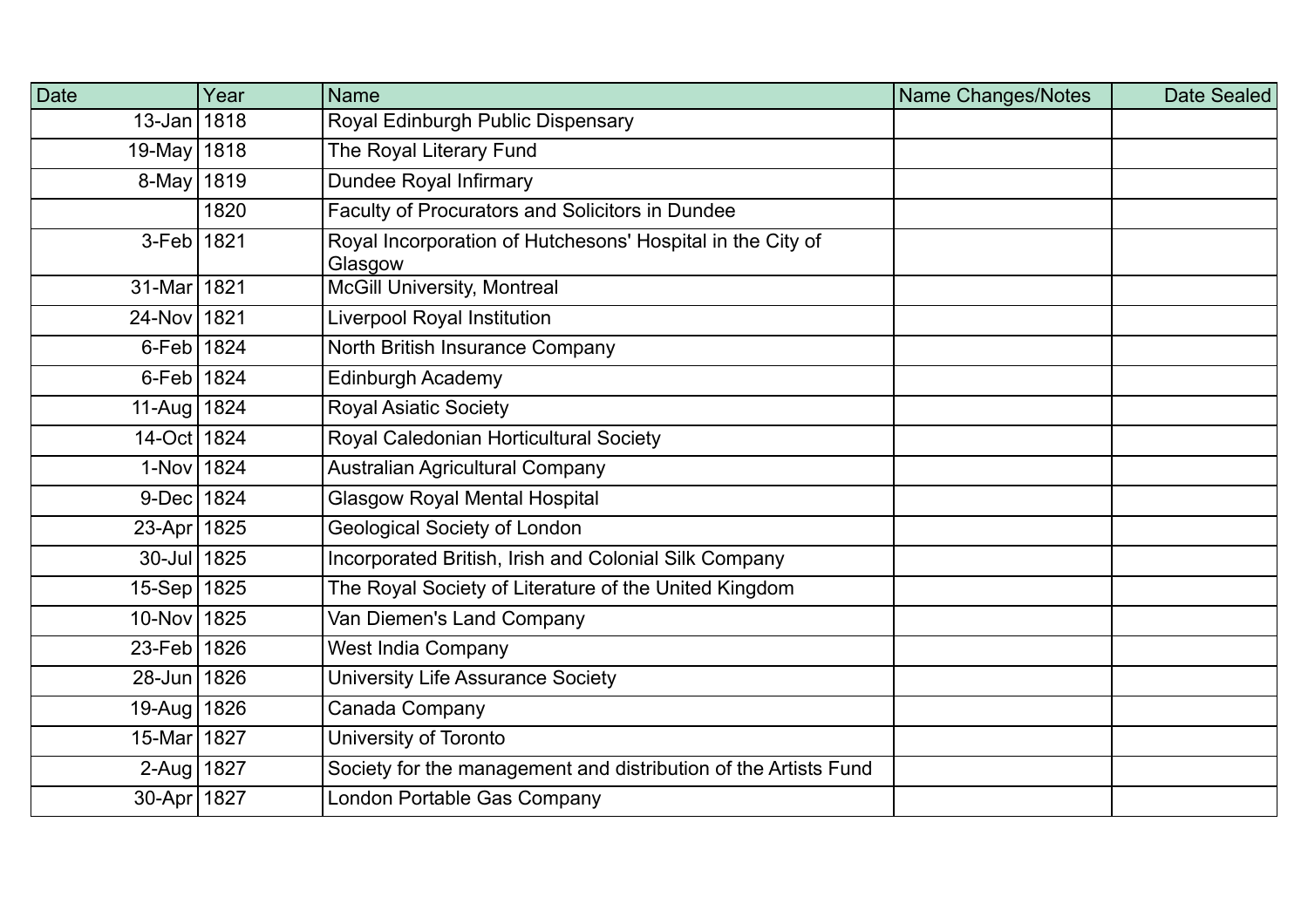| <b>Date</b>    | Year | <b>Name</b>                                   | Name Changes/Notes                                  | Date Sealed |
|----------------|------|-----------------------------------------------|-----------------------------------------------------|-------------|
| $6 - Feb$ 1828 |      | <b>Saint David's College</b>                  | "St. David's University<br>College Lampeter"        |             |
|                |      |                                               |                                                     |             |
|                |      |                                               | "The University of                                  |             |
|                |      |                                               | Wales, Lampeter"                                    |             |
|                |      |                                               | "University of Wales:                               |             |
|                |      |                                               | <b>Trinity Saint David"</b>                         |             |
| 3-Jun 1828     |      | <b>Institution of Civil Engineers</b>         |                                                     |             |
| 25-Nov 1828    |      | <b>Plymouth Union Bath Compnay</b>            |                                                     |             |
| 27-Mar 1829    |      | Zoological Society of London                  |                                                     |             |
| 14-Aug   1829  |      | King's College London                         | Annulled by King's                                  |             |
|                |      |                                               | College London Act<br>1882                          |             |
| 16-Jul 1829    |      | <b>Haytor Granite Mining Company</b>          |                                                     |             |
| 18-Jan 1830    |      | <b>General Lying in Hospital</b>              |                                                     |             |
| 25-Jan 1830    |      | Schaw Bequest                                 |                                                     |             |
| 19-May 1830    |      | Directors of the Dundee Orphanage Trust       | The Directors of the<br><b>Carolina House Trust</b> |             |
| 23-Jun 1830    |      | Royal Academy of Music                        |                                                     |             |
| 22-Nov 1830    |      | <b>Mauritius Bank</b>                         |                                                     |             |
| 7-Mar 1831     |      | <b>Royal Astronomical Society</b>             |                                                     |             |
| 2-Mar 1831     |      | <b>United General Gas Company</b>             |                                                     |             |
| $5-Aug$ 1831   |      | <b>Commercial Bank of Scotland Ltd</b>        |                                                     |             |
| 16-May 1832    |      | Society for the Diffusion of Useful Knowledge |                                                     |             |
| 6-Aug   1832   |      | <b>Cambridge Philosophical Society</b>        |                                                     |             |
| 20-Feb 1834    |      | New Brunswick and Nova Scotia Land Company    |                                                     |             |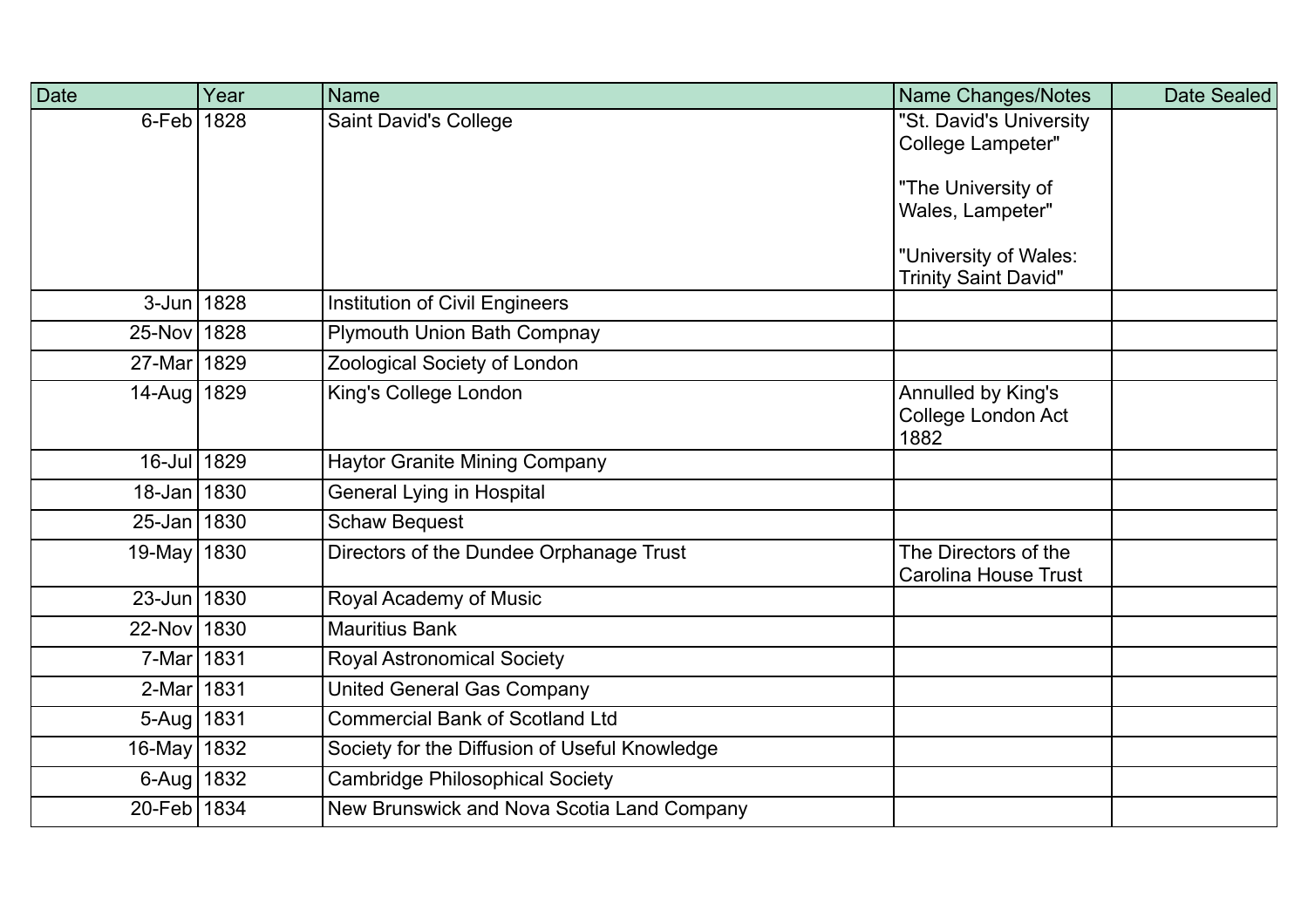| Date          | Year | <b>Name</b>                                                            | <b>Name Changes/Notes</b>                                                                                                      | Date Sealed |
|---------------|------|------------------------------------------------------------------------|--------------------------------------------------------------------------------------------------------------------------------|-------------|
| 20-Mar 1834   |      | <b>British American Land Company</b>                                   |                                                                                                                                |             |
| 26-Jul 1834   |      | <b>Wearmouth Dock Company</b>                                          |                                                                                                                                |             |
| 30-Sep 1834   |      | Royal Medical and Chirugical Society of London                         | "Royal Society of<br>Medicine"                                                                                                 |             |
| 13-Oct 1834   |      | Society for the illustration and encouragement of Practical<br>Science |                                                                                                                                |             |
| 3-May 1836    |      | The Society of Licensed Victuallers                                    | "Licensed Trade<br>Charity"                                                                                                    |             |
| 28-Nov 1836   |      | University of London                                                   |                                                                                                                                |             |
| 28-Nov 1836   |      | University College, London                                             |                                                                                                                                |             |
| 13-Apr 1836   |      | <b>Colonial Bank</b>                                                   |                                                                                                                                |             |
| 11-Jan 1837   |      | The Institute of British Architects                                    | The Royal Institute of<br><b>British Architects'</b><br>18/05/1866                                                             |             |
| 1-Jun 1837    |      | University of Durham                                                   |                                                                                                                                |             |
| 7-Jun 1837    |      | Company of Stationers of Glasgow                                       |                                                                                                                                |             |
| 11-Nov 1837   |      | Millar and Peadie's School                                             |                                                                                                                                |             |
| 27-Jan 1838   |      | Scottish Equitable Life Assurance Society                              | Charter was repealed<br>by Section 3 of the<br><b>Scottish Equitable Life</b><br><b>Assurance Society's</b><br><b>Act 1902</b> |             |
| 26-Apr   1838 |      | Royal Naval Benevolent Society                                         |                                                                                                                                |             |
| 13-Aug   1838 |      | The Royal Scottish Academy of Painting, Sculpture and<br>Architecture  | "The Royal Scottish<br>Academy of Art and<br>Architecture"                                                                     |             |
| 23-Aug   1838 |      | Polytechnic Institution                                                |                                                                                                                                |             |
| 6-Sep 1839    |      | Royal Botanic Society of London                                        |                                                                                                                                |             |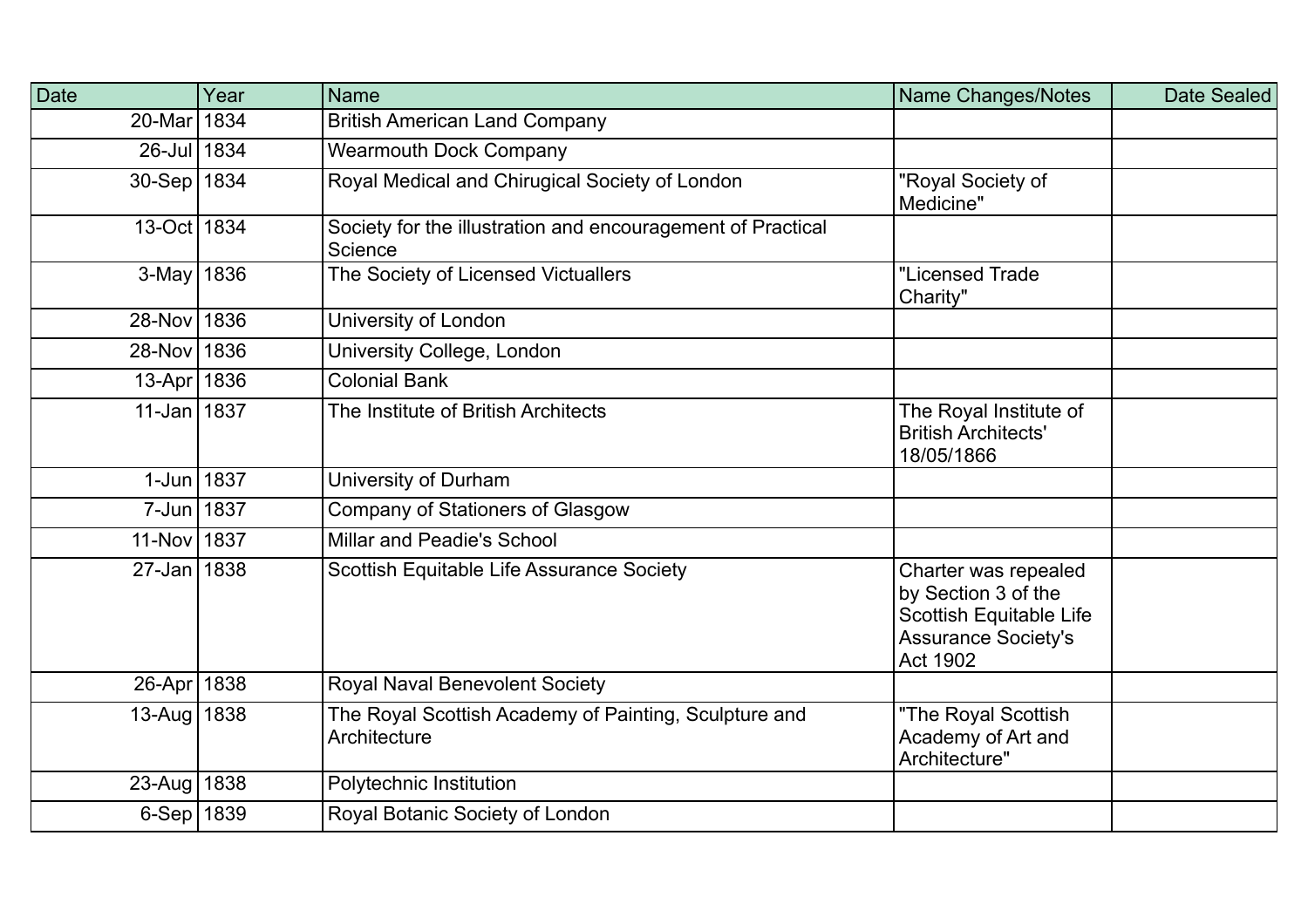| Date           | Year | Name                                                 | Name Changes/Notes          | Date Sealed |
|----------------|------|------------------------------------------------------|-----------------------------|-------------|
| 10-Apr   1839  |      | Insurance Company of Scotland                        |                             |             |
| 26-Aug   1839  |      | <b>Mauritius Commercial Bank</b>                     |                             |             |
| 26-Aug   1839  |      | Royal Mail Steam Packet Company                      |                             |             |
| 26-Mar 1840    |      | Royal Agricultural Society of England                |                             |             |
| $3 - Jan$ 1840 |      | <b>Bank of British North America</b>                 |                             |             |
| 29-Jan   1840  |      | <b>Pacific Steam Navigation Company</b>              |                             |             |
| 1-Aug   1840   |      | Society of Solicitors of Banffshire                  |                             |             |
| 10-Aug 1840    |      | <b>Bank of Ceylon</b>                                |                             |             |
| 11-Sep   1840  |      | <b>Australian Trust Company</b>                      |                             |             |
| 11-Sep   1840  |      | West India Bank                                      |                             |             |
| 10-Nov 1840    |      | The Peninsular and Oriental Steam Navigation Company |                             |             |
| 12-Feb   1841  |      | <b>New Zealand Company</b>                           |                             |             |
| 16-Mar 1841    |      | <b>Bank of Australasia</b>                           | Charter surrendered<br>1951 |             |
| 26-Apr   1841  |      | <b>Life Association of Scotland</b>                  |                             |             |
| 19-Jun 1841    |      | Murdoch's Boys' School                               |                             |             |
| 16-Oct 1841    |      | Queens University at Kingston, Ontario               |                             |             |
| 16-Mar 1842    |      | <b>McLachlan's Free School</b>                       |                             |             |
| 30-Jun   1842  |      | <b>Artists' General Benevolent Institution</b>       |                             |             |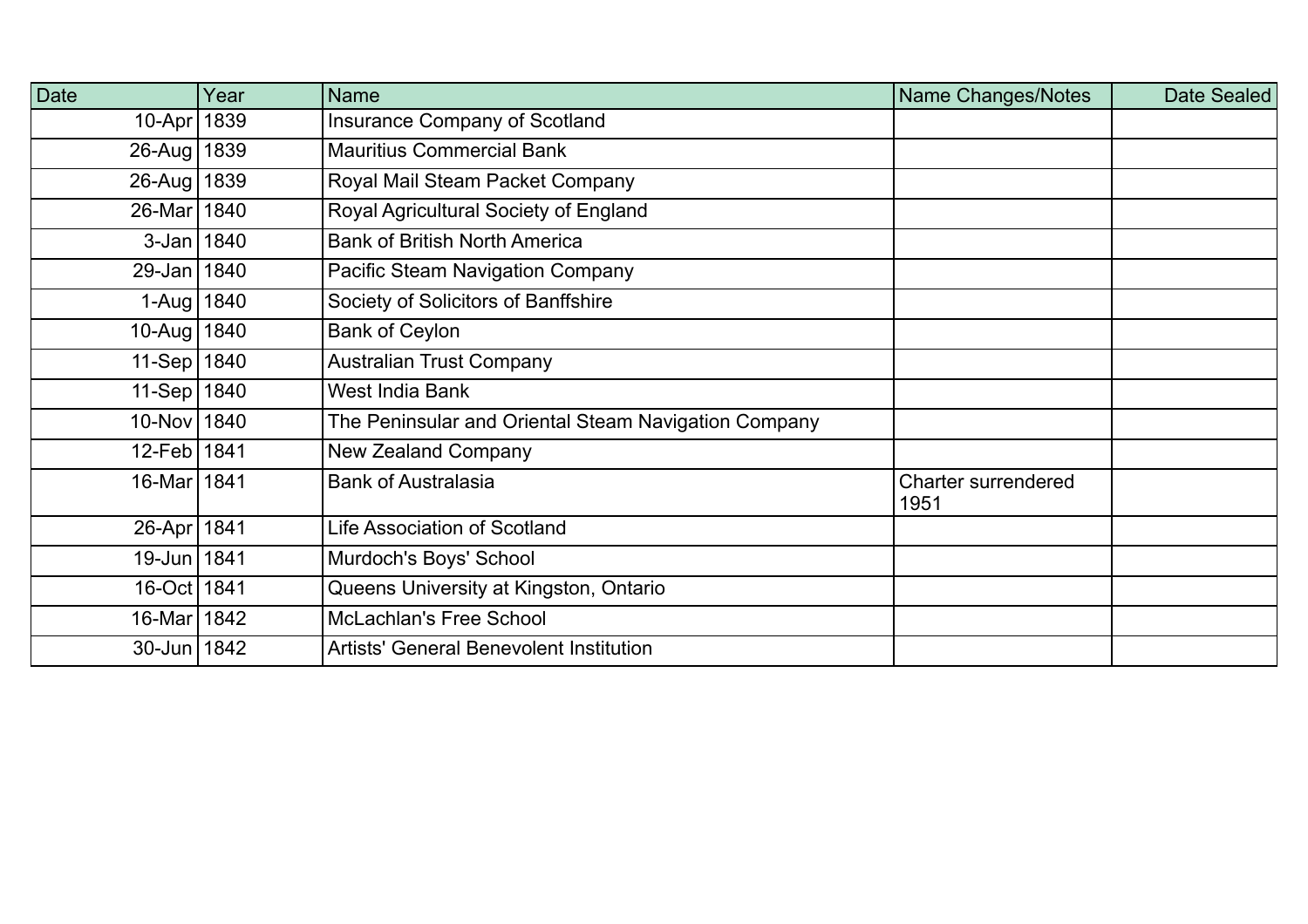| Date                       | Year | <b>Name</b>                                                                               | <b>Name Changes/Notes</b>                                                                                   | Date Sealed |
|----------------------------|------|-------------------------------------------------------------------------------------------|-------------------------------------------------------------------------------------------------------------|-------------|
| $15$ -Dec                  | 1842 | <b>Licensed Victuallers Asylum</b>                                                        | "Licensed Victuallers<br><b>National Homes"</b>                                                             |             |
|                            |      |                                                                                           | <b>Surrenderd 30/5/2012</b>                                                                                 |             |
|                            |      |                                                                                           | merged with The                                                                                             |             |
|                            |      |                                                                                           | Society of Licensed<br><b>Victuallers</b>                                                                   |             |
| 11-Aug   1842              |      | British Plate Glass Company (Granted for one year)                                        |                                                                                                             |             |
| 18-Feb 1843                |      | <b>Pharmaceutical Society of Great Britain</b>                                            | "Royal Pharmaceutical<br>Society of Great<br><b>Britain"</b>                                                |             |
| 17-Jul 1843                |      | Queens College, Birmingham                                                                |                                                                                                             |             |
| 18-Jan 1844                |      | <b>Ionian Bank</b>                                                                        |                                                                                                             |             |
| 8-Mar                      | 1844 | The Royal College of Veterinary Surgeons                                                  |                                                                                                             |             |
| 4-Jun 1844                 |      | Irish Reproductive Loan Fund Institution                                                  |                                                                                                             |             |
| 26-Feb   1845              |      | Law Society                                                                               |                                                                                                             |             |
| 21-Aug   $184\overline{5}$ |      | <b>Marlborough College</b>                                                                |                                                                                                             |             |
| $13 - Jan$ 1845            |      | Trust and Loan Company of Upper Canada                                                    | "Toronto and London<br><b>Investment Company</b><br>Ltd"                                                    |             |
| 3-Feb 1845                 |      | Agricultural College, Cirencester                                                         | 1880 - Royal<br>Agricultural College,<br>Cirencester.<br>2013 - The Royal<br><b>Agricultural University</b> |             |
| $30 - Jun$                 | 1845 | Metropolitan Association for Improving the Dwellings of the<br><b>Industrious Classes</b> | "Metropolitan Property<br>Association"                                                                      |             |
| 8-Aug   1845               |      | <b>Preston Banking Company</b>                                                            |                                                                                                             |             |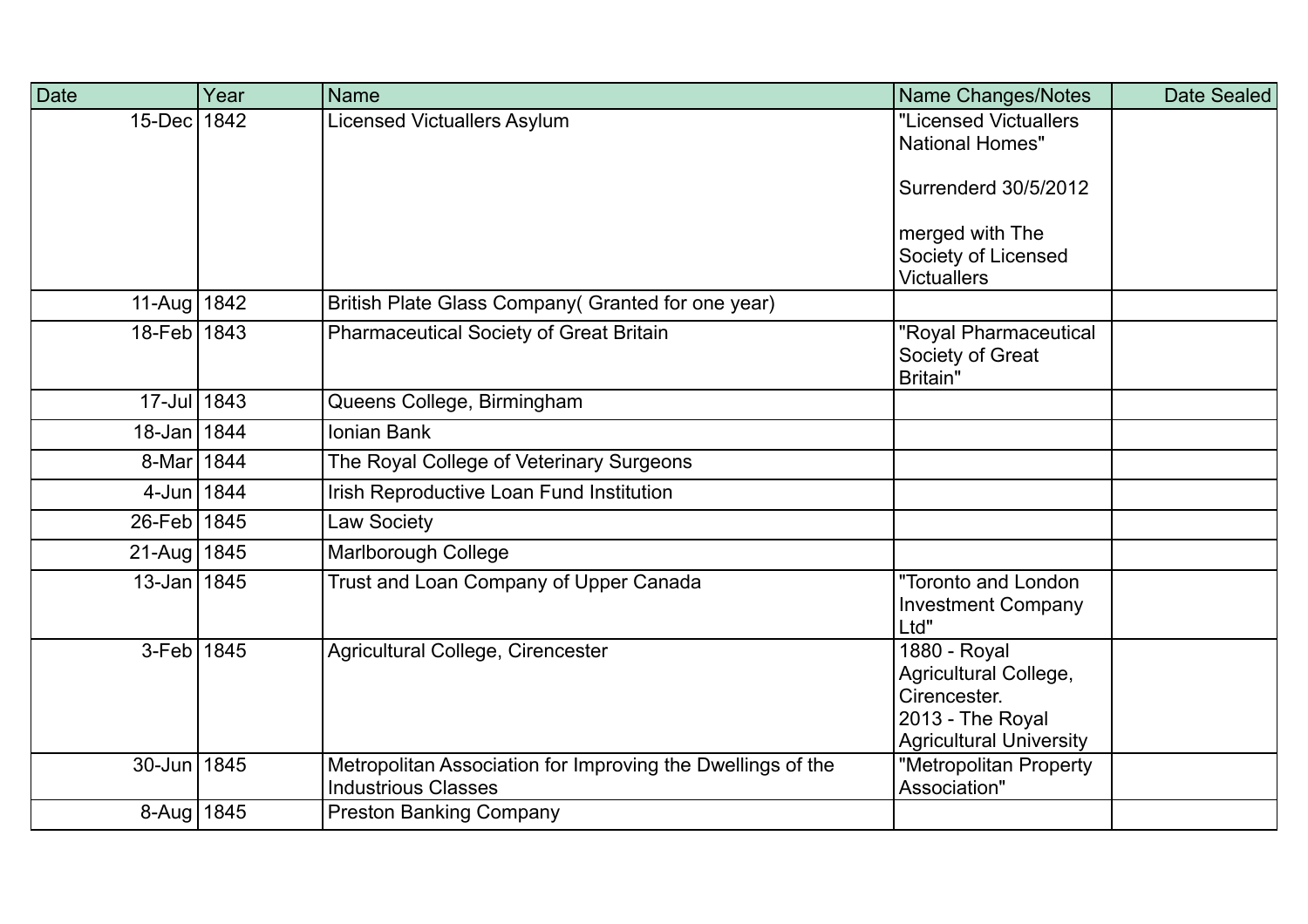| <b>Date</b>   | Year | <b>Name</b>                                                                                  | Name Changes/Notes | <b>Date Sealed</b> |
|---------------|------|----------------------------------------------------------------------------------------------|--------------------|--------------------|
|               | 1845 | Queen's University, Belfast                                                                  |                    |                    |
| 20-Nov 1845   |      | Smyrna Bank                                                                                  |                    |                    |
| 18-Mar 1846   |      | <b>Trust Company</b>                                                                         |                    |                    |
| 6-Apr 1846    |      | <b>British Whale and Seal Fishery Company</b>                                                |                    |                    |
| 19-May   1846 |      | General Mining Association (Nova Scotia and Cape Breton)                                     |                    |                    |
| 30-Oct 1846   |      | Art Union of London                                                                          |                    |                    |
| 30-Oct   1846 |      | <b>British West India Company</b>                                                            |                    |                    |
| 14-Nov 1846   |      | <b>Exchange Bank of Scotland</b>                                                             |                    |                    |
| 3-Feb   1847  |      | Royal Society of British Artists                                                             |                    |                    |
| 27-Feb 1847   |      | Southern and Western Mining Company of Ireland                                               |                    |                    |
| 20-May 1847   |      | Society for the Encouragement of Arts, Manufactures and<br>Commerce. (Royal Society of Arts) |                    |                    |
| 20-May   1847 |      | India and Australia Mail Steam Packet Company                                                |                    |                    |
| 17-Jun 1847   |      | Eastern Archipelago Company                                                                  |                    |                    |
| 17-Jun   1847 |      | Great Southern and Eastern Steam Packet Company                                              |                    |                    |
| 17-Jun 1847   |      | Valentia Slab Company in Ireland                                                             |                    |                    |
| 22-Jul 1847   |      | South Australian Banking Company                                                             |                    |                    |
| 22-Jul 1847   |      | General Screw Steam Shipping Company                                                         |                    |                    |
| 22-Nov 1847   |      | Association for the Promotion of Fine Arts in Scotland                                       |                    |                    |
| 2-Mar   1848  |      | Royal Irish Fisheries Company                                                                |                    |                    |
| 2-Mar 1848    |      | Southern Whale Fishery Company                                                               |                    |                    |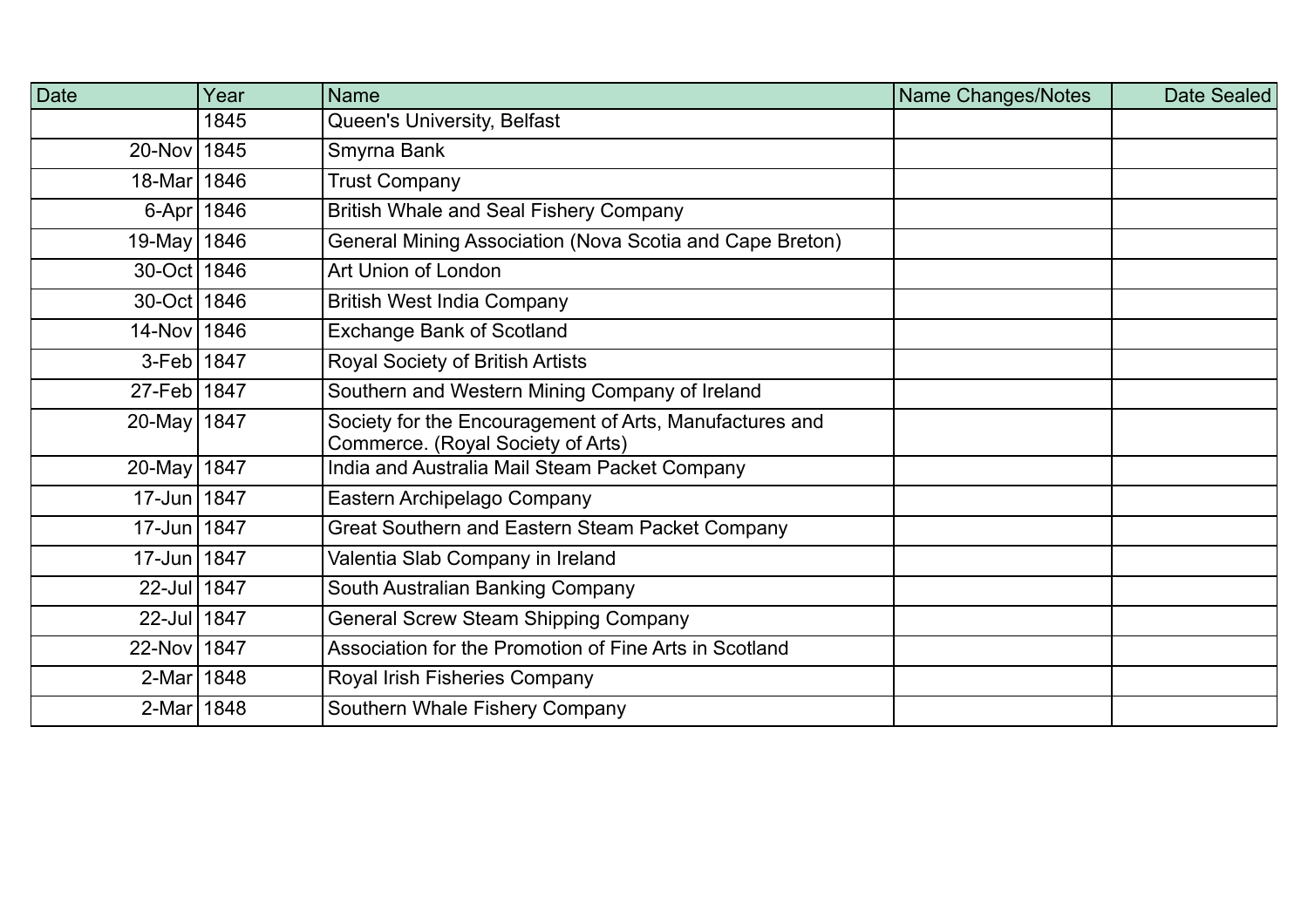| Date          | Year | <b>Name</b>                                                        | Name Changes/Notes                                                                                                                         | Date Sealed |
|---------------|------|--------------------------------------------------------------------|--------------------------------------------------------------------------------------------------------------------------------------------|-------------|
| 8-May         | 1848 | Governesses Benevolent Institution                                 | "School Mistresses and<br>Governesses<br><b>Benevolent Institution"</b><br>merged with The<br><b>Teaching Staff Trust</b><br>31 March 2017 |             |
| 27-Jun   1848 |      | Missionary College of Saint Augustine Canterbury                   | "St Augustine's<br>Foundation"                                                                                                             |             |
| $4-Sep$ 1848  |      | <b>Chemical Society</b>                                            | Merged with The Royal<br>Institute of Chemistry to<br>be called "The Royal<br>Society of Chemistrry"<br>19 March 1980                      |             |
| 31-Oct   1848 |      | <b>Irish Amelioration Society</b>                                  |                                                                                                                                            |             |
| 16-Dec 1848   |      | The College of Preceptors                                          | 1. "The College of<br>Teachers"<br>2. "The Chartered<br>College of Teaching"                                                               |             |
| 1-Mar 1849    |      | Warneford Lunatic Asylum (Oxford)                                  |                                                                                                                                            |             |
| 1-May   1849  |      | Canterbury Association for Founding a Settlement in New<br>Zealand |                                                                                                                                            |             |
| 30-Jul 1849   |      | Royal British Bank                                                 |                                                                                                                                            |             |
| 5-Sep 1849    |      | <b>Banbury Banking Company</b>                                     |                                                                                                                                            |             |
| 8-Jan   1850  |      | Royal Panopticon of Science and Art                                |                                                                                                                                            |             |
| 14-Aug   1850 |      | Commissioners for the Exhibition of 1851                           |                                                                                                                                            |             |
| $14$ -Aug     | 1850 | Society for Improving the Condition of the Labouring Classes       | "1830 Housing Society"                                                                                                                     |             |
| 12-Dec 1850   |      | Royal College of Surgeons of Edinburgh                             |                                                                                                                                            |             |
| 7-Mar 1851    |      | <b>British and Irish Peat Company</b>                              |                                                                                                                                            |             |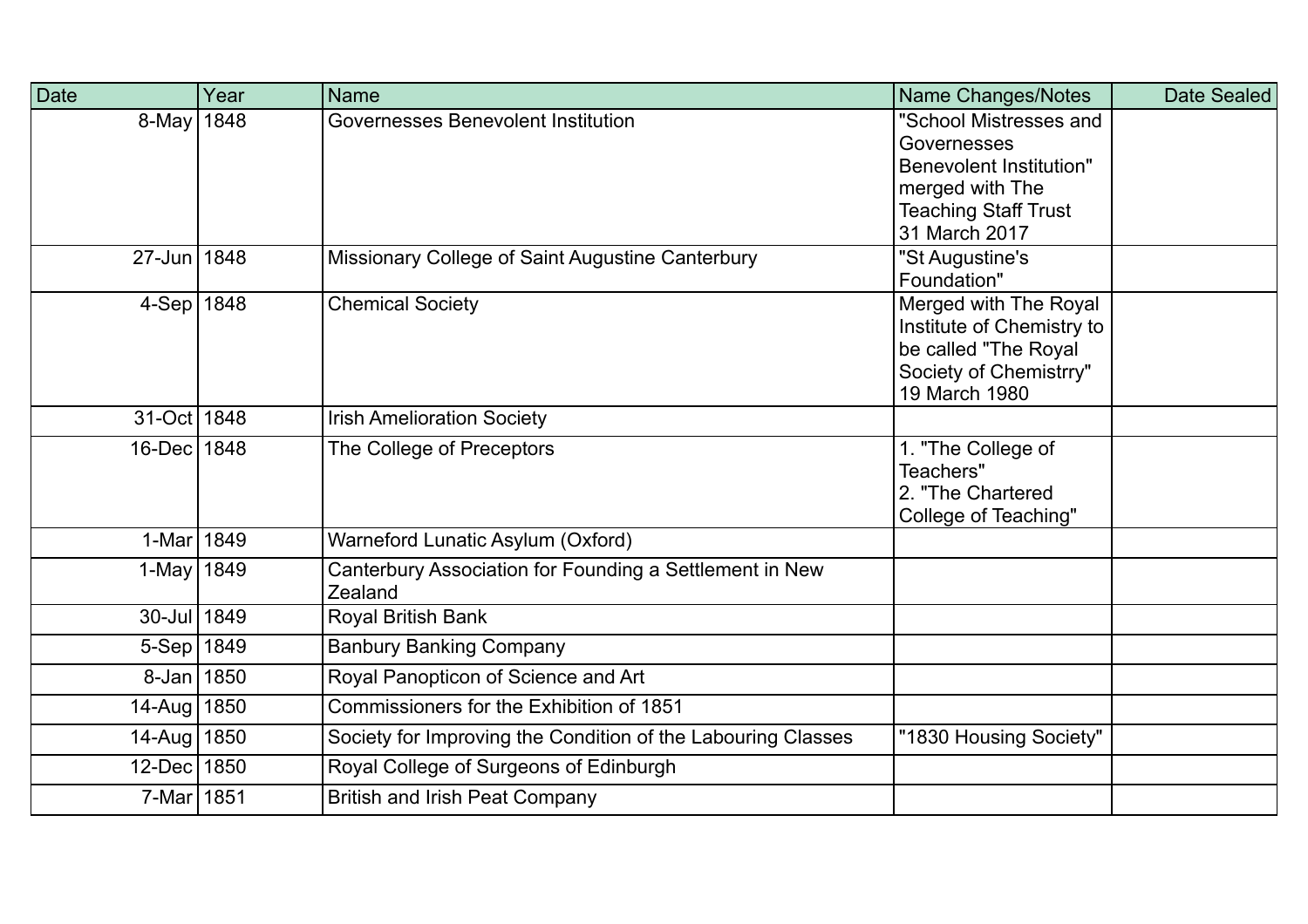| Date                | Year       | <b>Name</b>                                         | Name Changes/Notes                                          | Date Sealed |
|---------------------|------------|-----------------------------------------------------|-------------------------------------------------------------|-------------|
| $14-Apr$            | 1851       | Submarine Telegraph Company                         | "Submarine Telegraph                                        |             |
|                     |            |                                                     | Company between                                             |             |
|                     |            |                                                     | <b>Great Britain and the</b><br><b>Continent of Europe"</b> |             |
| 5-May   1851        |            | <b>Educational Institute of Scotland</b>            |                                                             |             |
| 25-Jun 1851         |            | <b>Eastern Steam Navigation Company</b>             |                                                             |             |
| $7 - Aug$           | 1851       | <b>Oriental Bank Corporation</b>                    |                                                             |             |
| $7 - Aug$           | 1851       | <b>Great Peat Working Company of Ireland</b>        |                                                             |             |
| $7 - Aug \mid 1851$ |            | South American and General Steam Navigation Company |                                                             |             |
| 23-Oct 1851         |            | <b>Falkland Islands Company</b>                     |                                                             |             |
| 23-Oct 1851         |            | Leith Chamber of Commerce                           |                                                             |             |
| 16-Jul 1852         |            | University of Trinity College, Toronto, Ontario     |                                                             |             |
| 8-Dec 1852          |            | <b>Laval University, Quebec</b>                     |                                                             |             |
| 2-Feb 1852          |            | <b>Irish Beet Sugar Company</b>                     |                                                             |             |
| 2-Feb 1852          |            | West of Ireland Land Investment Company             |                                                             |             |
| 5-Mar 1852          |            | <b>Colonial Gold Company</b>                        |                                                             |             |
| 5-Mar 1852          |            | Australian Royal Mail Steam Navigation Company      |                                                             |             |
| 5-Mar 1852          |            | <b>Irish Land Company</b>                           |                                                             |             |
|                     | 5-Apr 1852 | English and Irish Magnetic Telegraph Company        |                                                             |             |
| 5-Apr 1852          |            | <b>General Theatrical Fund Association</b>          | "The Royal Theatrical<br>Fund"                              |             |
| 15-May 1852         |            | Irish Submarine Telegraph Company                   |                                                             |             |
| $15$ -May           | 1852       | English Company for Working Mines in Ireland        |                                                             |             |
| 15-Jun 1852         |            | Australasian Gold Mining Company                    |                                                             |             |
| 15-Jun 1852         |            | Port Philip and Colonial Gold Mining Company        |                                                             |             |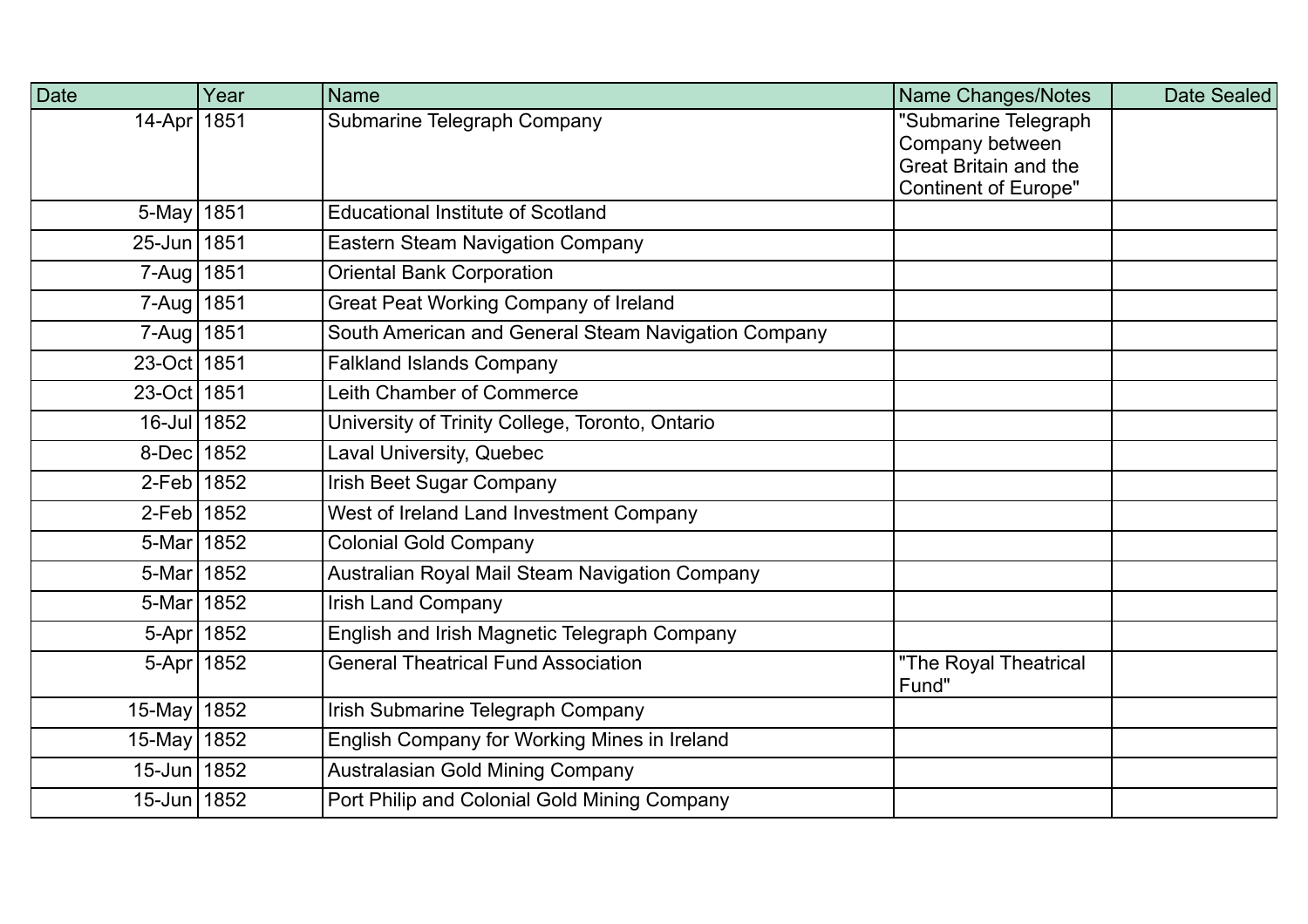| Date              | Year | Name                                                  | Name Changes/Notes           | Date Sealed |
|-------------------|------|-------------------------------------------------------|------------------------------|-------------|
| 30-Jun   1852     |      | President and Managers of the Infirmary of Aberdeen   |                              |             |
| 30-Jun 1852       |      | African Steam Ship Company                            |                              |             |
| 18-Aug   1852     |      | Liverpool and Australian Navigation Company           |                              |             |
| 18-Aug   1852     |      | Australasian Pacific Mail Steam Packet Company        |                              |             |
| 16-Oct 1852       |      | London Chartered Bank of Australia                    |                              |             |
| 10-Nov 1852       |      | Liverpool and African Screw Steam Carrying Company    |                              |             |
| 10-Nov 1852       |      | English, Scottish and Australian Chartered Bank       |                              |             |
| 28-Dec 1852       |      | <b>Crystal Palace Company</b>                         |                              |             |
| 28-Jan 1853       |      | Bishops University, Lennoxville, Quebec               |                              |             |
| 13-Dec   1853     |      | <b>Wellington College</b>                             |                              |             |
| 4-Jan   $1853$    |      | <b>Bucks and Oxon Union Bank</b>                      |                              |             |
| $13 - Jun$ 1853   |      | Australian Direct Steam Navigation Company via Panana |                              |             |
| $13 -$ Jun   1853 |      | <b>British Telegraph Company</b>                      |                              |             |
| $13 - Jun$ 1853   |      | East Indian Iron Company                              |                              |             |
| $13 - Jun$ 1853   |      | <b>Council and Committee of Queen's College</b>       | "Queen's College<br>London"  |             |
| $13 - Jun$ 1853   |      | International Telegraph Company                       |                              |             |
| 19-Aug   1853     |      | <b>Chartered Bank of Asia</b>                         |                              |             |
| 19-Aug   1853     |      | Chartered Bank of India, Australia and China          | "Standard Chartered<br>Bank" |             |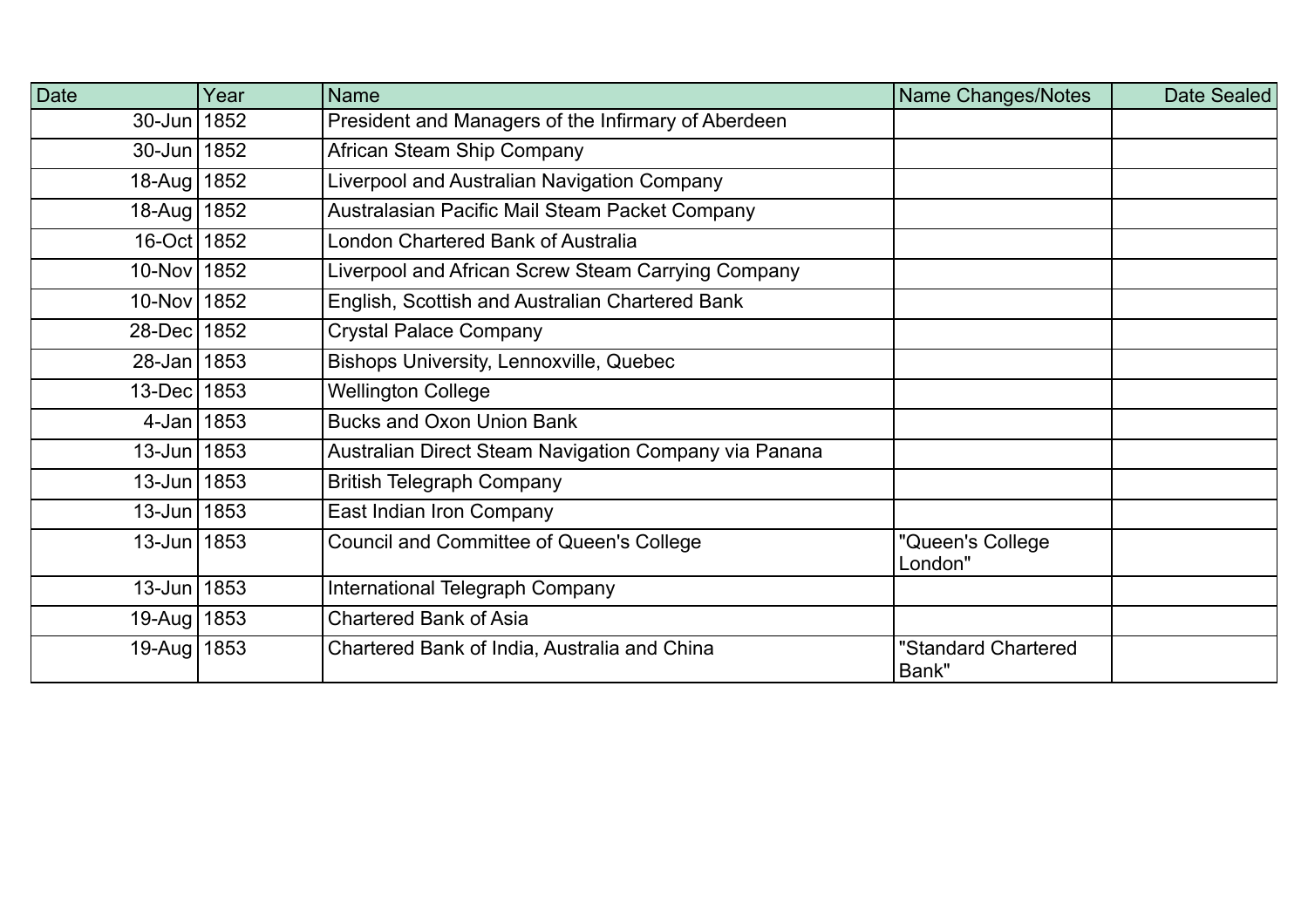| Date          | Year | <b>Name</b>                                                                               | Name Changes/Notes                                                                                                                                                                                                               | Date Sealed |
|---------------|------|-------------------------------------------------------------------------------------------|----------------------------------------------------------------------------------------------------------------------------------------------------------------------------------------------------------------------------------|-------------|
| $26$ -Jan     | 1854 | The Friend of the Clergy                                                                  | Known as The Friend<br>of the Clergy<br>Corporation.<br>Amalgamated with<br>'Poor Clergy Relief<br><b>Corporation' by Friends</b><br>of the Clergy<br>Corporation Act 1972 to<br>form "The Friends of<br>the Clergy Corporation" |             |
| $7 - Apr$     | 1854 | Marylebone Association for Improving the Dwellings of the<br><b>Industrious Classes</b>   |                                                                                                                                                                                                                                  |             |
| 7-Apr   1854  |      | City of Worcester Association for Building Dwellings for the<br><b>Labouring Classess</b> |                                                                                                                                                                                                                                  |             |
| $13-Sep$      | 1854 | Society of Accountants in Edinburgh                                                       | "Institute of Chartered<br>Accountants of<br>Scotland"                                                                                                                                                                           |             |
| 18-Oct 1854   |      | London and Eastern Banking Corporation                                                    |                                                                                                                                                                                                                                  |             |
| 8-Feb 1855    |      | Institute of Accountants and Actuaries in Glasgow                                         |                                                                                                                                                                                                                                  |             |
| 8-Feb 1855    |      | <b>Australian Mining Company</b>                                                          |                                                                                                                                                                                                                                  |             |
| 21-May   1855 |      | Manchester and Salford Baths and Laundries Company                                        |                                                                                                                                                                                                                                  |             |
| $21$ -May     | 1855 | <b>Bank of London</b>                                                                     |                                                                                                                                                                                                                                  |             |
| 6-Jun 1855    |      | <b>Colonial Fibre Company</b>                                                             |                                                                                                                                                                                                                                  |             |
| $26$ -Jun     | 1855 | <b>City Bank</b>                                                                          |                                                                                                                                                                                                                                  |             |
| 21-Jul 1855   |      | Salopian Society for Improving the Dwellings of the Industrious<br><b>Classes</b>         |                                                                                                                                                                                                                                  |             |
| 21-Nov 1855   |      | The South Australian Company                                                              | Surrendered 8/12/1950                                                                                                                                                                                                            |             |
| 7-Dec   1855  |      | President and Managers of the Aberdeen Asylum for the Blind                               |                                                                                                                                                                                                                                  |             |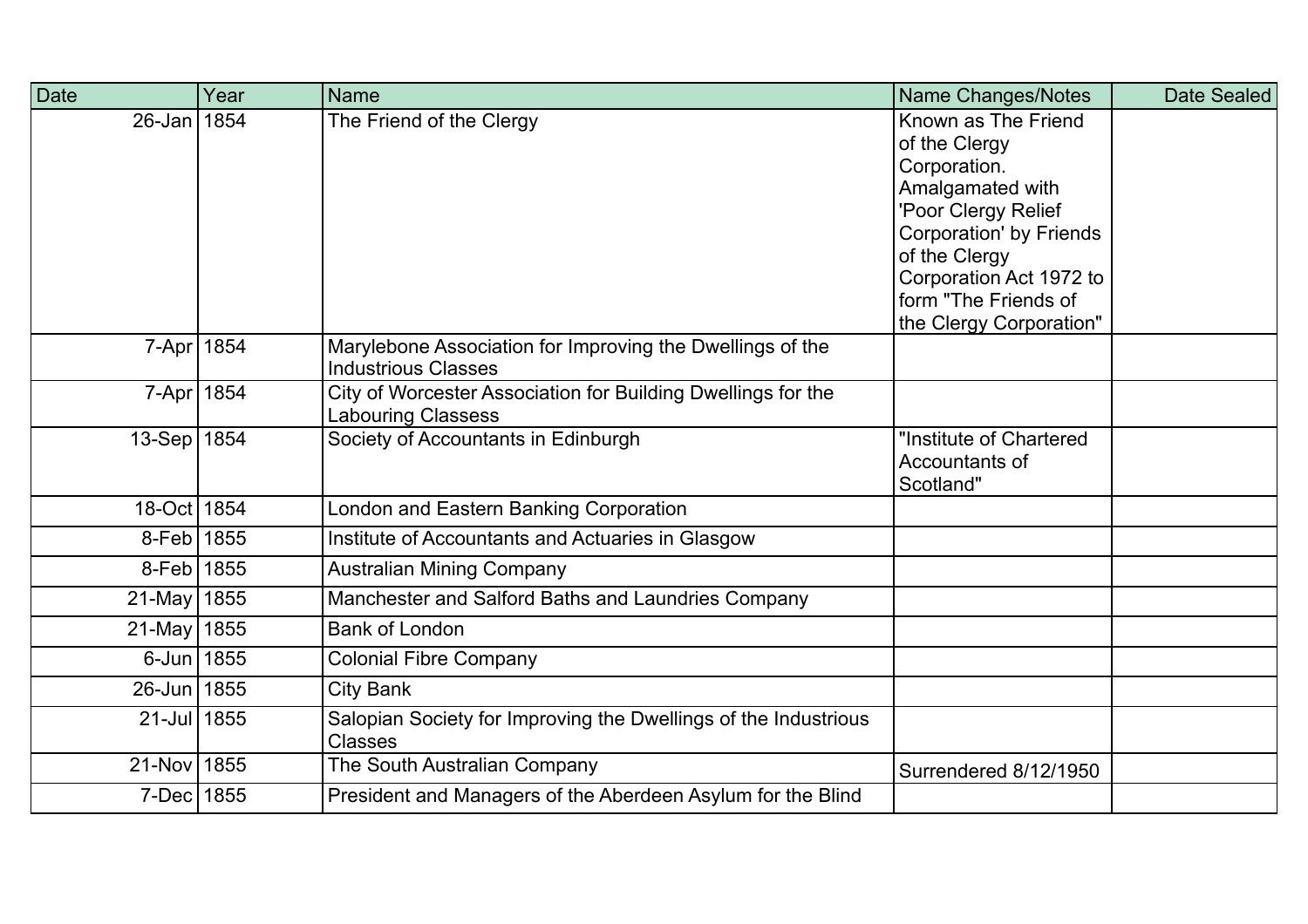| Date            | Year       | <b>Name</b>                                                                    | Name Changes/Notes                                                              | Date Sealed |
|-----------------|------------|--------------------------------------------------------------------------------|---------------------------------------------------------------------------------|-------------|
| 7-Dec           | 1855       | Bank of Egypt                                                                  |                                                                                 |             |
| 25-Feb 1856     |            | Unity Joint Stoke Mutual Banking Association                                   |                                                                                 |             |
| $4-Apr$         | 1856       | <b>Ottoman Bank</b>                                                            |                                                                                 |             |
| 28-Apr 1856     |            | <b>Western Bank of London</b>                                                  |                                                                                 |             |
| 28-Apr 1856     |            | London and Paris Joint Stock Bank                                              |                                                                                 |             |
| 7-Feb 1857      |            | Society of Procurators and Solicitors in the City and Country of<br>Perth      |                                                                                 |             |
| 12-Jul 1857     |            | <b>Hospital for Women</b>                                                      |                                                                                 |             |
| 6-May   $1857$  |            | <b>Agra and United Service Bank</b>                                            |                                                                                 |             |
| 27-Aug 1857     |            | Chartered Mercantile Bank of India, London and China                           |                                                                                 |             |
| 3-Feb   1858    |            | University of Sydney                                                           |                                                                                 |             |
| $14$ -Mar       | 1859       | University of Melborne                                                         |                                                                                 |             |
| $11$ -Jan       | 1859       | <b>Royal Geographical Society</b>                                              |                                                                                 |             |
| 18-Apr   1859   |            | <b>Royal Dramatic College</b>                                                  |                                                                                 |             |
|                 | 6-Jul 1859 | Benevolent Institution for the Relief of Aged and Infirm<br>Journeymen Tailors |                                                                                 |             |
| 23-Sep   1859   |            | National Benevolent Institution, founded by the late Peter Herve               | 14/12/2011 'National<br><b>Benevolent Charity'</b>                              |             |
| 22-Oct   1859   |            | <b>High School of Dundee</b>                                                   |                                                                                 |             |
| $23 - Jan$ 1860 |            | <b>Royal United Service Institution</b>                                        | "The Royal United<br>Services Institute for<br>Defence"                         |             |
|                 |            |                                                                                | "The Royal United<br>Services Institute for<br>Defence and Security<br>Studies" |             |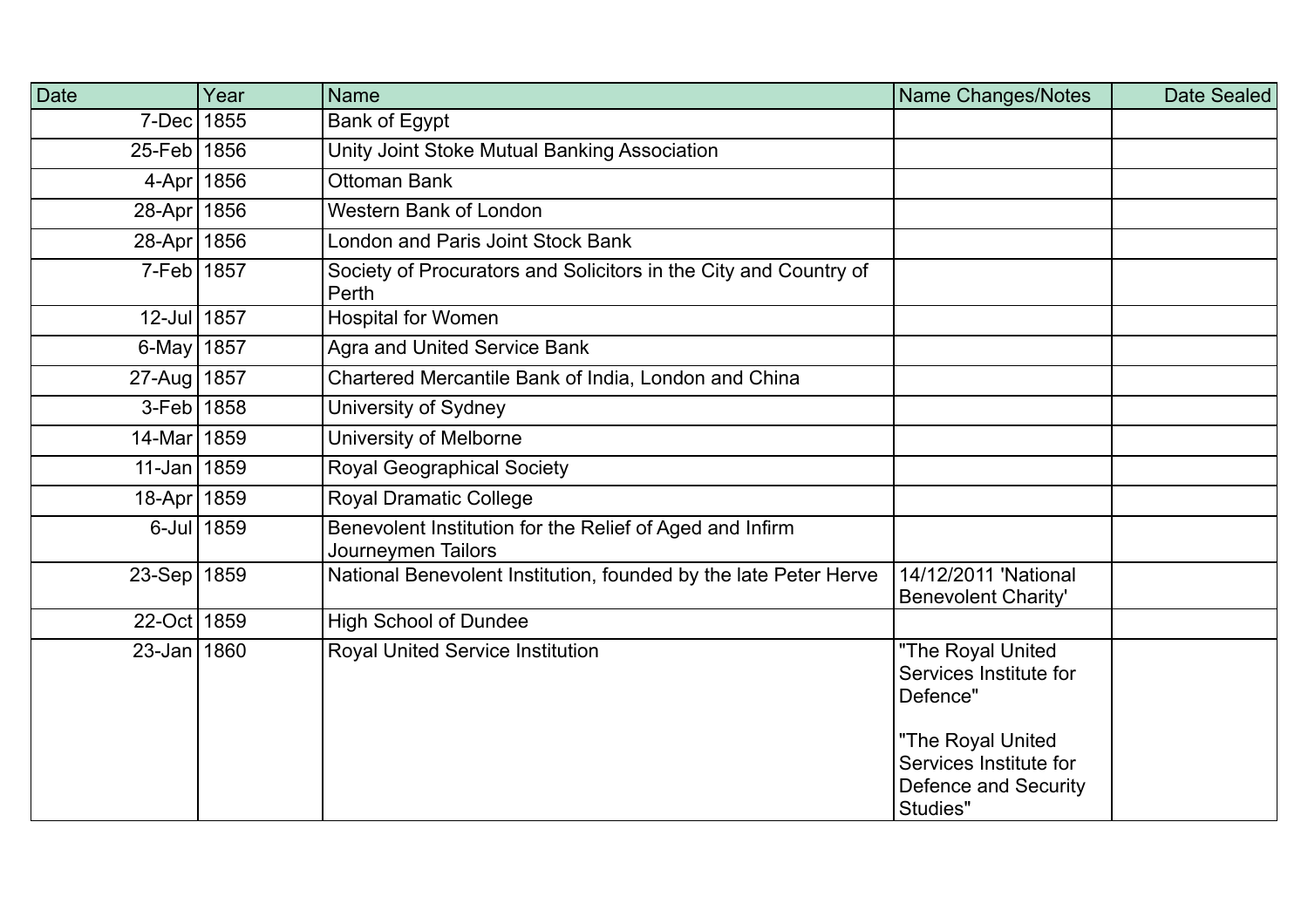| Date          | Year       | <b>Name</b>                                                                         | Name Changes/Notes                                                 | Date Sealed |
|---------------|------------|-------------------------------------------------------------------------------------|--------------------------------------------------------------------|-------------|
| 7-Mar         | 1860       | Royal National Life Boat Institution for the Preservation of Life<br>from Shipwreck | "The Royal National<br>Lifeboat Institution"                       |             |
| 26-Oct   1860 |            | London and South African Bank                                                       |                                                                    |             |
| 4-Feb 1861    |            | Commissioners for the Exhibition of 1862                                            |                                                                    |             |
| 5-Aug   1861  |            | Royal College of Physicians of Edinburgh                                            |                                                                    |             |
| 20-Nov 1861   |            | <b>Glasgow Art Union</b>                                                            |                                                                    |             |
| 26-Apr   1862 |            | <b>Bank of British Columbia</b>                                                     | Since 1961 part of<br>Canadian Imperial<br><b>Bank of Commerce</b> |             |
| 19-Jul 1862   |            | Salisbury Infirmary                                                                 |                                                                    |             |
| 1-Nov 1862    |            | Asylum for Idiots                                                                   | "Royal Earlswood<br><b>Institution for Mental</b><br>Defectives"   |             |
| 1-Nov 1862    |            | Saint Andrew's College, Bradfield                                                   |                                                                    |             |
| 3-Feb 1864    |            | Commercial Bank Corporation of India and the East                                   |                                                                    |             |
| 3-Feb 1864    |            | <b>Asiatic Banking Corporation</b>                                                  |                                                                    |             |
| 3-Feb 1864    |            | Dundee Chamber of Commerce                                                          | "Dundee and Tayside<br><b>Chamber of Commerce</b><br>and Industry" |             |
| 3-Feb   1864  |            | Royal Orthopaedic Hospital                                                          |                                                                    |             |
| 3-Feb   1864  |            | Society for Relief of Widows and Orphans of Medical Men                             |                                                                    |             |
| 7-Apr   1864  |            | <b>Natal Native Trust</b>                                                           |                                                                    |             |
| 7-Apr 1864    |            | Department of Science and Art                                                       |                                                                    |             |
|               | 9-Jul 1864 | The Albert Middle Class College in Suffolk                                          | known as "Albert<br><b>Memorial College"</b>                       |             |
|               |            | Commonly known as "Framlingham College"                                             |                                                                    |             |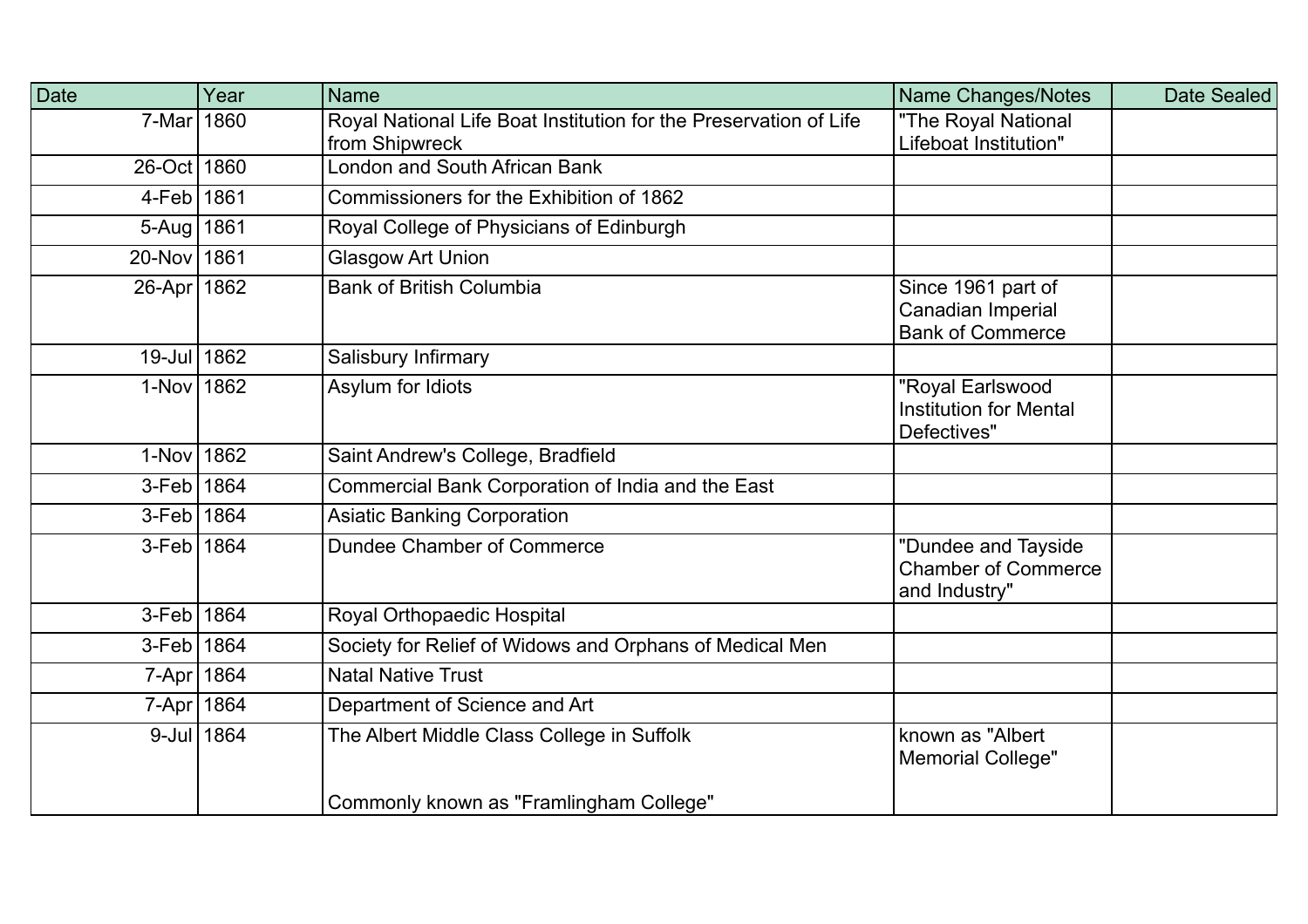| Date           | Year | Name                                                                               | Name Changes/Notes                                                                                                                                                                                                        | Date Sealed |
|----------------|------|------------------------------------------------------------------------------------|---------------------------------------------------------------------------------------------------------------------------------------------------------------------------------------------------------------------------|-------------|
| 28-Jul 1864    |      | <b>Haileybury College</b>                                                          | "Haileybury and<br><b>Imperial Service</b><br>College"                                                                                                                                                                    |             |
| 1-Nov 1864     |      | Printers' Pension, Almshouse and Orphan Asylum Corporation                         | "Printers' Charitable<br>Corporation"<br>14/07/14 The Printing<br>Charity                                                                                                                                                 |             |
| 5-Dec          | 1865 | <b>Meteorological Society</b>                                                      | "Royal Meteorological<br>Society"                                                                                                                                                                                         |             |
| 24-Mar 1866    |      | <b>Glasgow Magdalene Institution</b>                                               |                                                                                                                                                                                                                           |             |
| 9-May   $1866$ |      | Corporation for Middle Class Education in the Metropolis an the<br>Suburbs thereof |                                                                                                                                                                                                                           |             |
| 26-Jul 1866    |      | <b>Microscopical Society</b>                                                       | "Royal Microscopical<br>Society"                                                                                                                                                                                          |             |
| 28-Dec   1866  |      | Corporation of the Hall of Arts and Sciences (Royal Albert Hall)                   |                                                                                                                                                                                                                           |             |
| 26-Feb   1867  |      | Preceptor, Patrons and Directors of Baillie's Institution in<br>Glasgow            |                                                                                                                                                                                                                           |             |
| 4-Mar 1867     |      | Society of Accountants in Aberdeen                                                 |                                                                                                                                                                                                                           |             |
| 17-Jun 1867    |      | Poor Clergy Relief Society                                                         | 1970 - "Poor Clergy<br>Relief Corporation".<br>Amalgamated with<br>'Friend of the Clergy<br><b>Corporation' by Friends</b><br>of the Clergy<br>Corporation Act 1972 to<br>form "The Friends of<br>the Clergy Corporation" |             |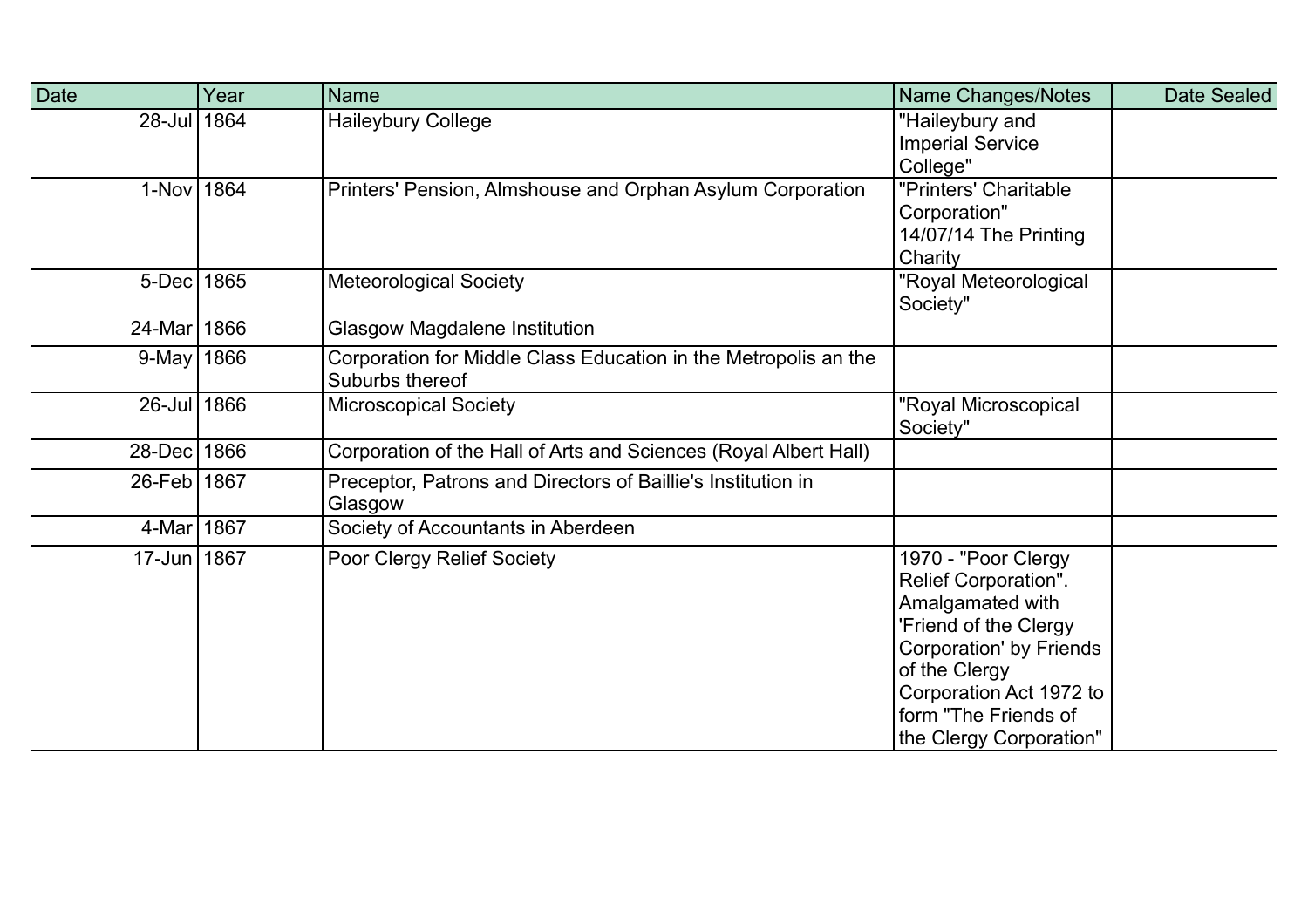| Date          | Year | <b>Name</b>                                                                                        | Name Changes/Notes                     | Date Sealed |
|---------------|------|----------------------------------------------------------------------------------------------------|----------------------------------------|-------------|
| 4-Nov         | 1867 | Association for the Protection of Commercial Interests as<br>respects Wrecked and Damaged Property | "Salvage Association"                  |             |
|               |      |                                                                                                    | surrendered                            |             |
|               |      |                                                                                                    | 12/12/2012                             |             |
| $30$ -Jul     | 1868 | <b>Crossley Orphan Home and School</b>                                                             | "Crossley and Porter                   |             |
|               |      |                                                                                                    | Orphan Home and<br>School"             |             |
| $14-Sep$      | 1868 | <b>Faculty of Actuaries in Scotland</b>                                                            | Merged with Institute                  |             |
|               |      |                                                                                                    | and Faculty of                         |             |
|               |      |                                                                                                    | <b>Actuaries</b>                       |             |
|               |      |                                                                                                    | Surrendered                            |             |
|               |      |                                                                                                    | 21/07/2010                             |             |
| 4-Jun 1870    |      | Keble College, Oxford                                                                              |                                        |             |
| $6$ -Jul      | 1871 | Incorporated Lay Body of the Church of England in Jamaica                                          |                                        |             |
| 17-Mar 1875   |      | <b>Royal Veterinary College</b>                                                                    |                                        |             |
| 13-May   1875 |      | Dundee Royal Lunatic Asylum                                                                        |                                        |             |
| 27-Jun 1876   |      | University of New Zealand                                                                          |                                        |             |
| 23-Oct 1876   |      | North England Institute of Mining and Mechanical Engineers                                         |                                        |             |
| 7-Feb 1877    |      | <b>Clifton College</b>                                                                             |                                        |             |
| 11-Jul 1877   |      | University of the Cape of Good Hope                                                                | "University of South<br>Africa"        |             |
| 18-Mar   1880 |      | Victoria University                                                                                | "Victoria University of<br>Manchester" |             |
| 24-Mar        | 1880 | Institute of Chartered Accountants in England and Wales                                            |                                        |             |
| 2-Mar 1881    |      | University of Adelaide                                                                             |                                        |             |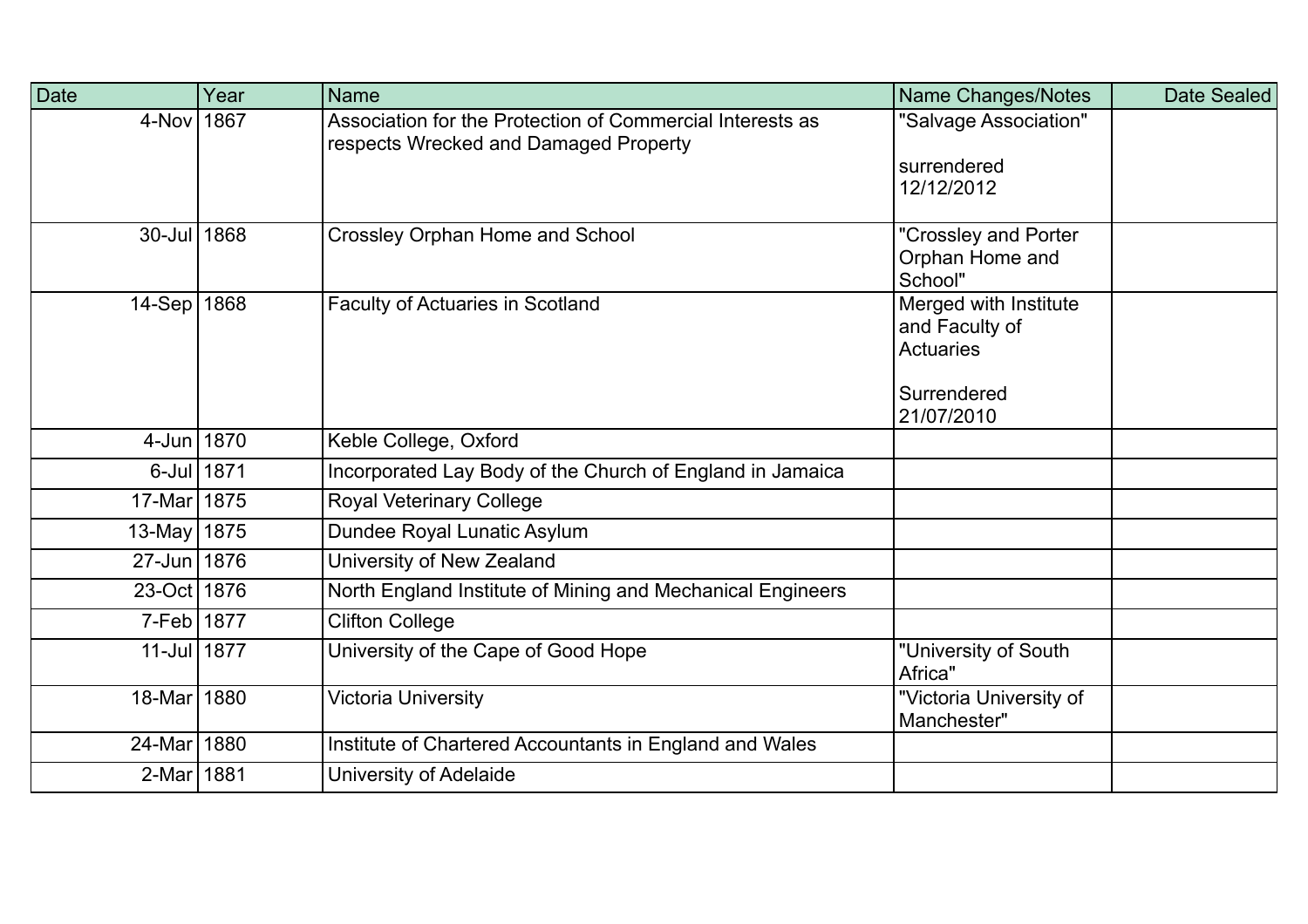| Date          | Year | <b>Name</b>                                                                                               | Name Changes/Notes                                                                                     | Date Sealed |
|---------------|------|-----------------------------------------------------------------------------------------------------------|--------------------------------------------------------------------------------------------------------|-------------|
| 15-Jul 1881   |      | <b>Surveyors Institution</b>                                                                              | "Royal Institution of<br><b>Chartered Surveyors"</b>                                                   |             |
| 26-Aug   1881 |      | South Wales Institute of Engineers                                                                        |                                                                                                        |             |
| 26-Aug 1881   |      | University College, Liverpool                                                                             |                                                                                                        |             |
| 26-Aug 1881   |      | <b>British North Borneo Company</b>                                                                       | Surrendered<br>01/03/1954                                                                              |             |
| 25-Oct   1881 |      | The Presbyterian Theological Facility, Ireland                                                            |                                                                                                        | 29/10/1881  |
| 18-Aug   1882 |      | Selwyn College, Cambridge                                                                                 |                                                                                                        |             |
| 18-Aug 1882   |      | <b>Royal Colonial Institute</b>                                                                           | "Royal Commonwealth<br>Society"                                                                        |             |
| 20-Apr 1883   |      | Royal College of Music                                                                                    |                                                                                                        |             |
| 23-Aug   1883 |      | <b>Charing Cross Hospital</b>                                                                             |                                                                                                        |             |
| 12-Dec 1883   |      | Incorporated Society of Law Agents in Scotland                                                            | "Scottish Law Agents<br>Society"                                                                       |             |
| 26-Jun 1884   |      | St. Paul's Hostel, Cambridge                                                                              |                                                                                                        |             |
| 26-Jun 1884   |      | <b>Institute of Actuaries</b>                                                                             | Institute and Faculty of<br><b>Actuaries</b>                                                           |             |
| 11-Aug   1884 |      | University College of South Wales and Monmouthshire                                                       | Cardiff<br>University//Prifysgol<br>Caerdydd'                                                          |             |
| 29-Nov 1884   |      | Radcliffe Infirmary, Oxford                                                                               |                                                                                                        |             |
| 30-Dec 1884   |      | Royal National Hospital for Consumption and Diseases of the<br>Chest on the separate or Cottage principle | "President and<br>Governors of the Royal<br>National Hospital for<br>Disease of the Chest,<br>Ventnor" |             |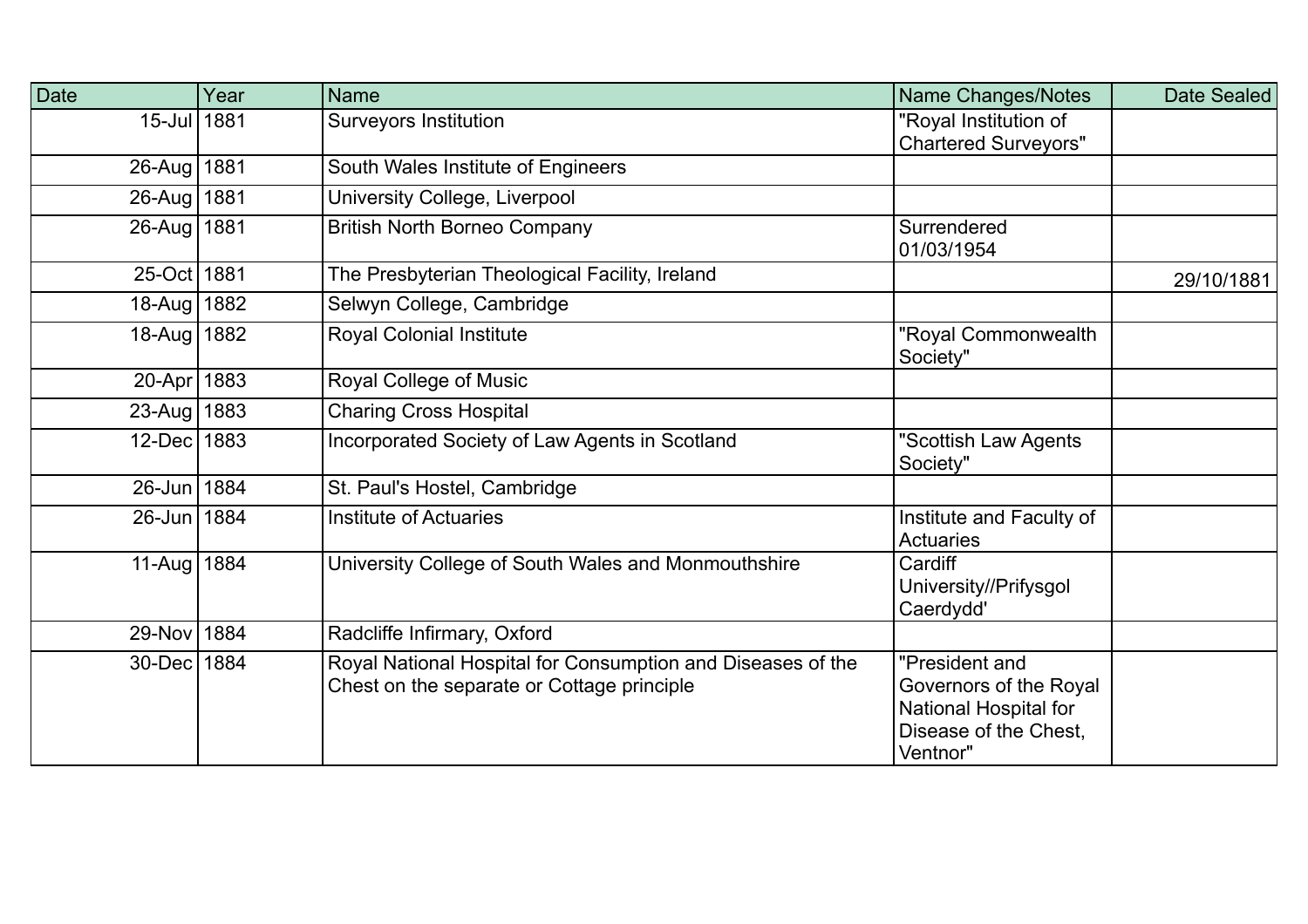| Date          | Year | <b>Name</b>                                              | Name Changes/Notes                                                                                                                                                                                                                           | Date Sealed |
|---------------|------|----------------------------------------------------------|----------------------------------------------------------------------------------------------------------------------------------------------------------------------------------------------------------------------------------------------|-------------|
| $26$ -Mar     | 1885 | University College of North Wales                        | "University of Wales,<br>Bangor"<br>"University of Bangor"<br>(July 2007)                                                                                                                                                                    |             |
| 19-May   1885 |      | Queen Charlotte's Lying in Hospital                      | "Queen Charlotte<br><b>Maternity Hospital"</b>                                                                                                                                                                                               |             |
| 19-May   1885 |      | The Institute of Chemistry of Great Britain and Ireland  | (1) "The Royal Institute<br>of Chemistry of Great<br><b>Britain and Ireland"</b><br>(2) "The Royal Institute<br>of Chemistry"<br>19 March 1980<br>Surrendered 21 May<br>1980<br>See 19 March 1980 for<br>"The Royal Society of<br>Chemistry" |             |
| 24-Jun 1885   |      | <b>Entomological Society of London</b>                   | "Royal Entomological<br>Society of London"                                                                                                                                                                                                   |             |
| 12-Aug   1885 |      | <b>Colonial and Indian Exhibition Commissioners 1886</b> |                                                                                                                                                                                                                                              |             |
| 8-Mar         | 1886 | Princess Helena College                                  | Surrendered 10<br>November 2021                                                                                                                                                                                                              |             |
| 25-Jun 1886   |      | <b>National African Company</b>                          |                                                                                                                                                                                                                                              |             |
| $14$ -Jan     | 1887 | <b>Royal Statistical Society</b>                         |                                                                                                                                                                                                                                              |             |
| $7-Feb$       | 1888 | Trustees of the Buchanan Bequest                         |                                                                                                                                                                                                                                              |             |
| 7-Feb 1888    |      | Corporation of the Church House                          |                                                                                                                                                                                                                                              |             |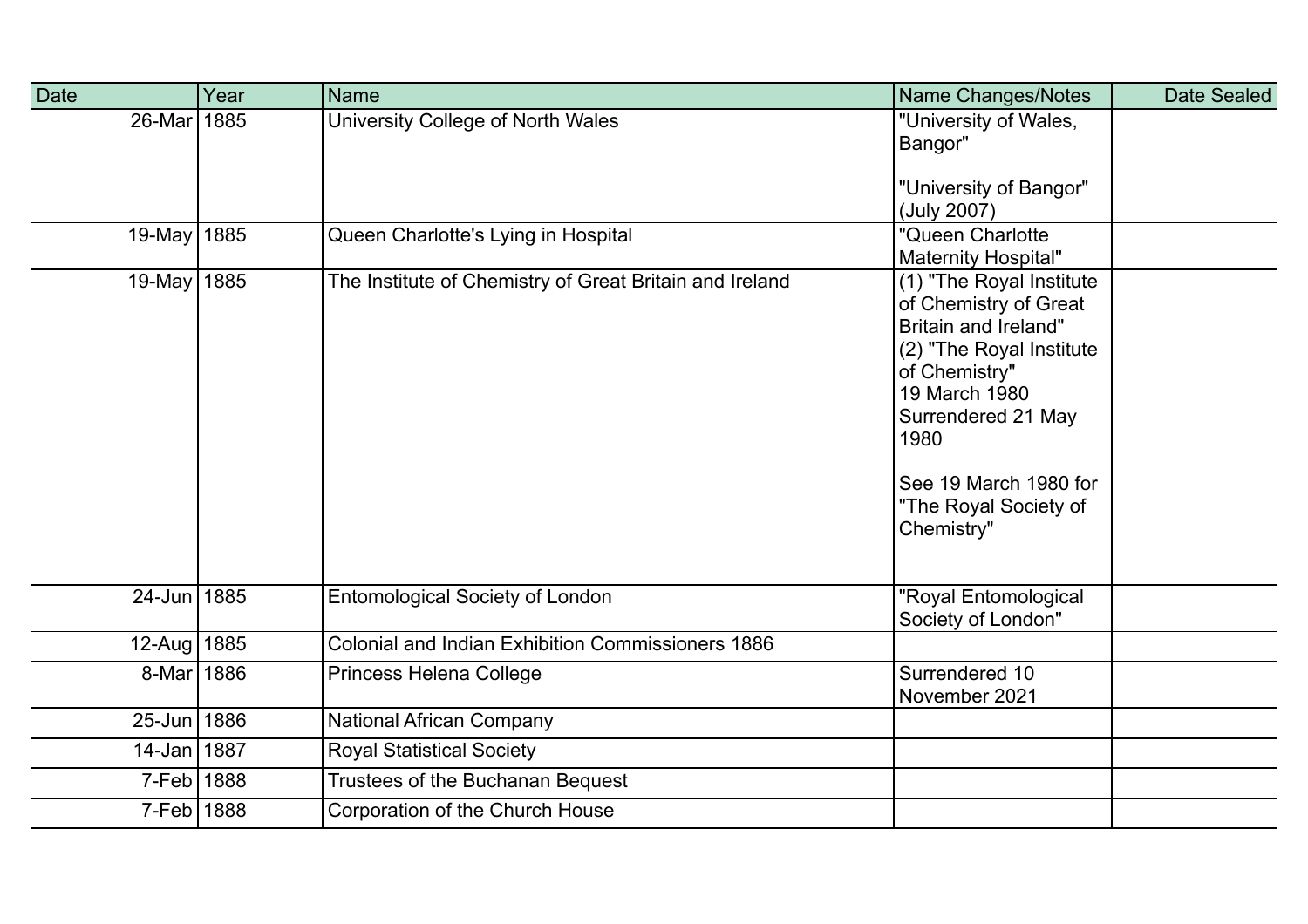| <b>Date</b>   | Year       | <b>Name</b>                                                                                            | <b>Name Changes/Notes</b>                   | Date Sealed |
|---------------|------------|--------------------------------------------------------------------------------------------------------|---------------------------------------------|-------------|
| $3-May$ 1888  |            | Imperial Institute of the United Kingdom, the Colonies, and India<br>and the Isles of the British Seas |                                             |             |
| 3-May 1888    |            | Grand Priory of the Order of the Hospital of St. John of                                               | "Grand Priory of the                        |             |
|               |            | Jerusalem in England                                                                                   | Most Venera Order of                        |             |
|               |            |                                                                                                        | the Hospital of St. John<br>of Jerusalem"   |             |
| 14-May 1888   |            | Institute of Chartered Accountants in Ireland                                                          |                                             |             |
| 10-Aug   1888 |            | <b>Imperial British East Africa Company</b>                                                            |                                             |             |
|               | 5-Jul 1889 | <b>Royal Historical Society</b>                                                                        |                                             |             |
| 23-Jul 1889   |            | University College of Wales, Aberystwyth                                                               | "Aberystwyth<br>University"                 |             |
| 19-Aug   1889 |            | <b>Manchester Whitworth Institute</b>                                                                  |                                             |             |
| 19-Aug   1889 |            | Queen Victoria's Jubilee Institute for Nurses                                                          | "Queen's Nursing<br>Institute"              |             |
| 19-Aug   1889 |            | <b>Imperial Bank of Persia</b>                                                                         | "British Bank of the<br>Middle East"        |             |
|               |            |                                                                                                        | "HSBC Bank Middle<br>East"                  |             |
| 15-Oct 1889   |            | <b>British South Africa Company</b>                                                                    |                                             |             |
| 8-Feb 1890    |            | The Institute of Journalists                                                                           | "The Chartered Institute<br>of Journalists" |             |
| 21-Oct 1890   |            | <b>National Rifle Association</b>                                                                      |                                             |             |
| 21-Oct 1890   |            | The Corporation of Rossall School                                                                      |                                             |             |
| 21-Oct 1890   |            | St. Peter's College, Radley                                                                            |                                             |             |
| 22-Nov 1890   |            | Newspaper Press Fund                                                                                   |                                             |             |
| 22-Nov 1890   |            | Royal London Ophthalmic Hospital                                                                       |                                             |             |
| 9-May   1891  |            | Royal Provident Fund for Sea Fishermen                                                                 |                                             |             |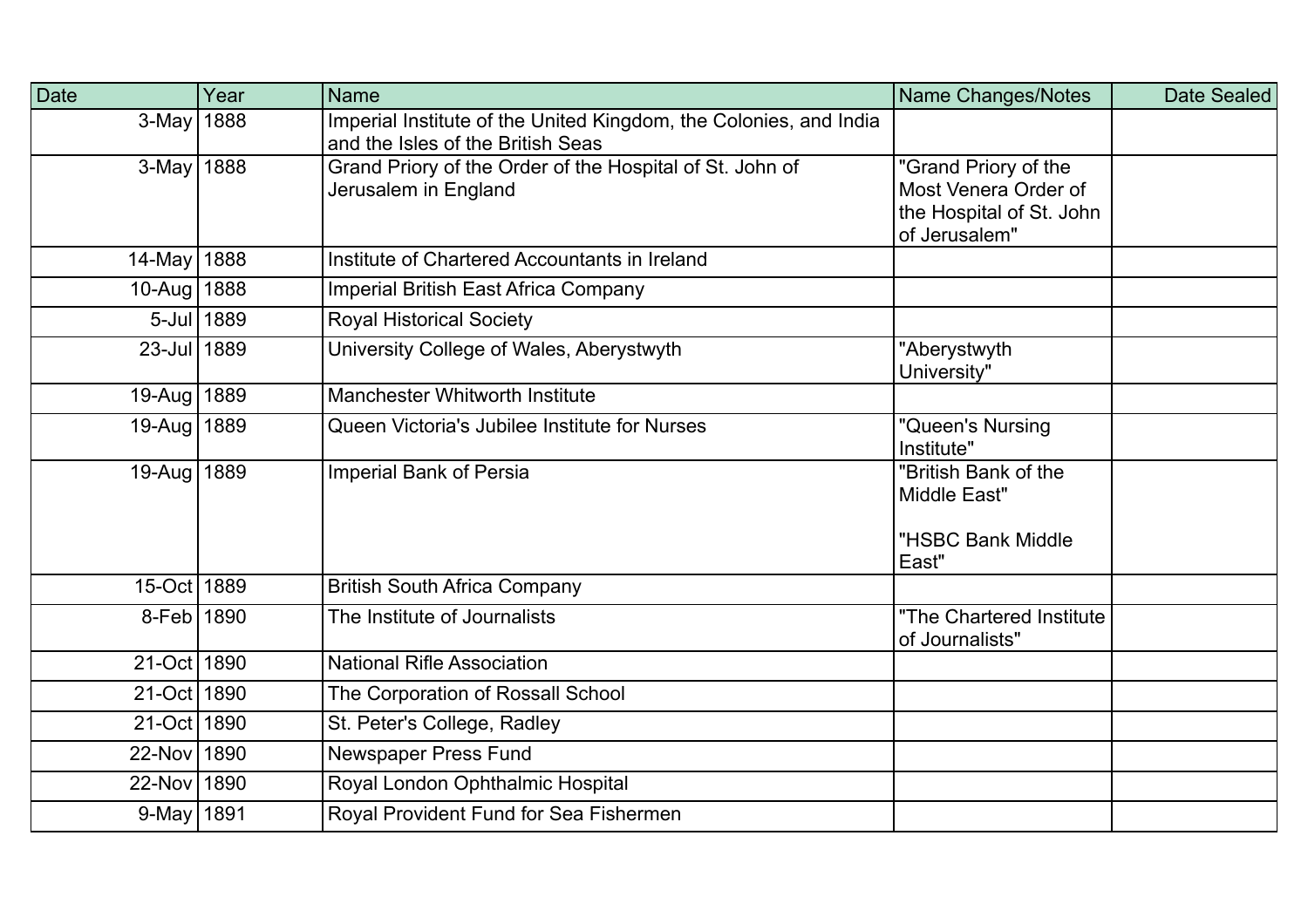| <b>Date</b>   | Year | <b>Name</b>                                                | <b>Name Changes/Notes</b>                                            | Date Sealed |
|---------------|------|------------------------------------------------------------|----------------------------------------------------------------------|-------------|
| 30-Jul 1891   |      | <b>Chartered Institute of Patent Agents</b>                |                                                                      |             |
| 28-Jun 1892   |      | Royal Free Hospital                                        |                                                                      |             |
| 5-Aug   1892  |      | Governors of the Buchanan Retreat                          |                                                                      |             |
| 16-May 1893   |      | Royal British Nurses Association                           |                                                                      |             |
| 23-Nov 1893   |      | University of Wales                                        |                                                                      |             |
| 23-Nov 1893   |      | Royal College of Organists                                 |                                                                      |             |
|               | 1894 | <b>West London Hospital</b>                                |                                                                      |             |
| 11-May   1895 |      | National Society for the Prevention of Cruelty to Children |                                                                      |             |
| 26-Nov 1897   |      | Queen Victoria Clergy Fund                                 |                                                                      |             |
| 3-Feb 1897    |      | <b>Library Association</b>                                 | "Chartered Institute of<br>Library and Information<br>Professionals" |             |
| 19-May   1898 |      | Corporation of the Cranleigh and Bramley Schools           |                                                                      |             |
| 19-May 1898   |      | Victorian Order of Nurses for Canada                       |                                                                      |             |
| 9-Aug 1898    |      | Royal Blind Ayslum and School, Edinburgh                   |                                                                      |             |
| 7-Mar 1899    |      | League of Mercy                                            | <b>Surrendered 11/06/1947</b>                                        |             |
| 7-Mar 1899    |      | St. Andrew's Ambulance Association                         |                                                                      |             |
| 14-Jul 1899   |      | <b>Grand Antiquity Society of Glasgow</b>                  |                                                                      |             |
| 7-Oct 1899    |      | Iron and Steel Institute                                   |                                                                      |             |
| 7-Oct 1899    |      | British Home and Hospital for Incurables                   |                                                                      |             |
| 3-Mar 1900    |      | University of Birmingham                                   |                                                                      |             |
| 17-Sep   1900 |      | City and Guilds of London Institute                        |                                                                      |             |
| 17-Sep   1900 |      | <b>Great Northern Central Hospital</b>                     | "Royal Northern<br>Hospital"                                         |             |
| 26-Nov 1900   |      | Governors of the Peabody Donation Fund                     |                                                                      |             |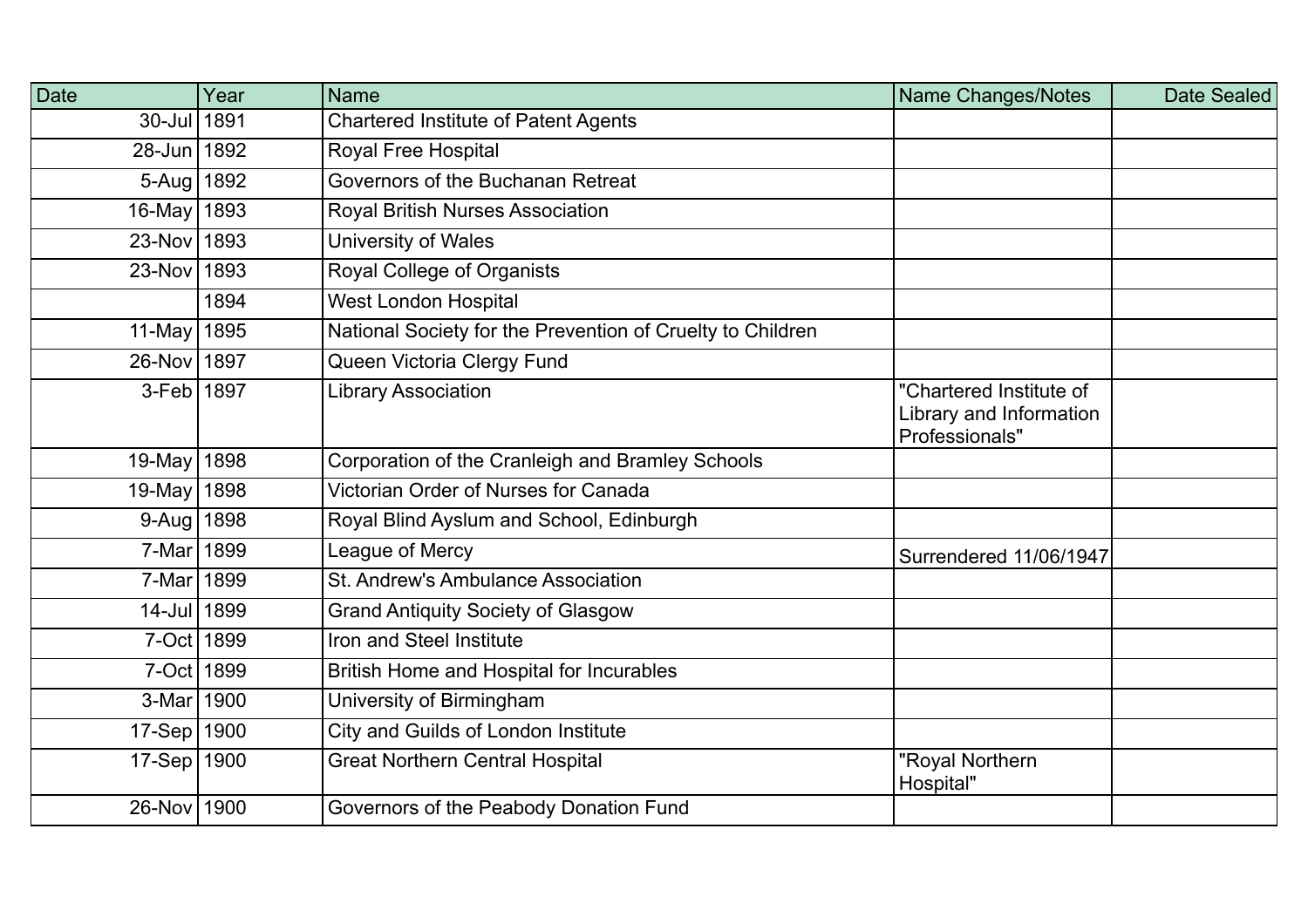| Date          | Year          | <b>Name</b>                                                                                | Name Changes/Notes                                                                                                              | Date Sealed       |
|---------------|---------------|--------------------------------------------------------------------------------------------|---------------------------------------------------------------------------------------------------------------------------------|-------------------|
| 11-Jun 1902   |               | Carnegie Trustees for the Universities of Scotland                                         | Revoked 30 July 1958<br>(new Charter granted<br>25 April 1978)                                                                  |                   |
| 26-Jul 1902   |               | British Academy for the Promotion of Historical, Philosophical<br>and Philological Studies |                                                                                                                                 |                   |
| 15-Sep   1902 |               | <b>Weavers Society of Anderston</b>                                                        |                                                                                                                                 |                   |
| 20-Oct 1902   |               | Chartered Institute of Secretaries of Joint Stock Companies and<br>other Public Bodies     | 1971"Institute of<br><b>Chartered Secretaries</b><br>and Administrators"<br>2019 "The Chartered<br><b>Governance Institute"</b> | Sealed 16/09/2019 |
| 19-Nov 1902   |               | <b>Royal Economic Society</b>                                                              |                                                                                                                                 |                   |
| 16-Feb 1903   |               | Royal Edinburgh Hospital for Incurables                                                    |                                                                                                                                 |                   |
| 16-Feb 1903   |               | Royal Society for Home Relief to Incurables, Edinburgh                                     |                                                                                                                                 |                   |
|               | 9-Jul 1903    | Victoria University of Manchester                                                          | "University of<br>Manchester"                                                                                                   |                   |
|               | $9$ -Jul 1903 | University of Liverpool                                                                    |                                                                                                                                 |                   |
|               | 9-Jul 1903    | <b>Chartered Society of Queen Square</b>                                                   | Surrendered                                                                                                                     |                   |
| 10-Aug   1903 |               | University College of Nottingham                                                           | "University of<br>Nottingham"                                                                                                   |                   |
| 11-Feb 1904   |               | <b>Royal Numismatic Society</b>                                                            |                                                                                                                                 |                   |
| 21-Apr 1904   |               | University of Leeds                                                                        |                                                                                                                                 |                   |
| 15-Jul 1904   |               | <b>West India Committee</b>                                                                |                                                                                                                                 |                   |
| 10-Aug   1904 |               | <b>British Cotton Growing Association</b>                                                  |                                                                                                                                 |                   |
| 24-Oct 1904   |               | Royal Society for the Protection of Birds                                                  |                                                                                                                                 |                   |
| 29-May   1905 |               | <b>University of Sheffield</b>                                                             |                                                                                                                                 |                   |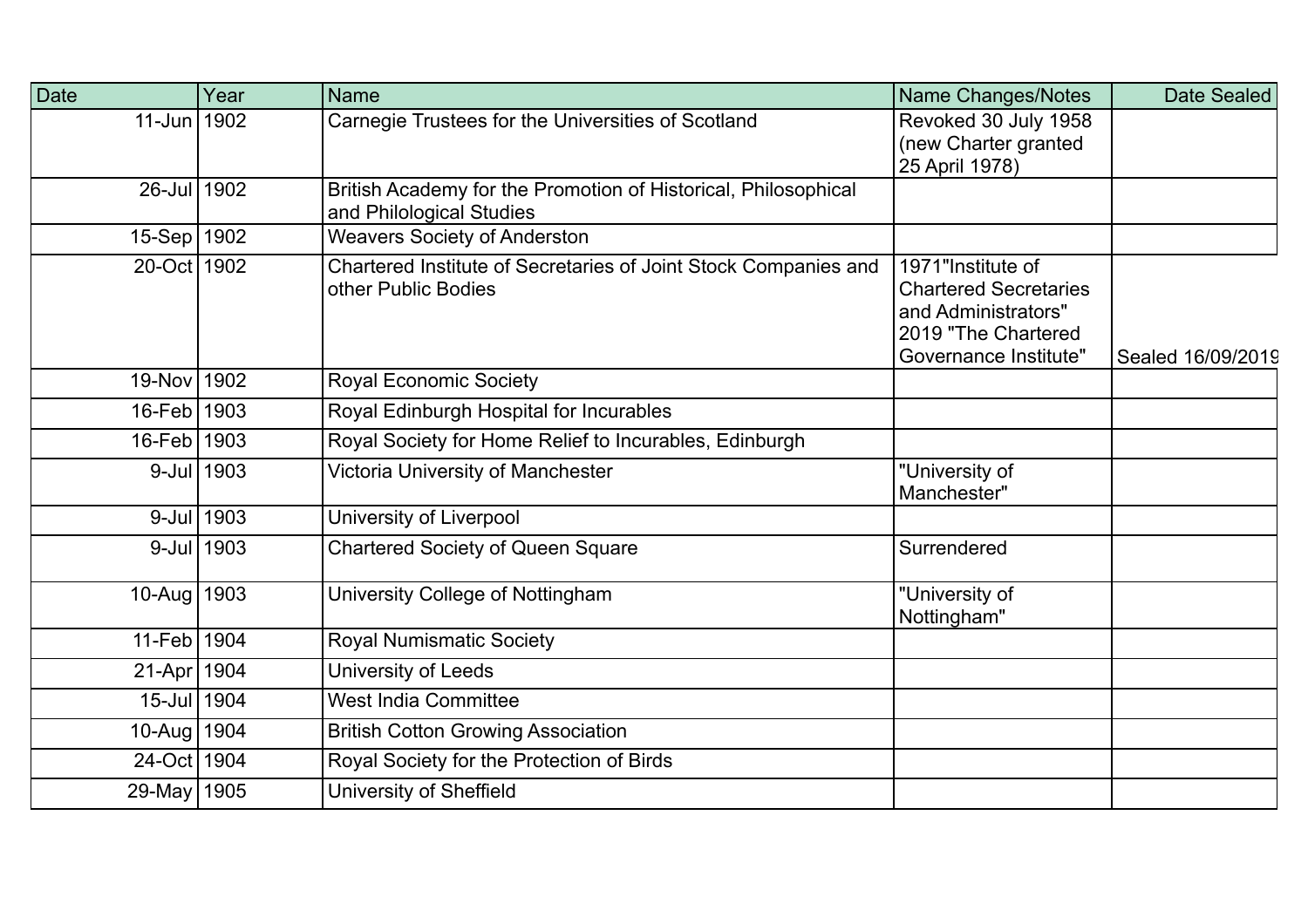| <b>Date</b>   | Year       | <b>Name</b>                                                              | <b>Name Changes/Notes</b>                                                                                                                                 | Date Sealed |
|---------------|------------|--------------------------------------------------------------------------|-----------------------------------------------------------------------------------------------------------------------------------------------------------|-------------|
| 11-Jul 1905   |            | Royal National Orthopaedic Hospital                                      |                                                                                                                                                           |             |
| 7-Aug   1905  |            | Liverpool Royal Infirmary                                                |                                                                                                                                                           |             |
| 11-May 1906   |            | <b>British and Foreign School Society</b>                                |                                                                                                                                                           |             |
| 30-Jun 1906   |            | <b>Institute of Directors</b>                                            |                                                                                                                                                           |             |
| 1-Dec 1906    |            | <b>Hull Royal Infirmary</b>                                              |                                                                                                                                                           |             |
| 11-Feb 1907   |            | Royal Warrant Holders Association                                        |                                                                                                                                                           |             |
| 1-Mar 1907    |            | National Museum of Wales                                                 |                                                                                                                                                           |             |
| 1-Mar 1907    |            | <b>National Library of Wales</b>                                         |                                                                                                                                                           |             |
| 1-Jun 1907    |            | Society of Chemical Industry                                             |                                                                                                                                                           |             |
|               | 6-Jul 1907 | Imperial College of Science and Technology                               | "Imperial College of<br>Science, Technology<br>and Medicine"                                                                                              |             |
| 2-Nov 1907    |            | Royal Society of South Africa                                            |                                                                                                                                                           |             |
| 1-Aug   1908  |            | <b>British Red Cross Society</b>                                         |                                                                                                                                                           |             |
| 21-Dec 1908   |            | <b>Bedford College for Women</b>                                         | Since 1985 called<br>Royal Holloway and<br>Bedford New College.<br>Now governed by<br>Royal Holloway and<br><b>Bedford New College</b><br><b>Act 1985</b> |             |
| 17-May 1909   |            | University of Bristol                                                    |                                                                                                                                                           |             |
| 10-Aug   1909 |            | Royal British Colonial Society of Artists                                |                                                                                                                                                           |             |
| 22-Apr   1910 |            | Cancer Hospital (Free)                                                   | "Royal Marsden<br>Hospital"                                                                                                                               |             |
| 13-Oct 1910   |            | Association of Deacons of the Fourteen Incorporated Trades of<br>Glasgow |                                                                                                                                                           |             |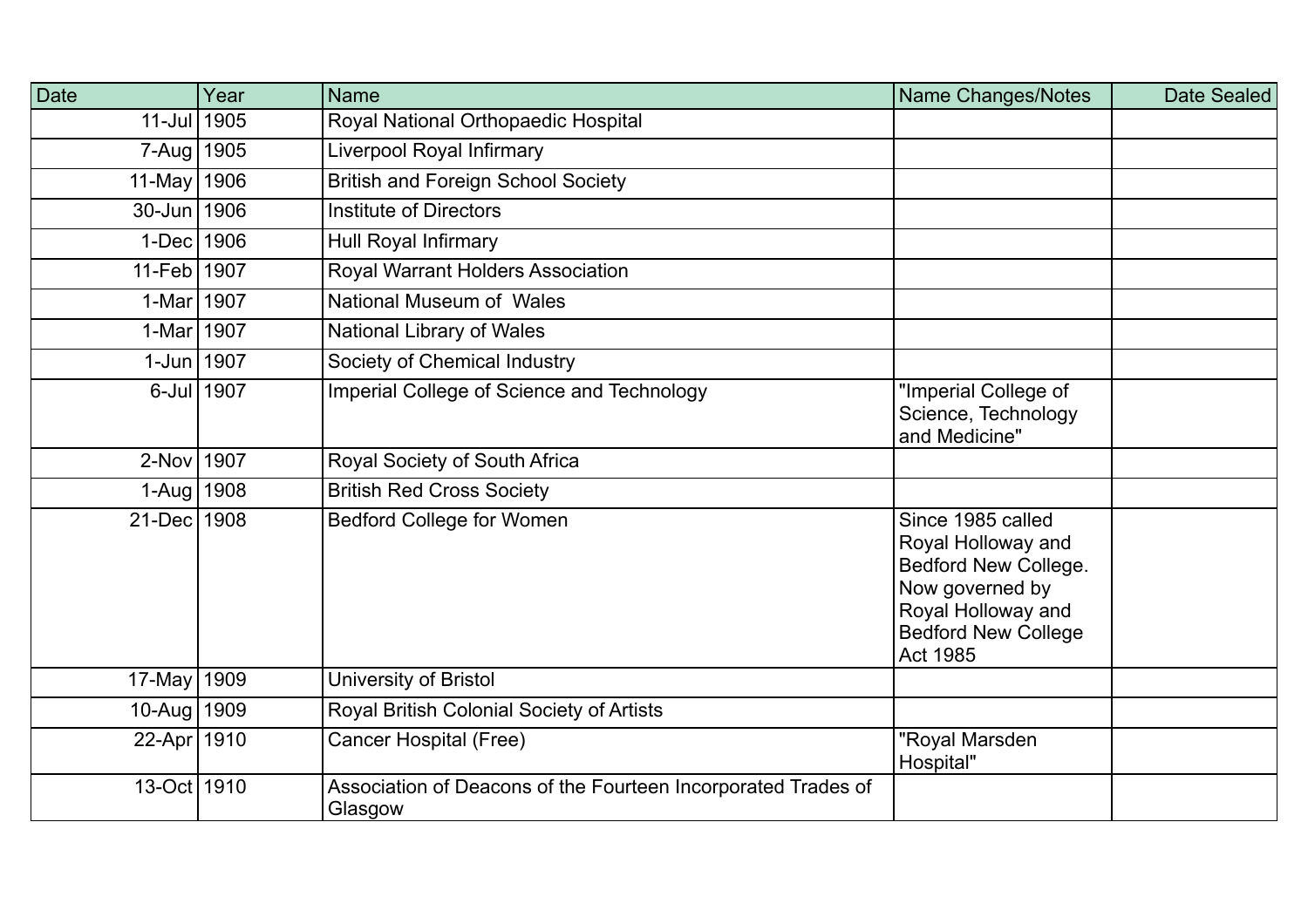| Date            | Year | <b>Name</b>                                                 | Name Changes/Notes                                                              | Date Sealed |
|-----------------|------|-------------------------------------------------------------|---------------------------------------------------------------------------------|-------------|
| 28-Nov 1910     |      | <b>Institution of Naval Architects</b>                      | "Royal Institution of<br><b>Naval Architects"</b>                               |             |
| $23 - Jan$ 1911 |      | Royal United Kingdom Beneficent Association                 |                                                                                 |             |
| 25-May 1911     |      | Royal Society of Painter-Etchers and Engravers              | "Royal Society of<br>Painter-Printmakers"                                       |             |
| 16-Dec 1911     |      | <b>Boy Scouts Association</b>                               | "The Scout<br>Association"                                                      |             |
| 17-Jan 1912     |      | <b>Chartered Insurance Institute</b>                        |                                                                                 | 05/02/1912  |
| 14-May 1912     |      | King Edward the Seventh Welsh National Memorial Association |                                                                                 |             |
| 14-Jun 1912     |      | <b>British School at Rome</b>                               |                                                                                 |             |
| 16-Dec 1912     |      | King Edward VII Sanatorium                                  | "King Edward VII<br>Hospital" - wound up<br>and charter ended<br>24/03/2006     |             |
| 11-Feb 1913     |      | <b>Paton Trust</b>                                          |                                                                                 |             |
| 11-Feb 1913     |      | <b>Faculty of Surveyors of Scotland</b>                     |                                                                                 |             |
| 24-Jun 1913     |      | Zoological Society of Scotland                              | "Royal Zoological<br>Society of Scotland"                                       |             |
| 14-Oct 1913     |      | Royal Asylum of Montrose                                    |                                                                                 |             |
| 14-Oct 1913     |      | Montrose Royal Infirmary                                    |                                                                                 |             |
| 30-Mar 1914     |      | <b>Liverpool Merchants Guild</b>                            |                                                                                 |             |
| 7-Jan 1915      |      | The Institution of Mining Engineers                         | Merged with The<br>Institute of Mining and<br>Metallurgy (C329) on<br>19/5/1998 |             |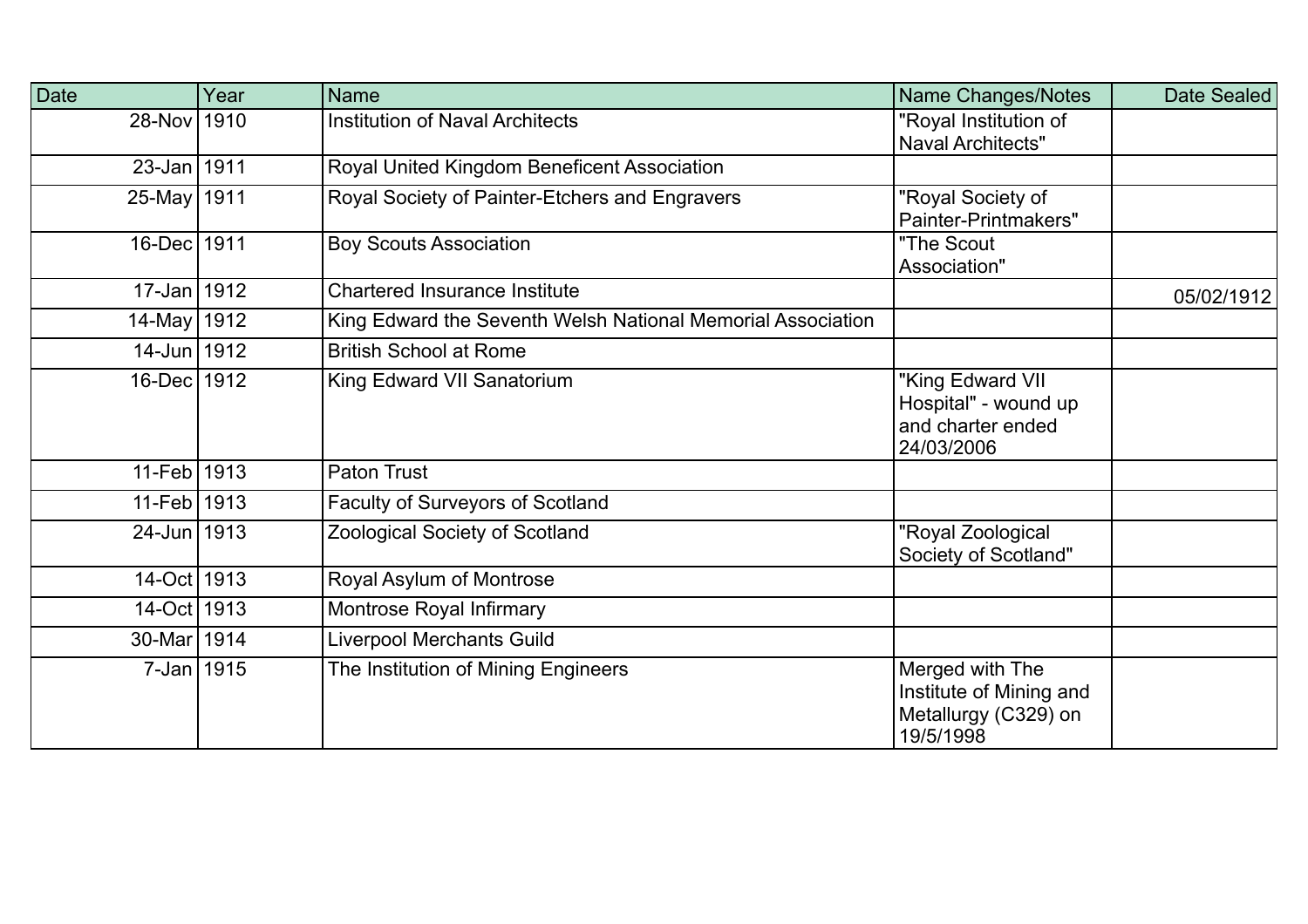| Date         | Year | <b>Name</b>                                                                   | Name Changes/Notes                                                                                                                                                           | Date Sealed |
|--------------|------|-------------------------------------------------------------------------------|------------------------------------------------------------------------------------------------------------------------------------------------------------------------------|-------------|
| $7$ -Jan $ $ | 1915 | The Institution of Mining and Metallurgy                                      | Merged with Institute of<br>Materials, Minerals and<br>Mining (C363) on<br>26/6/2002                                                                                         |             |
| $2$ -Jun $ $ | 1915 | University of Tasmania                                                        |                                                                                                                                                                              |             |
| $23$ -May    | 1916 | School of Oriental Studies, London Institution                                | "School of Oriental and<br>African Studies"                                                                                                                                  |             |
| $7-Sep$      | 1916 | The Society for the Promotion of Nature Reserves                              | "The Society for the<br><b>Promotion of Nature</b><br>Conservation"<br>"The Royal Society for<br><b>Nature Conservation"</b><br>"Royal Society of<br><b>Wildlife Trusts"</b> |             |
| $16$ -Nov    | 1916 | Imperial Trust for the encouragement of Scientific and Industrial<br>Research |                                                                                                                                                                              |             |
| $30$ -Mar    | 1917 | Newnham College, Cambridge                                                    |                                                                                                                                                                              |             |
| $14 - Apr$   | 1917 | <b>British Trade Corporation</b>                                              |                                                                                                                                                                              |             |
| $10$ -May    | 1917 | <b>Imperial War Graves Commission</b>                                         | "Commonwealth War<br><b>Graves Commission"</b>                                                                                                                               |             |
| $19$ -May    | 1917 | <b>Carnegie United Kingdom Trustees</b>                                       |                                                                                                                                                                              |             |
| $27$ -Nov    | 1917 | Queen Mary's Hospital for the East End                                        |                                                                                                                                                                              |             |
| $14$ -Jan    | 1919 | Carnegie Dunfermline and Hero Fund Trustees                                   |                                                                                                                                                                              |             |
| $24$ -Feb    | 1919 | Incorporation of Cordiners in Glasgow                                         |                                                                                                                                                                              |             |
| $15-Apr$     | 1919 | Representative Body of the Church in Wales                                    |                                                                                                                                                                              |             |
| $30$ -May    | 1919 | Imperial Mineral Resources Bureau                                             |                                                                                                                                                                              |             |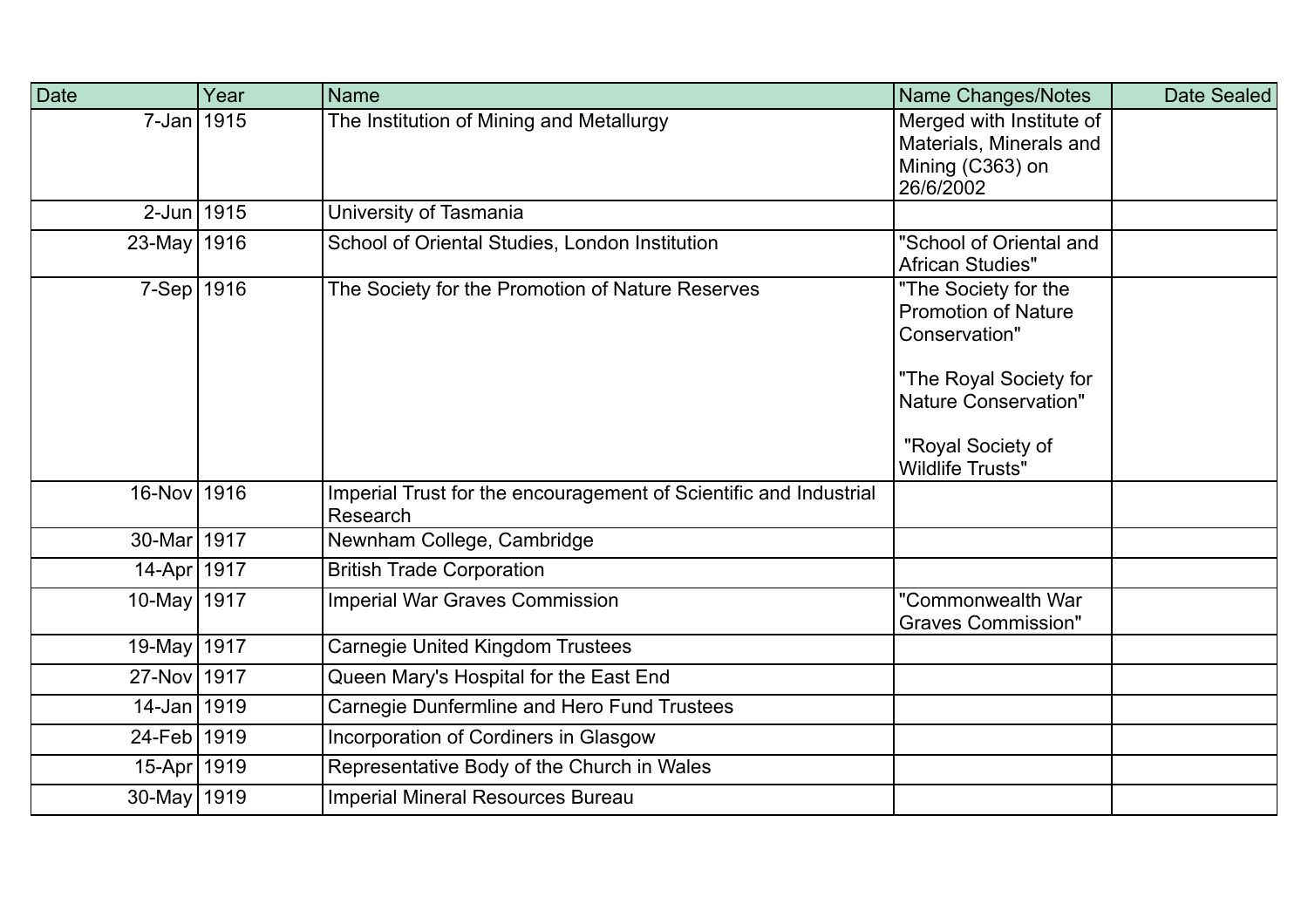| Date          | Year | <b>Name</b>                                                            | <b>Name Changes/Notes</b>                | Date Sealed |
|---------------|------|------------------------------------------------------------------------|------------------------------------------|-------------|
| 30-May   1919 |      | Royal Hospital and Home for Incurables, Putney                         | "Royal Hospital for<br>Neuro-Disability" |             |
| 9-Dec 1919    |      | Institute of Chartered Shipbrokers                                     |                                          |             |
| 9-Dec 1919    |      | University College of Swansea                                          | 'Swansea University"<br>30/08/2007       |             |
| 20-Dec 1919   |      | King George's Fund for Sailors                                         |                                          |             |
| 20-Dec 1919   |      | Lord Kitchener National Memorial Fund                                  |                                          |             |
| 11-Mar 1920   |      | Leicester Royal Infirmary                                              |                                          |             |
| 25-Mar   1920 |      | <b>Medical Research Council</b>                                        |                                          |             |
| 25-Mar 1920   |      | <b>Forestry Commissioners</b>                                          |                                          |             |
| 17-May   1920 |      | Chamber of Shipping of the United Kingdom                              |                                          |             |
| 17-May 1920   |      | Chartered Society of Massage and Medical Gymnastics                    | "Chartered Society of<br>Physiotherapy"  |             |
| 28-Jun 1920   |      | Royal Academy of Dramatic Art                                          |                                          |             |
| 13-Oct 1920   |      | St. Mary's Hospital, Paddington                                        |                                          |             |
| 22-Apr 1921   |      | <b>United Services Fund</b>                                            | Surrendered 24/2/1948                    |             |
| 10-Jun 1921   |      | <b>Officers Association</b>                                            |                                          |             |
| 14-Jul 1921   |      | Medical College of St. Bartholomew's Hospital in the City of<br>London |                                          |             |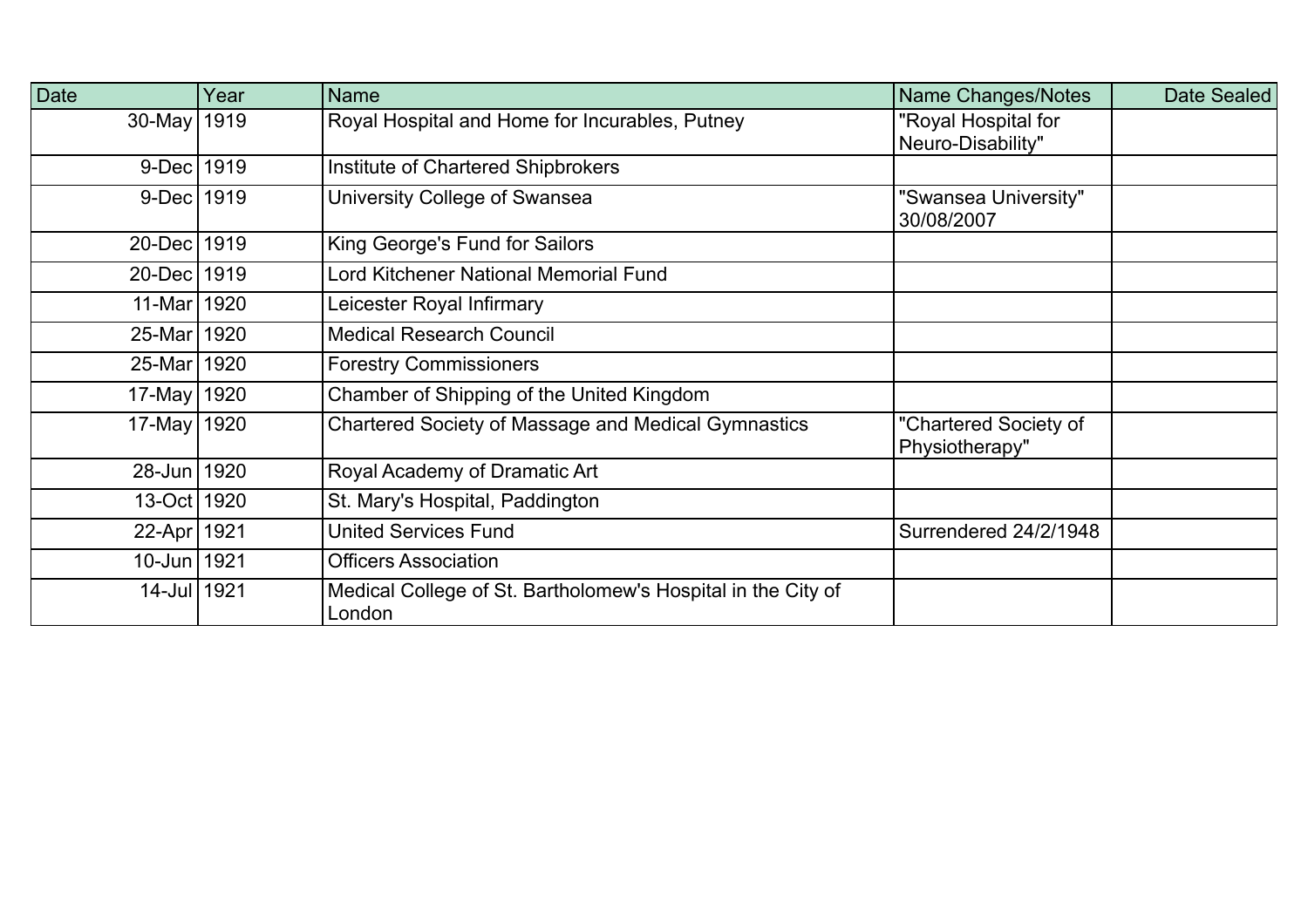| Date        | Year | <b>Name</b>                                                  | Name Changes/Notes                                                                                                                                                                                                          | Date Sealed |
|-------------|------|--------------------------------------------------------------|-----------------------------------------------------------------------------------------------------------------------------------------------------------------------------------------------------------------------------|-------------|
| $10-Au$ g   | 1921 | <b>Institution of Electrical Engineers</b>                   | 14 December 2005 The<br>Institution of<br><b>Incorporated Engineers</b><br>and The Institution of<br><b>Electrical Engineers</b><br>merged to become<br>"The Institution of<br>Engineering and<br>Technology" (now<br>C840) |             |
| $11$ -Oct   | 1921 | <b>Empire Forestry Association</b>                           | "Commonwealth<br><b>Forestry Association"</b>                                                                                                                                                                               |             |
| 11-Oct 1921 |      | <b>Empire Cotton Growing Corporation</b>                     | "Cotton Research<br>Corporation"                                                                                                                                                                                            |             |
| $7-Nov$     | 1921 | Institute of British Foundrymen                              | "Institute of Cast Metals<br>Engineers"                                                                                                                                                                                     |             |
| $13$ -Dec   | 1921 | Royal Liverpool Seamen's Orphan Institution                  |                                                                                                                                                                                                                             |             |
| $6$ -Feb    | 1922 | Royal Scottish Society for Prevention of Cruelty to Children |                                                                                                                                                                                                                             |             |
| $3-Mar$     | 1922 | Royal Victoria College, Montreal                             |                                                                                                                                                                                                                             |             |
| $3-Mar$     | 1922 | Over-Seas League                                             | 'Royal Over-Seas<br>League"                                                                                                                                                                                                 |             |
| $1-Apr$     | 1922 | Royal Naval Benevolent Trust (Grand Fleet and Kindred Funds) |                                                                                                                                                                                                                             |             |
| $5$ -May    | 1922 | Incorporation of Architects in Scotland                      | 'Royal Incorporation of<br>Architects in Scotland"                                                                                                                                                                          |             |
| $20$ -Jun   | 1922 | St. John's Foundation School                                 | "St John's School<br>Foundation"                                                                                                                                                                                            |             |
| $10$ -Jul   | 1922 | The Law Society of Northern Ireland                          |                                                                                                                                                                                                                             |             |
| $10$ -Aug   | 1922 | The College of Estate Management                             | "University College of<br><b>Estate Management"</b>                                                                                                                                                                         |             |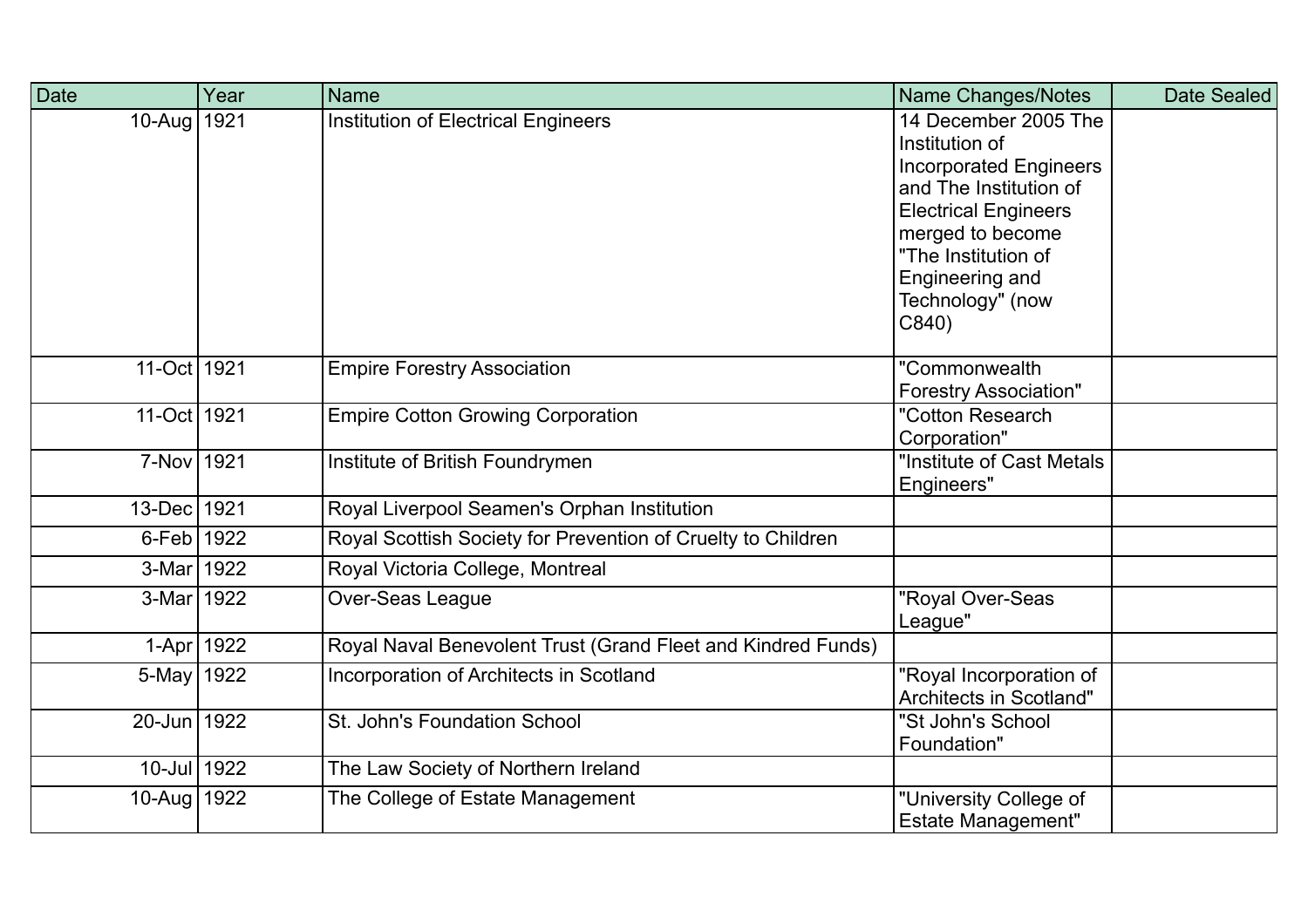| Date        | Year | Name                                              | Name Changes/Notes              | Date Sealed |
|-------------|------|---------------------------------------------------|---------------------------------|-------------|
| $6$ -Dec    | 1922 | Toc H (Incorporated)                              | "Toc H"                         |             |
| 6-Dec 1922  |      | <b>Girl Guides Association</b>                    | "The Guide<br>Association"      |             |
| 29-Jan 1923 |      | <b>Institution of Royal Engineers</b>             |                                 |             |
| 12-Mar 1923 |      | <b>British Institute of Florence</b>              |                                 |             |
| 27-Mar 1923 |      | Royal Manchester College of Music                 |                                 |             |
| 4-May 1923  |      | <b>Confederation of British Industry</b>          |                                 |             |
| 4-May 1923  |      | Wolverhampton and Staffordshire Hospital          |                                 |             |
| 26-Jun 1923 |      | <b>Cardiff Royal Infirmary</b>                    |                                 |             |
| 26-Jun 1923 |      | Royal Westminster Ophthalmic Hospital             |                                 |             |
| 11-Oct 1923 |      | Dover College                                     |                                 |             |
| 21-Mar 1924 |      | London School of Hygiene and Tropical Medicine    |                                 |             |
| 25-Jun 1924 |      | <b>Royal Life Saving Society</b>                  |                                 |             |
| 25-Jul 1924 |      | Girton College, Cambridge                         |                                 |             |
| 6-Feb 1925  |      | <b>Textile Institute</b>                          |                                 |             |
| 17-Mar 1925 |      | <b>British Legion</b>                             | "Royal British Legion"          |             |
| 12-Oct 1925 |      | League of Nations Union                           |                                 |             |
| 12-Oct 1925 |      | <b>London Playing Fields Society</b>              |                                 |             |
| 12-Oct 1925 |      | Shakespeare Memorial Theatre, Stratford-upon-Avon | "Royal Shakespeare<br>Theatre"; |             |
|             |      |                                                   | "Royal Shakespeare<br>Company"  |             |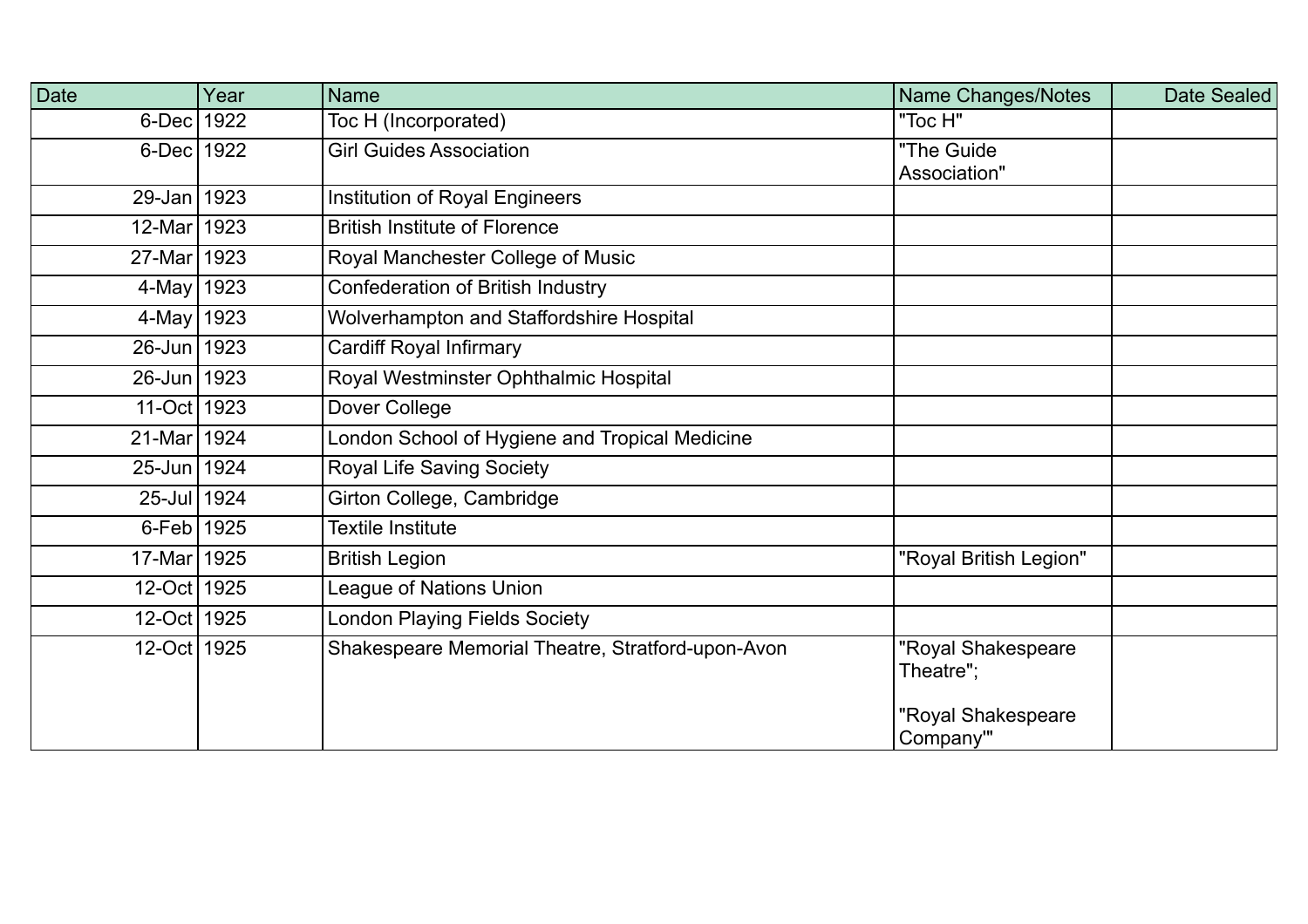| Date          | Year | <b>Name</b>                                               | Name Changes/Notes                                                                            | Date Sealed |
|---------------|------|-----------------------------------------------------------|-----------------------------------------------------------------------------------------------|-------------|
| $16$ -Dec     | 1925 | The Soldiers', Sailors' and Airmen's Families Association | 'The Soldiers, Sailors,<br><b>Airmen and Families</b><br><b>Association - Forces</b><br>Help" |             |
| 1-Feb 1926    |      | <b>University of Reading</b>                              |                                                                                               |             |
| 25-Feb 1926   |      | Lady Margaret Hall, Oxford                                | "Lady Margaret<br>College, Oxford"                                                            |             |
| 25-Feb 1926   |      | St. Hilda's College, Oxford                               |                                                                                               |             |
| $25$ -Feb     | 1926 | <b>Birkbeck College</b>                                   |                                                                                               |             |
| $25$ -Feb     | 1926 | Royal Medico-Psychological Association                    | "Royal College of<br>Psychiatrists"                                                           |             |
| 30-Apr   1926 |      | Somerville College, Oxford                                |                                                                                               |             |
| 1-Jun 1926    |      | Royal Masonic Institution for Boys                        | Surrendered<br>22/06/1988                                                                     |             |
| 1-Jun 1926    |      | <b>The Mothers Union</b>                                  |                                                                                               |             |
| 28-Jun 1926   |      | Royal Institute of International Affairs                  |                                                                                               |             |
| 28-Jun 1926   |      | St. Hugh's College, Oxford                                |                                                                                               |             |
| 5-Nov 1926    |      | Institute of Transport                                    | "Chartered Institute of<br>Logistics and<br>Transport"                                        |             |
| 5-Nov         | 1926 | <b>Imperial College of Tropical Agriculture</b>           | <b>Merged with University</b><br>of the West Indies in<br>1962                                |             |
|               |      |                                                           | <b>Charter surrendered</b><br>27/02/1961                                                      | 23/11/1926  |
| $20$ -Nov     | 1926 | <b>British Broadcasting Corporation</b>                   |                                                                                               |             |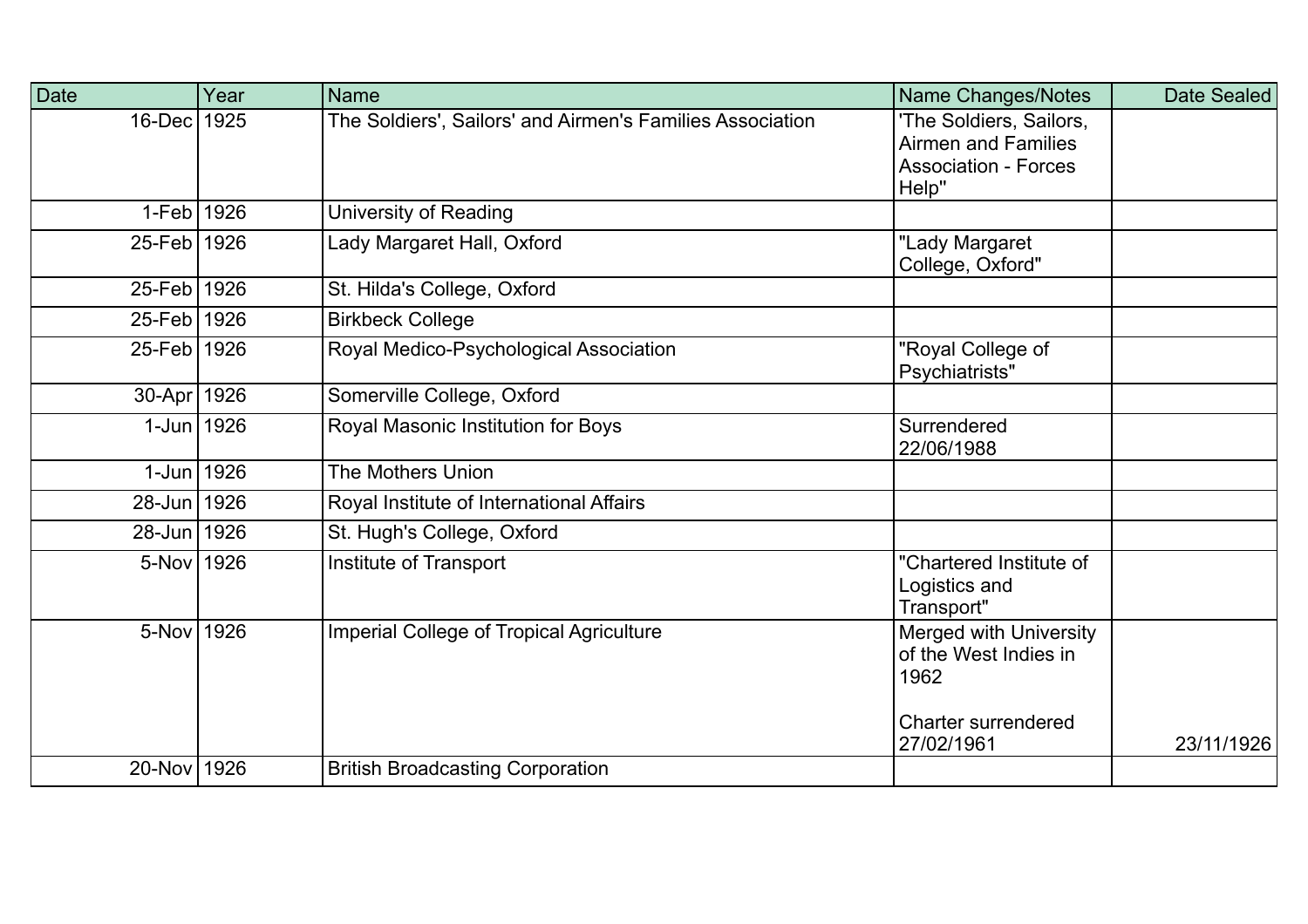| Date          | Year       | <b>Name</b>                                        | Name Changes/Notes                                                                                                  | Date Sealed |
|---------------|------------|----------------------------------------------------|---------------------------------------------------------------------------------------------------------------------|-------------|
| 14-Dec 1926   |            | <b>National Police Fund</b>                        | Charter surrendered.<br>Merged with Police<br>Dependants' Trust Ltd.<br>No longer a chartered<br>body<br>15/11/2017 |             |
| 6-Feb 1928    |            | National Association of Colliery Managers          |                                                                                                                     |             |
| 22-Mar 1928   |            | British Association for the Advancement of Science |                                                                                                                     |             |
| 22-Mar 1928   |            | Institute of Chartered Accountants in Australia    |                                                                                                                     |             |
| 13-Jul 1928   |            | College of Nursing                                 | "Royal College of<br>Nursing of the United<br>Kingdom"                                                              |             |
| 14-Aug   1928 |            | Royal Victoria Hospital, Dundee                    |                                                                                                                     |             |
| 20-Nov 1928   |            | London Homoeopathic Hospital                       | Royal London<br>Homoeopathic Hospital                                                                               |             |
| 20-Nov 1928   |            | <b>National Art-Collection Fund</b>                |                                                                                                                     |             |
| 21-Dec 1928   |            | Malvern College                                    |                                                                                                                     |             |
| 29-Jan 1929   |            | Elizabeth Garrett Anderson Hospital                |                                                                                                                     |             |
| 1-Mar 1929    |            | Howard Leopold Davis Scholarships Trust            |                                                                                                                     |             |
| 21-Mar 1929   |            | <b>British Engineering Standards Association</b>   | "British Standards<br>Institution"                                                                                  |             |
| 7-May 1929    |            | <b>Land Agent's Society</b>                        |                                                                                                                     |             |
| 10-May   1929 |            | <b>Indian Church Trustees</b>                      |                                                                                                                     |             |
| 10-May 1929   |            | Institution of Gas Engineers                       |                                                                                                                     |             |
|               | 5-Jul 1929 | <b>National Radium Trust</b>                       |                                                                                                                     |             |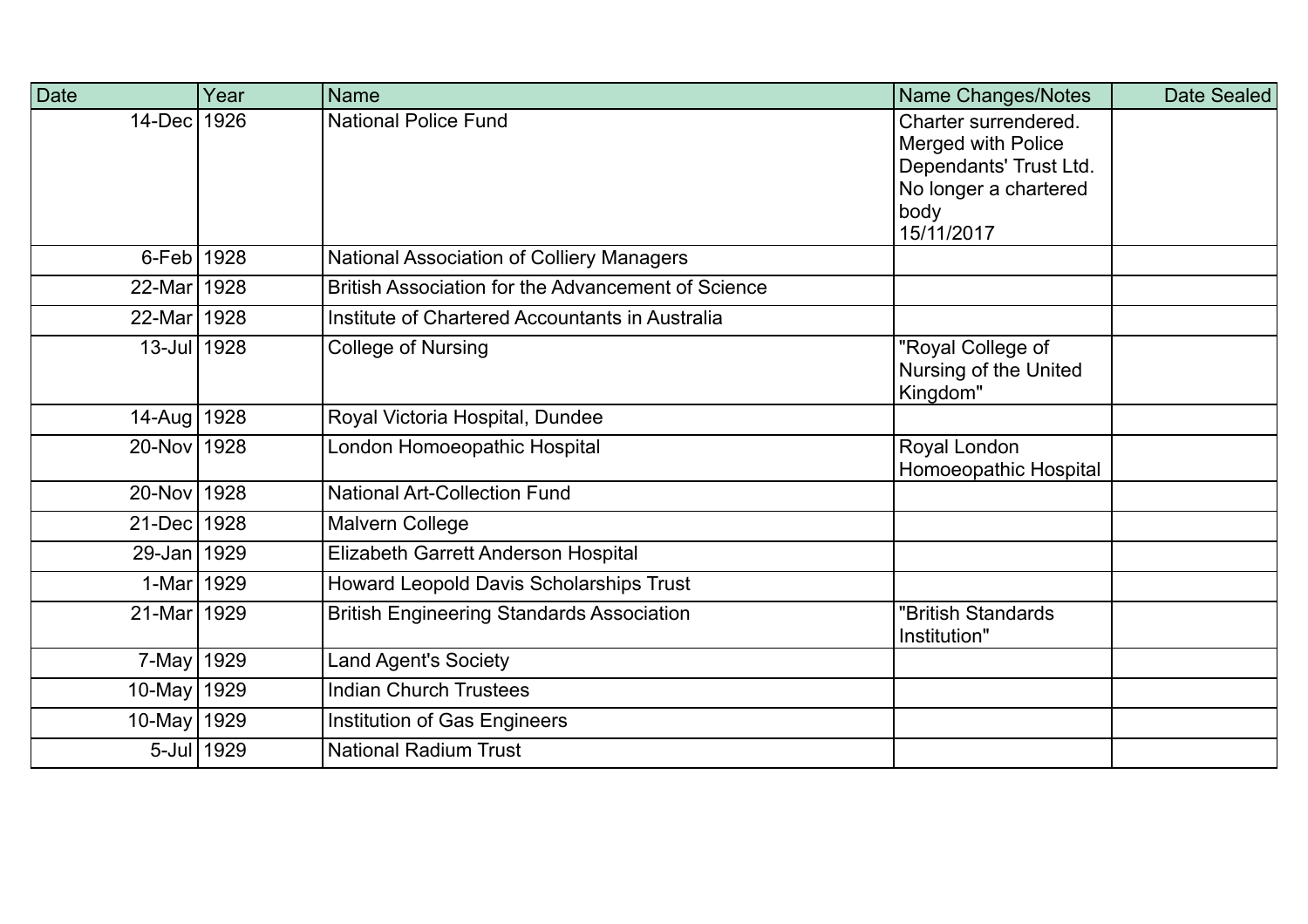| Date        | Year | <b>Name</b>                                                         | Name Changes/Notes                                                                                                                                                                                                                           | Date Sealed |
|-------------|------|---------------------------------------------------------------------|----------------------------------------------------------------------------------------------------------------------------------------------------------------------------------------------------------------------------------------------|-------------|
| $5$ -Jul    | 1929 | Institute of Hygiene                                                | Royal Institute of Public<br>Health merged with<br>Royal Society for the<br><b>Promotion of Health</b><br>and petitioned for a<br>new charter of<br>incorporation under the<br>name of The Royal<br>Society for Public<br>Health (11/6/2008) |             |
| $17$ -Dec   | 1929 | King George Hospital at Ilford                                      |                                                                                                                                                                                                                                              |             |
| 20-Jan 1930 |      | Royal Society for the Relief of Indigent Gentlewomen of<br>Scotland | "The Royal Society for<br>the Support of Women<br>of Scotland"<br>(30/03/2015)                                                                                                                                                               |             |
| 28-Mar 1930 |      | <b>Institution of Mechanical Engineers</b>                          |                                                                                                                                                                                                                                              |             |
| 28-Jul 1930 |      | King Edwards VII's Hospital for Officers Sister Agnes Founder       | 'King Edward Vill's<br><b>Hospital (Sister Agnes)"</b><br>14/06/2000                                                                                                                                                                         |             |
| 28-Jul 1930 |      | Honourable Company of Master Mariners                               |                                                                                                                                                                                                                                              |             |
| 28-Jul 1930 |      | <b>Oundle School</b>                                                |                                                                                                                                                                                                                                              |             |
| 28-Jul 1930 |      | East Ham Memorial Hospital                                          |                                                                                                                                                                                                                                              |             |
| 18-Dec 1930 |      | <b>Welsh National School of Medicine</b>                            | "University of Wales<br><b>College of Medicine"</b><br>(Merged with University)<br>of Wales, Cardiff under<br>the University of Wales,<br>Cardiff Act 2004 (see<br>C(130)                                                                    |             |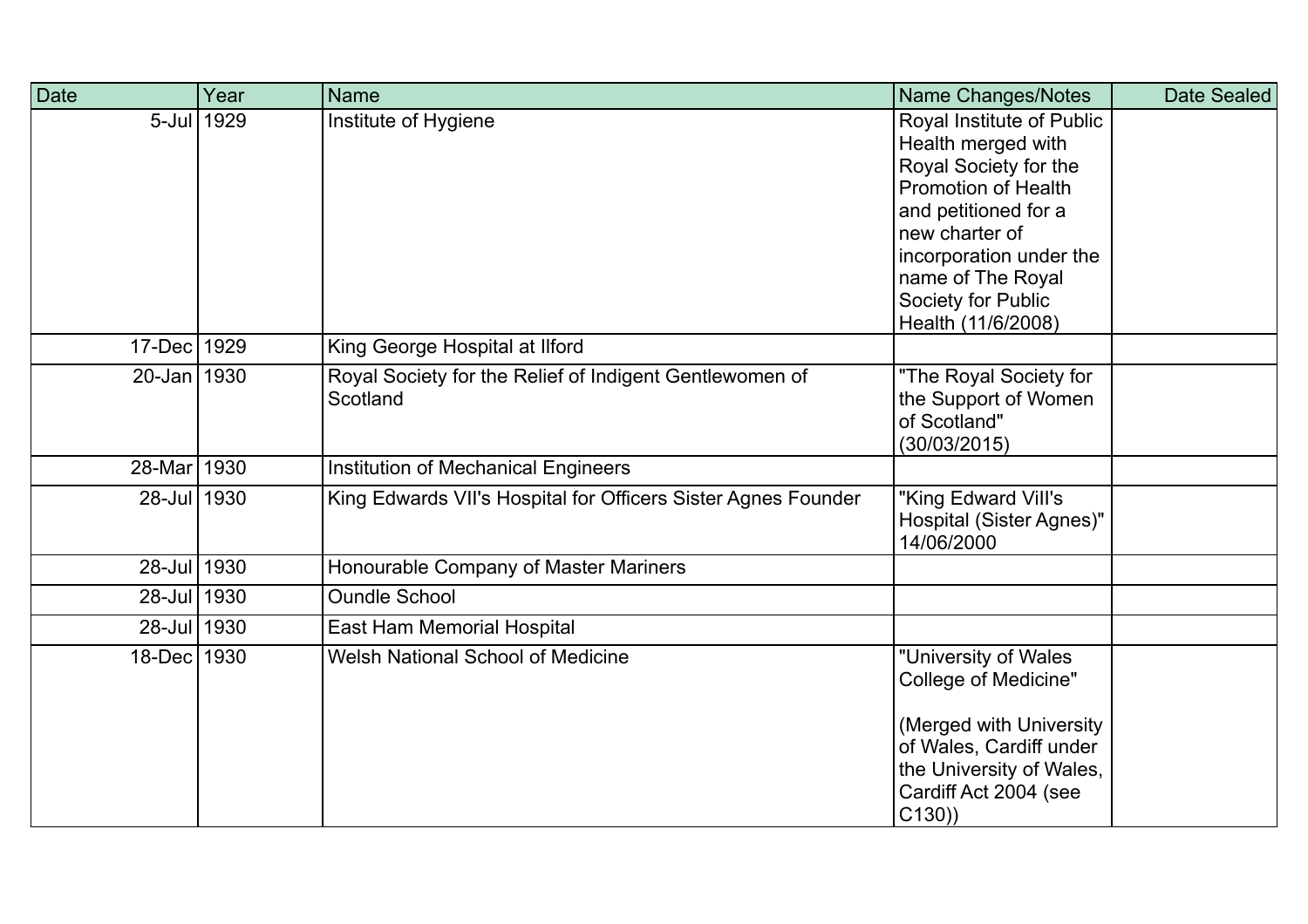| Date        | Year | <b>Name</b>                                                                          | Name Changes/Notes                                                     | Date Sealed |
|-------------|------|--------------------------------------------------------------------------------------|------------------------------------------------------------------------|-------------|
| 20-Mar 1931 |      | <b>Imperial Service College</b>                                                      |                                                                        |             |
| 27-Mar 1931 |      | <b>National Central Library</b>                                                      |                                                                        |             |
| 29-Jun 1931 |      | <b>Agricultural Research Council</b>                                                 | "Agricultural & Food<br><b>Research Council"</b>                       |             |
| 29-Jun 1931 |      | <b>British Postgraduate Medical School</b>                                           | "Royal Postgraduate<br><b>Medical School"</b>                          |             |
| 1-Oct 1931  |      | <b>Glasgow Fishmongers Company</b>                                                   |                                                                        |             |
| 7-Oct 1931  |      | <b>Australian Chemical Institute</b>                                                 | "Royal Australian<br><b>Chemical Institute"</b>                        |             |
| 7-Oct 1931  |      | Royal Seamen's Pension Fund                                                          |                                                                        |             |
| 11-Feb 1932 |      | Universities China Committee in London                                               |                                                                        |             |
| 15-Dec 1932 |      | <b>Fields in Trust</b>                                                               | <b>National Playing Fields</b><br>Association                          |             |
| 16-Mar 1933 |      | <b>Institute of Marine Engineers</b>                                                 |                                                                        |             |
| 25-May 1933 |      | London Library                                                                       |                                                                        |             |
| 26-Jun 1933 |      | The Governors of Westfield College London<br>(see file range C294 - 2nd August 1989) | "Westfield College,<br>University of London"<br>Surrendered - 2/8/1989 |             |
| 26-Jun 1933 |      | <b>Company of Newspaper Makers</b>                                                   |                                                                        |             |
| 22-Mar 1934 |      | <b>Institution of Structural Engineers</b>                                           |                                                                        |             |
| 9-Nov 1934  |      | Queen Mary College                                                                   | Surrendered - 2/8/1989                                                 |             |
|             |      | (see file range C294 - 2nd August 1989)                                              |                                                                        |             |
| 20-Dec 1934 |      | <b>City of London Maternity Hospital</b>                                             |                                                                        |             |
| 21-Feb 1935 |      | <b>Cheltenham Ladies College</b>                                                     |                                                                        |             |
| 6-Jun 1935  |      | The Royal Agricultural Benevolent Institution                                        |                                                                        |             |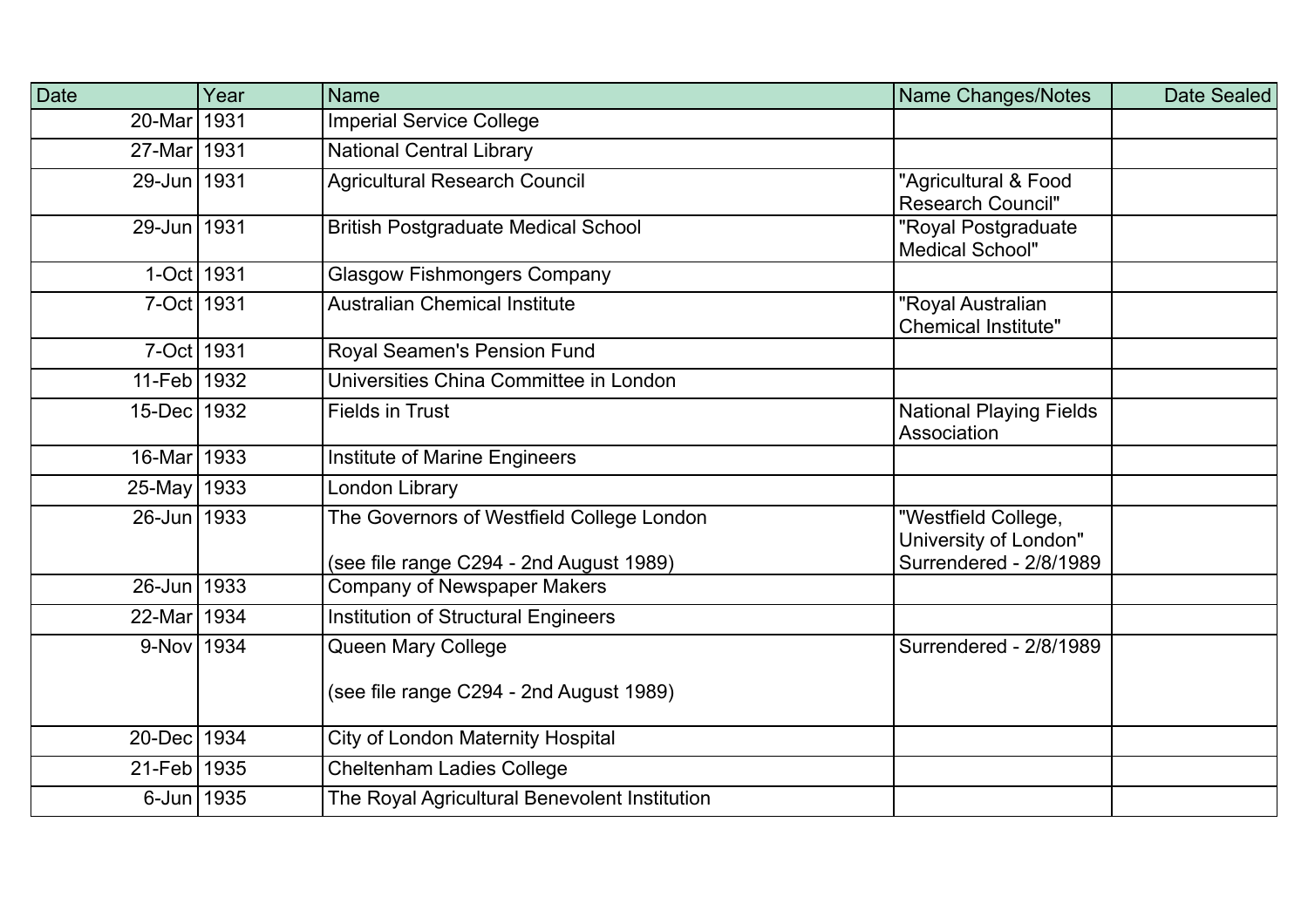| Date          | Year | <b>Name</b>                                               | Name Changes/Notes                                                                                                        | Date Sealed |
|---------------|------|-----------------------------------------------------------|---------------------------------------------------------------------------------------------------------------------------|-------------|
| $13$ -Aug     | 1935 | Institution of Engineers (India)                          |                                                                                                                           |             |
| 20-Dec 1935   |      | Royal Academy of Dancing                                  | 'Royal Academy of<br>Dance"                                                                                               |             |
| 27-Oct   1936 |      | <b>Children's Aid Society</b>                             |                                                                                                                           |             |
| 13-Apr   1937 |      | <b>Worshipful Company of Basketmakers</b>                 |                                                                                                                           |             |
| 29-Jul 1937   |      | General Infirmary at Leeds                                |                                                                                                                           |             |
| 24-Feb 1938   |      | Institution of Engineers Australia                        |                                                                                                                           |             |
| 15-Mar 1938   |      | Institution of Automobile Engineers                       |                                                                                                                           |             |
| 4-Nov 1938    |      | London (Royal Free Hospital) School of Medicine for Women | "Royal Free Hospital<br><b>School of Medicine"</b>                                                                        |             |
| 25-Nov   1938 |      | Roedean School                                            |                                                                                                                           |             |
| 25-May 1939   |      | National Association of Boy's Clubs                       | "NABC - Clubs for<br><b>Young People"</b>                                                                                 |             |
| 25-Jul 1939   |      | <b>Imperial Cancer Research Fund</b>                      |                                                                                                                           |             |
| $19-Sep$      | 1940 | <b>British Council</b>                                    |                                                                                                                           |             |
| $30$ -May     | 1941 | <b>Australian Red Cross Society</b>                       |                                                                                                                           |             |
| 26-Jun 1946   |      | King's School, Canterbury                                 |                                                                                                                           |             |
| 26-Jun   1946 |      | Worshipful Company of Carmen                              |                                                                                                                           |             |
| 10-Jul 1946   |      | The Arts Council of Great Britain                         | In 1994 split in three:<br>The Arts Council of<br>England<br><b>Scottish Arts Council</b><br><b>Arts Council of Wales</b> |             |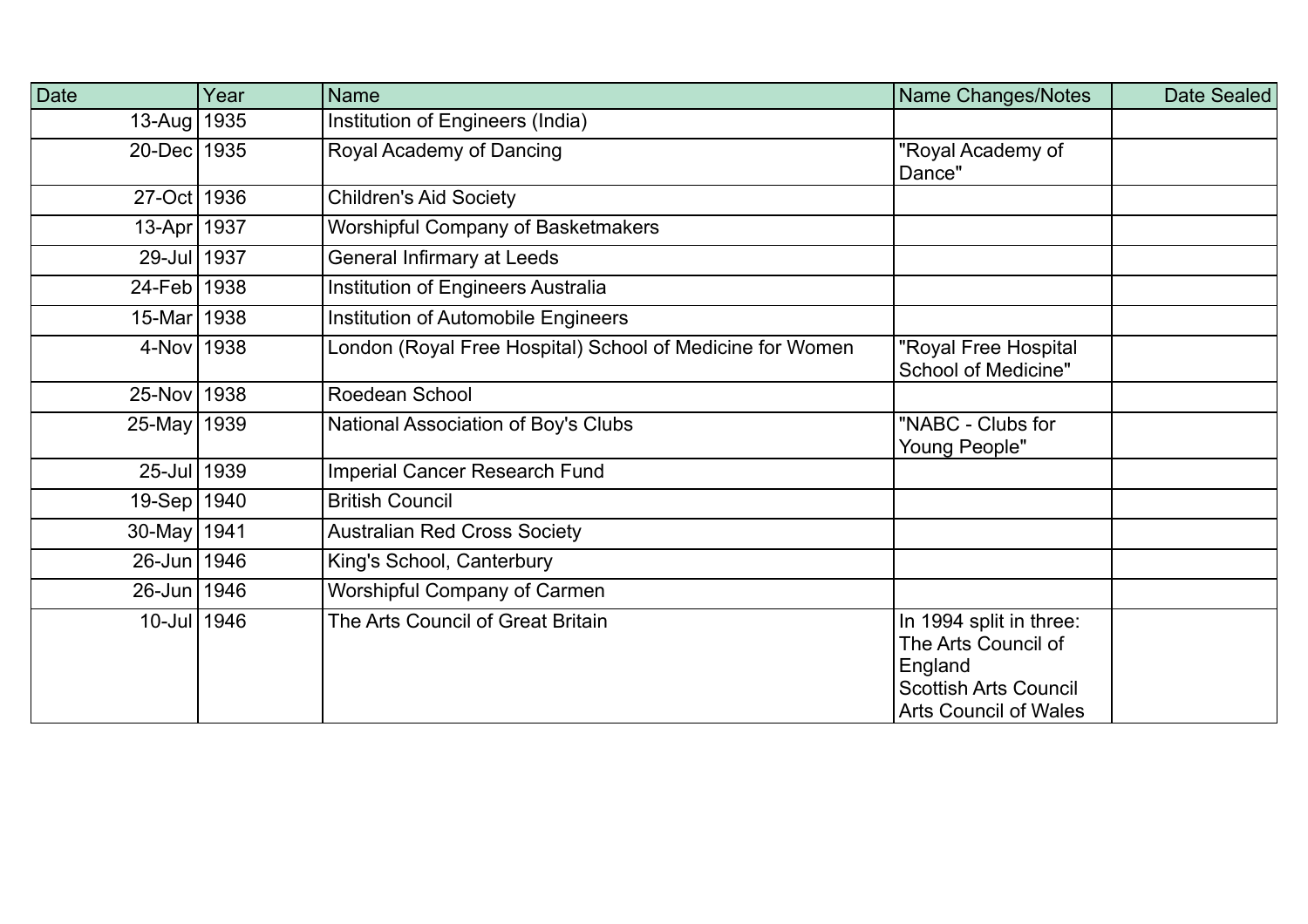| Date          | Year       | <b>Name</b>                                       | Name Changes/Notes                                                                                                  | Date Sealed |
|---------------|------------|---------------------------------------------------|---------------------------------------------------------------------------------------------------------------------|-------------|
| 10-Jul 1946   |            | Institute of Fuel                                 | (1) Institute of Energy<br>(6 February 1979)                                                                        |             |
|               |            |                                                   | (2) Institute of Energy<br>merged with Institute of<br>Petroleum now called<br>"Energy Institute"<br>(8th May 2003) |             |
| 29-Jan   1947 |            | Royal College of Obstetricians and Gynaecologists |                                                                                                                     |             |
| 10-Mar 1947   |            | <b>British Postgraduate Medical Federation</b>    |                                                                                                                     |             |
| 28-Oct   1947 |            | <b>Scottish National War Memorial Trustees</b>    |                                                                                                                     |             |
| 28-Oct 1947   |            | <b>Officers Families Fund</b>                     |                                                                                                                     |             |
| 13-Nov 1947   |            | Auctioneers' and Estate Agents' Institute         |                                                                                                                     |             |
|               | 9-Jul 1948 | University of Nottingham                          |                                                                                                                     |             |
| 13-Sep 1948   |            | <b>Wye College</b>                                |                                                                                                                     |             |
| 13-Sep 1948   |            | <b>Institution of Municipal Engineers</b>         |                                                                                                                     |             |
| 25-Oct   1948 |            | <b>British and Foreign Bible Society</b>          |                                                                                                                     |             |
| 22-Dec 1948   |            | <b>Royal Aeronautical Society</b>                 |                                                                                                                     |             |
| 22-Dec 1948   |            | University College of the West Indies             | <b>Merged with University</b><br>of the West Indies in<br>1962                                                      | 5/1/1949    |
| 4-Mar 1949    |            | <b>Nature Conservancy</b>                         |                                                                                                                     |             |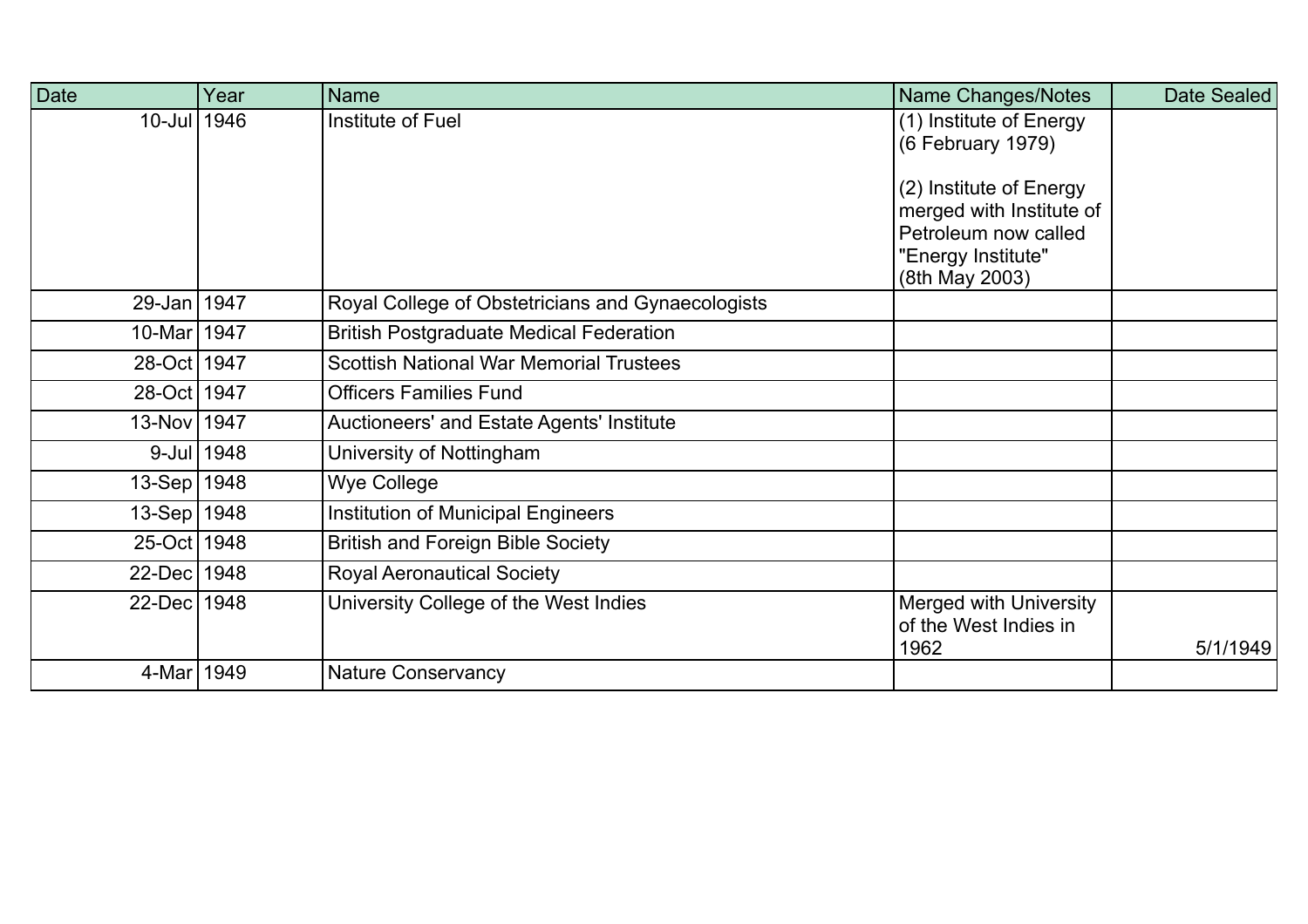| <b>Date</b>   | Year | <b>Name</b>                                  | Name Changes/Notes                              | Date Sealed |
|---------------|------|----------------------------------------------|-------------------------------------------------|-------------|
| 4-Mar 1949    |      | The National Institute for the Blind         | (1) "Royal National<br>Institute for the Blind" |             |
|               |      |                                              | (2) "Royal National                             |             |
|               |      |                                              | Institute of the Blind"<br>(3) "Royal National  |             |
|               |      |                                              | Institute of Blind<br>People"                   |             |
| 30-Jun 1949   |      | University College of North Staffordshire    | "University of Keele"                           |             |
| 25-Nov 1949   |      | Railway Benevolent Institution               |                                                 |             |
| 31-Mar 1950   |      | Royal Alfred Merchant Seamen's Society       | "Royal Alfred Seafarers'<br>Society"            |             |
| 25-Apr 1950   |      | Women's Royal Naval Service Benevolent Trust |                                                 |             |
| 25-Apr 1950   |      | <b>Standards Association of Australia</b>    |                                                 |             |
| 9-Oct 1950    |      | National Oceanographic Council               |                                                 |             |
| 9-Oct 1950    |      | University College of Leicester              | "University of Leicester"                       |             |
| 8-Dec 1950    |      | <b>Worshipful Company of Musicians</b>       |                                                 |             |
| 21-Dec 1950   |      | Campbell College, Belfast                    |                                                 |             |
| 1-Nov 1951    |      | <b>Ceylon Red Cross Society</b>              | "Sri Lanka Red Cross<br>Society"                | 27/11/1951  |
| 14-Nov 1951   |      | Honourable Society of Cymmrodorion           |                                                 | 5/12/1951   |
| 24-Mar 1952   |      | University of Southampton                    |                                                 | 29/4/1952   |
| 9-Apr 1952    |      | School of Pharmacy, University of London     | Surrendered<br>17/10/2012                       | 7/5/1952    |
| 29-Apr   1952 |      | St. Anne's College, Oxford                   |                                                 | 19/5/1952   |
| 29-Jul 1952   |      | Royal Masonic Institution for Girls          | Surrendered<br>22/06/1988                       | 25/8/1952   |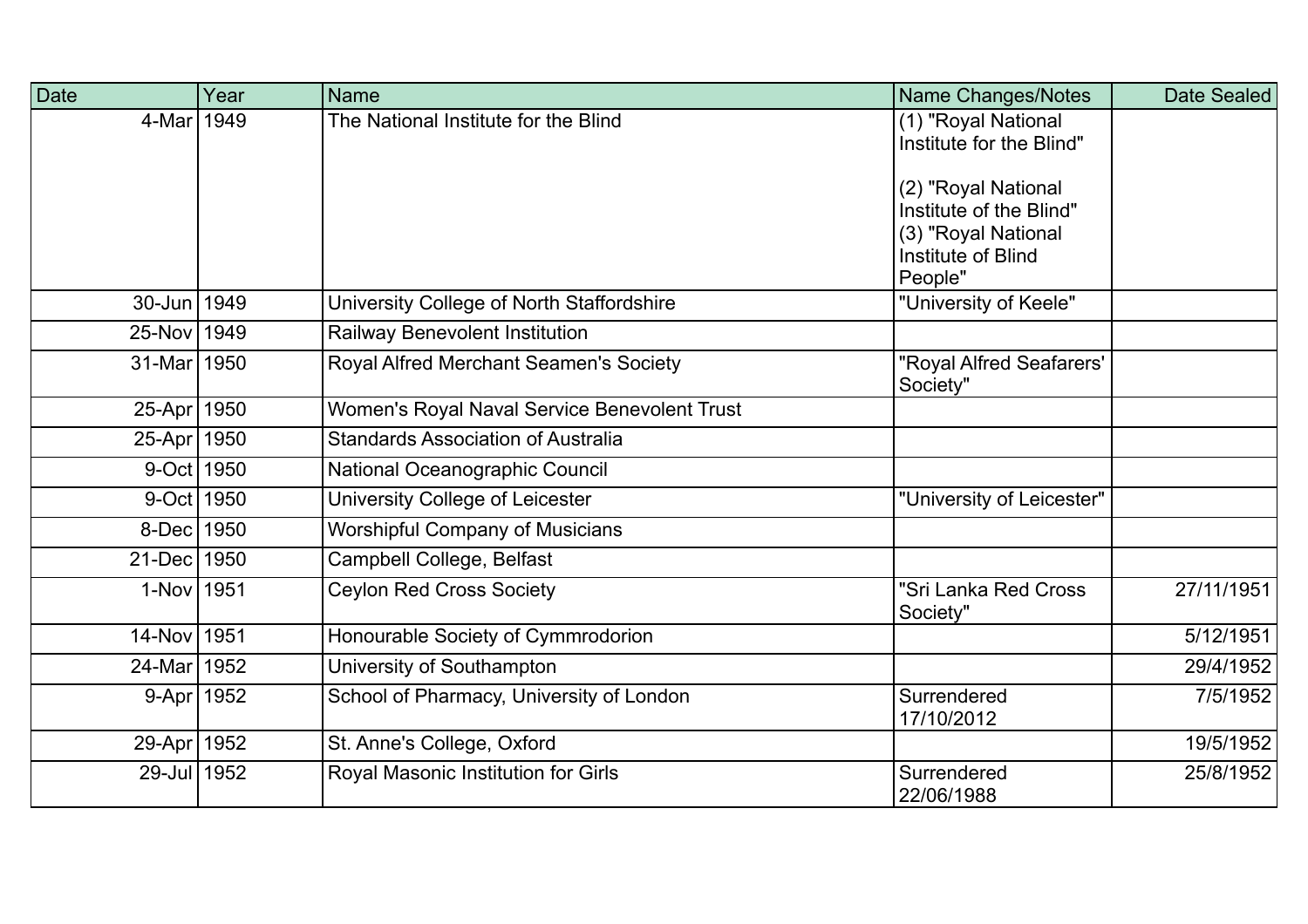| Date      | Year | <b>Name</b>                                                     | Name Changes/Notes      | Date Sealed |
|-----------|------|-----------------------------------------------------------------|-------------------------|-------------|
| 25-Nov    | 1952 | Principal and Governors of Queen Elizabeth College              | 1985 Merged with        | 12/1/1953   |
|           |      |                                                                 | Kings College London    |             |
| 4-Dec     | 1952 | <b>Royal Air Forces Association</b>                             |                         | 20/1/1953   |
| $1-Apr$   | 1953 | The Warden and Fellows of St Antony's College in the University | (also known as St       |             |
|           |      | of Oxford                                                       | Antony's College in the |             |
|           |      |                                                                 | University of Oxford)   |             |
| 30-Apr    | 1953 | <b>Faculty of Radiologists</b>                                  | "Royal College of       |             |
|           |      |                                                                 | Radiologists"           |             |
| $20$ -Jan | 1954 | <b>Australian Academy of Science</b>                            |                         |             |
| $13$ -May | 1954 | University of Hull                                              |                         |             |
| $15$ -Jul | 1954 | <b>Royal Naval Association</b>                                  |                         |             |
| $21$ -Dec | 1954 | Queen Elizabeth House, Oxford                                   |                         |             |
| $10$ -Feb | 1955 | University College of Rhodesia and Nyasaland                    |                         |             |
| $7 - Apr$ | 1955 | <b>Cuddesdon Theological College</b>                            | "Ripon College          |             |
|           |      |                                                                 | Cuddesdon"              |             |
| $7 - Apr$ | 1955 | <b>Seafarers Education Service</b>                              |                         |             |
| $29$ -Jul | 1955 | Manchester College of Science and Technology                    | "University of          |             |
|           |      |                                                                 | Manchester Institute of |             |
|           |      |                                                                 | Science and             |             |
|           |      |                                                                 | Technology" and has     |             |
|           |      |                                                                 | now changed to          |             |
|           |      |                                                                 | "University of          |             |
|           |      |                                                                 | Manchester"             |             |
| $29$ -Jul | 1955 | Company of Farmers of the City of London                        |                         |             |
| $29$ -Jul | 1955 | Australasian Institute of Mining and Metallurgy                 |                         |             |
| $28$ -Oct | 1955 | University of Exeter                                            |                         |             |
| $9$ -Oct  | 1956 | <b>Royal Ballet</b>                                             |                         |             |
| $15$ -Feb | 1957 | St. Edmund Hall, Oxford                                         |                         |             |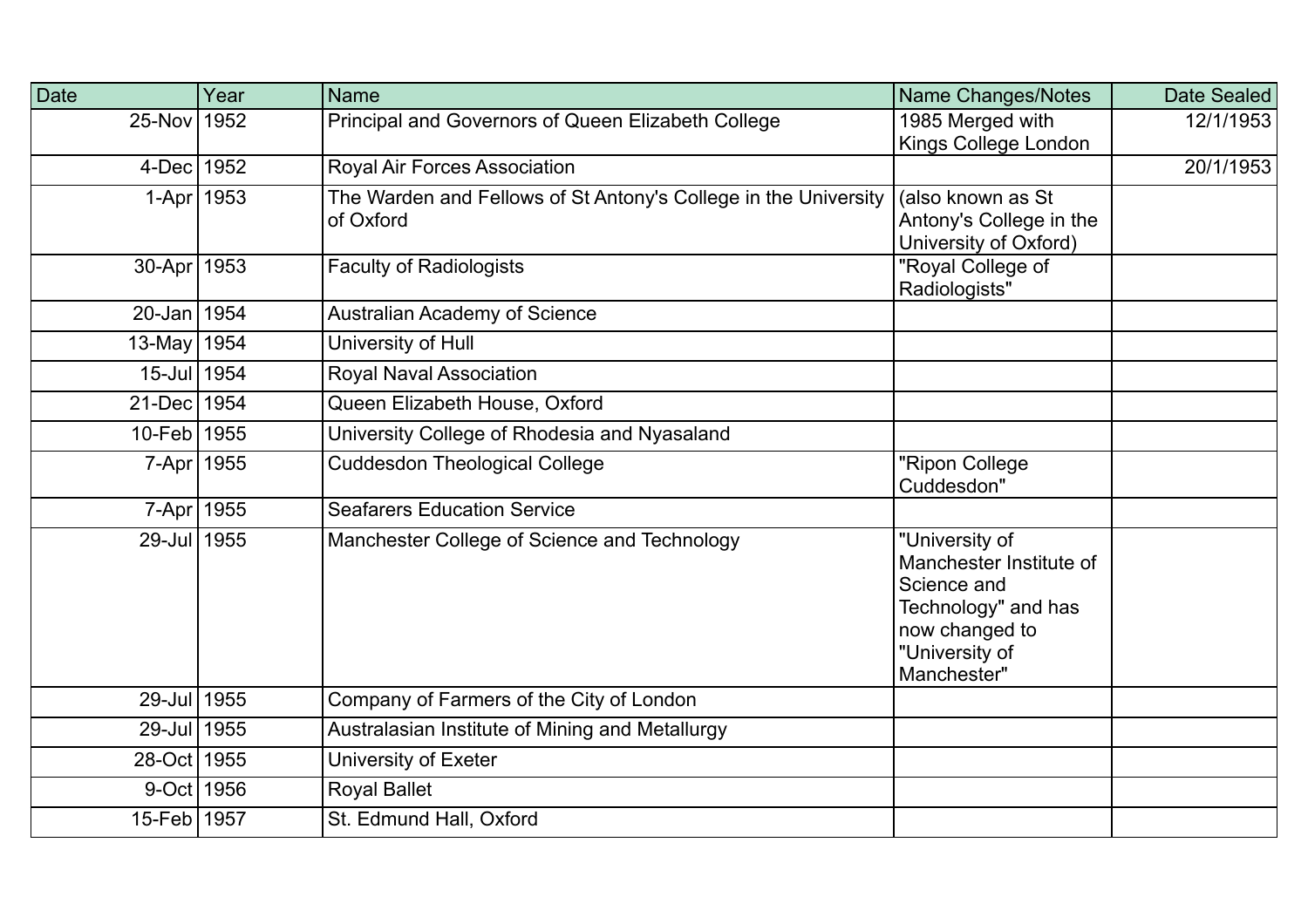| Date          | Year | <b>Name</b>                                                 | Name Changes/Notes                                                   | Date Sealed |
|---------------|------|-------------------------------------------------------------|----------------------------------------------------------------------|-------------|
| $22$ -Feb     | 1957 | <b>Institution of Chemical Engineers</b>                    |                                                                      |             |
| $15$ -Mar     | 1957 | University of Leicester                                     |                                                                      |             |
| 17-May 1957   |      | City of London Solicitor's Company                          |                                                                      |             |
| 23-Aug 1957   |      | English-Speaking Union of the Commonwealth                  |                                                                      |             |
| 19-Feb 1958   |      | <b>British Institute of Radiology</b>                       |                                                                      |             |
| 14-Mar 1958   |      | <b>Nuffield College Oxford</b>                              |                                                                      |             |
| $7$ -May      | 1958 | National Institute for Research in Nuclear Science          |                                                                      |             |
| 21-Nov 1958   |      | Institute of Municipal Treasurers and Accountants           | "Chartered Institute of<br><b>Public Finance and</b><br>Accountancy" |             |
| 19-Dec   1958 |      | <b>Royal Humane Society</b>                                 |                                                                      |             |
| 15-Jun 1959   |      | <b>Town Planning Institute</b>                              | "Royal Town Planning<br>Institute"                                   |             |
| $21$ -Dec     | 1959 | Fourah Bay College - The University College of Sierra Leone |                                                                      |             |
| 8-Apr 1960    |      | <b>National Army Museum</b>                                 |                                                                      |             |
| 3-Aug   1960  |      | Churchill College, Cambridge                                |                                                                      |             |
| 26-Oct 1960   |      | Westcott House, Cambridge                                   |                                                                      |             |
| 2-Aug   1961  |      | <b>University of Sussex</b>                                 |                                                                      |             |
| 2-Aug   1961  |      | <b>British Institution of Radio Engineers</b>               | "Institute of Electronic<br>and Radio Engineers"                     |             |
| 24-Oct 1961   |      | Royal Archaeological Institute                              |                                                                      |             |
| 24-Oct 1961   |      | St. Peter's College, Oxford                                 |                                                                      |             |
| 6-Dec 1961    |      | University of Keele                                         |                                                                      |             |
| 21-Dec 1961   |      | <b>Chartered Institute of Loss Adjusters</b>                |                                                                      |             |
| 26-Feb   1962 |      | University of the West Indies                               |                                                                      |             |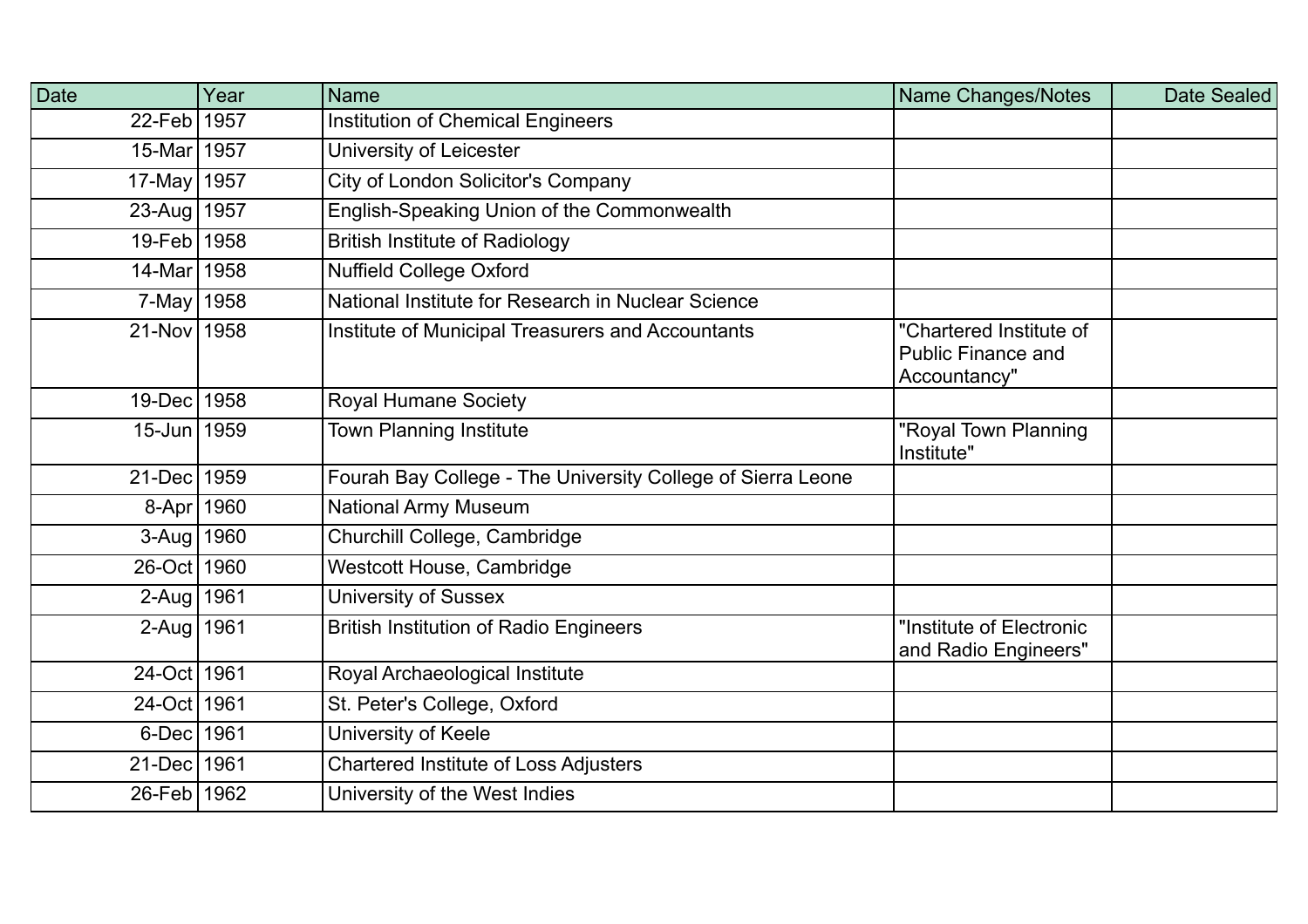| Date          | Year | <b>Name</b>                                                              | <b>Name Changes/Notes</b>                               | Date Sealed |
|---------------|------|--------------------------------------------------------------------------|---------------------------------------------------------|-------------|
| 2-Oct 1962    |      | <b>Magistrates Association</b>                                           |                                                         |             |
| 28-Nov 1962   |      | <b>Library Association of Australia</b>                                  |                                                         |             |
| 26-Mar 1963   |      | Society of Dyers and Colourists                                          |                                                         |             |
| $2$ -May      | 1963 | Royal Society of St. George                                              |                                                         |             |
| $30$ -May     | 1963 | <b>Association of Commonwealth Universities</b>                          |                                                         |             |
| 29-Jul 1963   |      | University of York                                                       |                                                         |             |
| 29-Jul 1963   |      | St. Catherine's College, Oxford                                          |                                                         |             |
| 29-Jul 1963   |      | <b>Animal Health Trust</b>                                               |                                                         |             |
| 27-Nov 1963   |      | University of East Anglia                                                |                                                         |             |
| 27-Nov 1963   |      | University of Basutoland, the Bechuanaland Protectorate and<br>Swaziland | "University of<br>Botswana, Lesotho and<br>Swaziland"   |             |
| 26-Mar 1964   |      | <b>Institution of Production Engineers</b>                               | "Institution of<br>Manufacturing<br>Engineers"          |             |
| 23-Jun 1964   |      | University of Strathclyde                                                |                                                         |             |
| 23-Jun 1964   |      | <b>Liverpool Medical Institution</b>                                     |                                                         |             |
| 27-Jul 1964   |      | University of Lancaster                                                  |                                                         |             |
| 27-Jul 1964   |      | <b>Council for National Academic Awards</b>                              |                                                         |             |
| 20-Nov 1964   |      | University of Kent at Canterbury                                         | "The University of Kent"                                | 4/10/2010   |
| $20$ -Nov     | 1964 | <b>University of Essex</b>                                               |                                                         |             |
| 29-Jan 1965   |      | <b>University of Warwick</b>                                             |                                                         |             |
| 26-Feb   1965 |      | <b>Science Research Council</b>                                          | "Science and<br><b>Engineering Research</b><br>Council" |             |
| $26$ -Feb     | 1965 | <b>British Psychological Society</b>                                     |                                                         |             |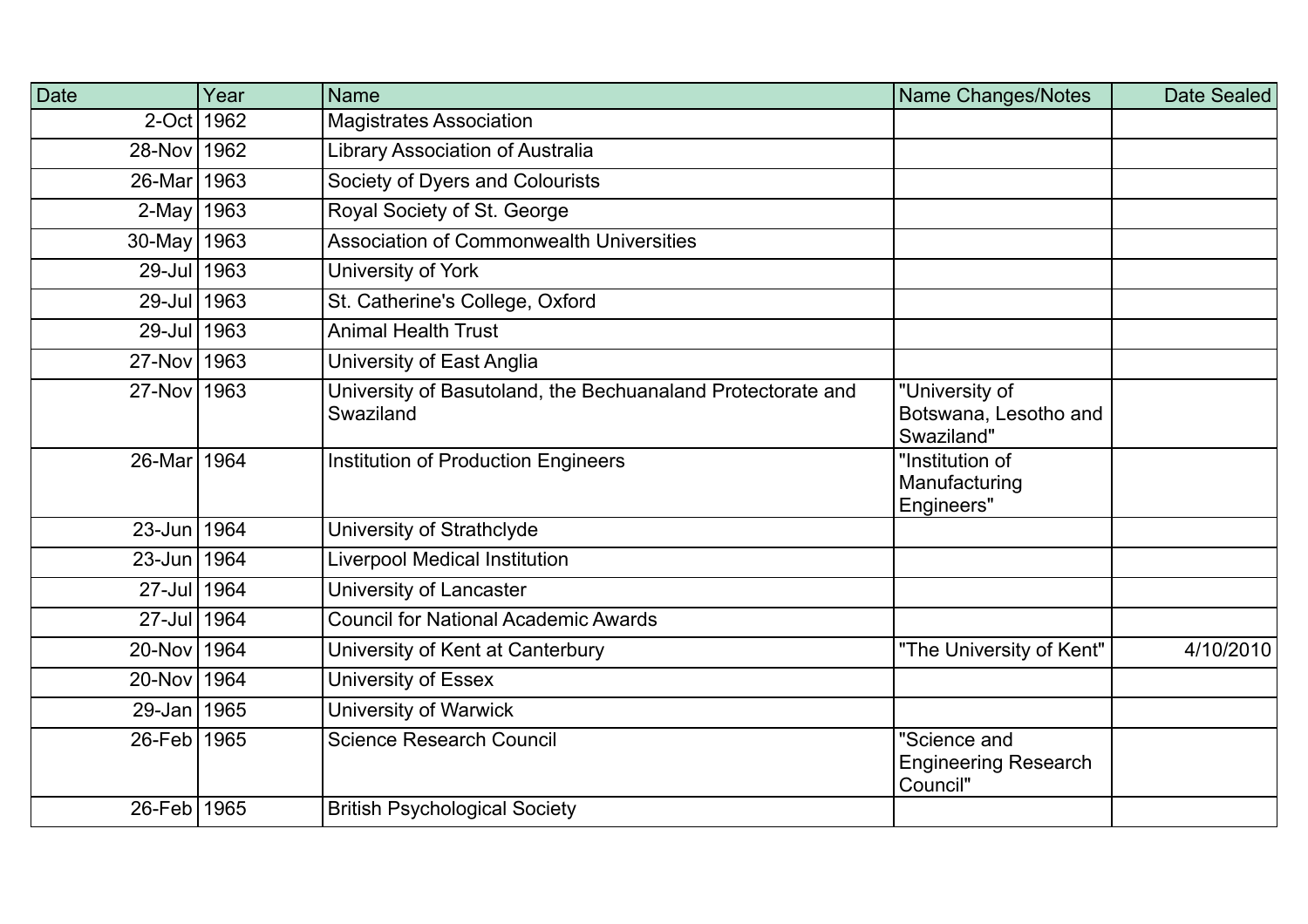| Date            | Year | <b>Name</b>                                 | <b>Name Changes/Notes</b>                                     | Date Sealed |
|-----------------|------|---------------------------------------------|---------------------------------------------------------------|-------------|
| 4-May           | 1965 | <b>Natural Environment Research Council</b> | Charter revoked<br>31/10/2018 (see SI No.<br>2018/1054 (C.82) |             |
| $3-Aug$         | 1965 | <b>Council of Engineering Institutions</b>  |                                                               |             |
| 3-Aug 1965      |      | <b>London Mathematical Society</b>          |                                                               |             |
| 29-Oct 1965     |      | The Social Science Research Council         | "The Economic and<br>Social Research<br>Council"              |             |
|                 |      |                                             | Charter revoked<br>31/10/2018 (see SI No.<br>2018/1054 (C.82) |             |
| $31 - Jan$ 1966 |      | <b>Heriot-Watt University</b>               |                                                               |             |
| 24-Feb   1966   |      | Loughborough University of Technology       |                                                               |             |
| 10-Mar 1966     |      | University of Aston in Birmingham           |                                                               |             |
| 6-Apr 1966      |      | <b>City University</b>                      | "City, University of<br>London"                               |             |
| 9-Jun 1966      |      | <b>Brunel University</b>                    | "Brunel University<br>London"                                 |             |
| 28-Jul 1966     |      | <b>University of Surrey</b>                 |                                                               |             |
| 28-Jul 1966     |      | Fitzwilliam College, Cambridge              |                                                               |             |
| $20 - Sep$ 1966 |      | University of Bradford                      |                                                               |             |
| 20-Sep 1966     |      | <b>Bath University of Technology</b>        | "University of Bath"                                          |             |
| 10-Feb 1967     |      | University of Salford                       |                                                               |             |
| 28-Jun 1967     |      | University of Dundee                        |                                                               |             |
| 28-Jul 1967     |      | Royal College of Art                        |                                                               |             |
| 23-Aug   1967   |      | <b>Australian Boy Scouts Association</b>    |                                                               |             |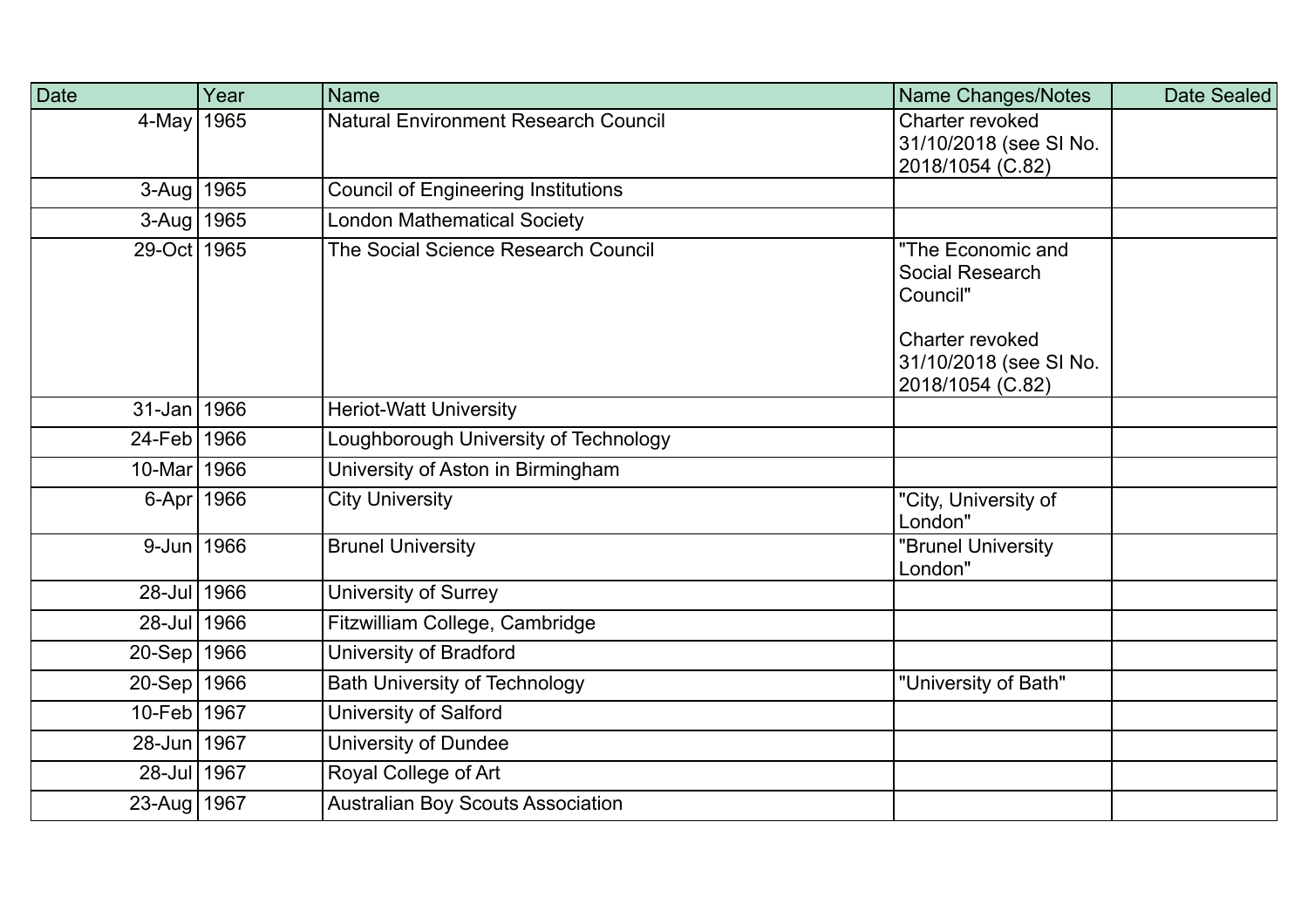| <b>Date</b>   | Year | <b>Name</b>                                                                                                                                      | <b>Name Changes/Notes</b>                                                                                | Date Sealed |
|---------------|------|--------------------------------------------------------------------------------------------------------------------------------------------------|----------------------------------------------------------------------------------------------------------|-------------|
| 10-Oct 1967   |      | Institution of Radio and Electronic Engineers, Australia                                                                                         |                                                                                                          |             |
| 13-Nov 1967   |      | <b>University of Stirling</b>                                                                                                                    |                                                                                                          |             |
| 13-Nov 1967   |      | The University of Wales Institute of Science and Technology                                                                                      |                                                                                                          |             |
| 22-Mar 1968   |      | The Royal African Society                                                                                                                        |                                                                                                          |             |
| 23-Apr   1969 |      | <b>Open University</b>                                                                                                                           |                                                                                                          |             |
| 25-Jun 1969   |      | The Australian Academy of the Humanities for the Advancement<br>of Scholarship in Language, Literature, History, Philosophy and<br>the Fine Arts |                                                                                                          |             |
| 31-Jul 1969   |      | The Australian Institute of Building                                                                                                             |                                                                                                          | 7/10/1969   |
| 28-Nov 1969   |      | The Society for Promoting Christian Knowledge                                                                                                    |                                                                                                          |             |
| 28-Nov 1969   |      | The Cranfield Institute of Technology                                                                                                            | "Cranfield University"                                                                                   |             |
| 19-Dec 1969   |      | The Royal College of Pathologists                                                                                                                |                                                                                                          |             |
| 4-Feb 1970    |      | The Jockey Club (incorporating the National Hunt Committee)                                                                                      |                                                                                                          |             |
| 4-Feb 1970    |      | The University of the South Pacific                                                                                                              |                                                                                                          |             |
| 28-Jul 1970   |      | The New University of Ulster                                                                                                                     | <b>Merged with Ulster</b><br>Polytechnic;<br>reincorporated as<br>University of Ulster on<br>31/7/1984   |             |
| 30-Sep 1970   |      | The Institute of Physics                                                                                                                         |                                                                                                          |             |
| 11-Mar 1971   |      | <b>Heythrop College</b>                                                                                                                          | "The Heythrop Institute"                                                                                 | 08/10/2020  |
| 22-Dec 1971   |      | Chelsea College, University of London                                                                                                            |                                                                                                          |             |
| 22-Dec 1971   |      | The Sports Council                                                                                                                               | In 1996 split to become<br>"The United Kingdom<br>Sports Council" and<br>"The English Sports<br>Council" |             |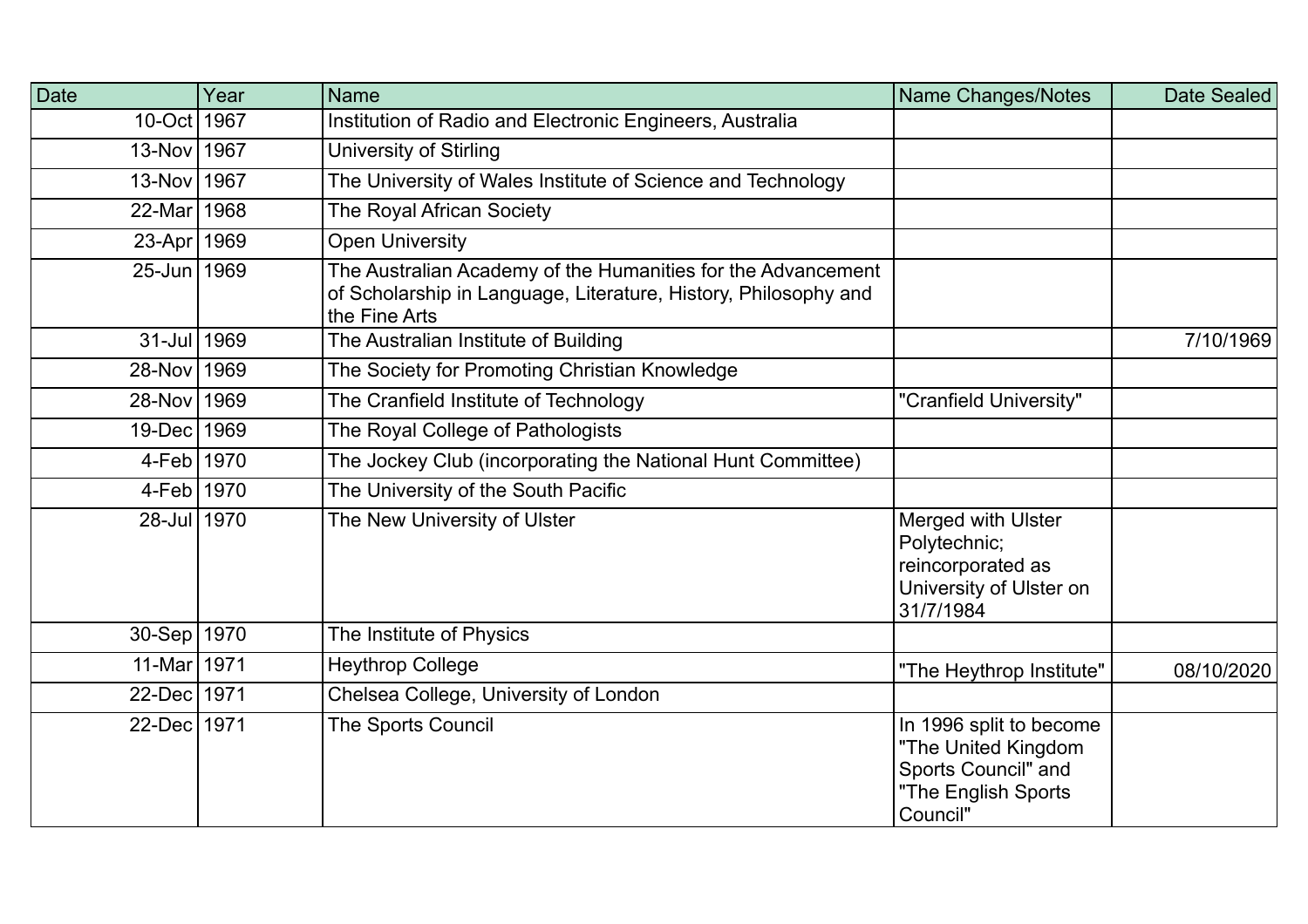| Date        | Year | Name                                                        | <b>Name Changes/Notes</b>                                                                                                                                         | Date Sealed |
|-------------|------|-------------------------------------------------------------|-------------------------------------------------------------------------------------------------------------------------------------------------------------------|-------------|
| $22$ -Dec   | 1971 | The Scottish Sports Council                                 | Also known as<br>"sportscoltand"                                                                                                                                  |             |
| 22-Dec 1971 |      | The Sports Council for Wales                                |                                                                                                                                                                   |             |
| 28-Jun 1972 |      | New Hall, Cambridge                                         | Murray Edwards<br>College, founded as<br>New Hall, University of<br>Cambridge                                                                                     | 14/6/2011   |
| 23-Oct 1972 |      | The Royal College of General Practitioners                  |                                                                                                                                                                   |             |
| 24-Oct 1973 |      | Anglo-German Foundation for the study of Industrial Society | <b>Expired 4th December</b><br>2009                                                                                                                               |             |
| 16-Oct 1974 |      | The Association of Certified Accountants                    | (1) "Chartered<br><b>Association of Certified</b><br>Accountants"<br>(2) "Association of<br><b>Chartered Certified</b><br>Accountants"                            |             |
| 12-Feb 1975 |      | The Institute of Cost and Management Accountants            | "The Chartered Institute<br>of Management<br>Accountants"                                                                                                         |             |
| 12-Feb 1975 |      | The Institution of Metallurgists                            | (1) "Institute of Metals"<br>(2) "Institute of<br>Materials"<br>(3) "The Institute of<br>Materials, Minerals and<br>Mining"<br>See C329 for history of<br>mergers |             |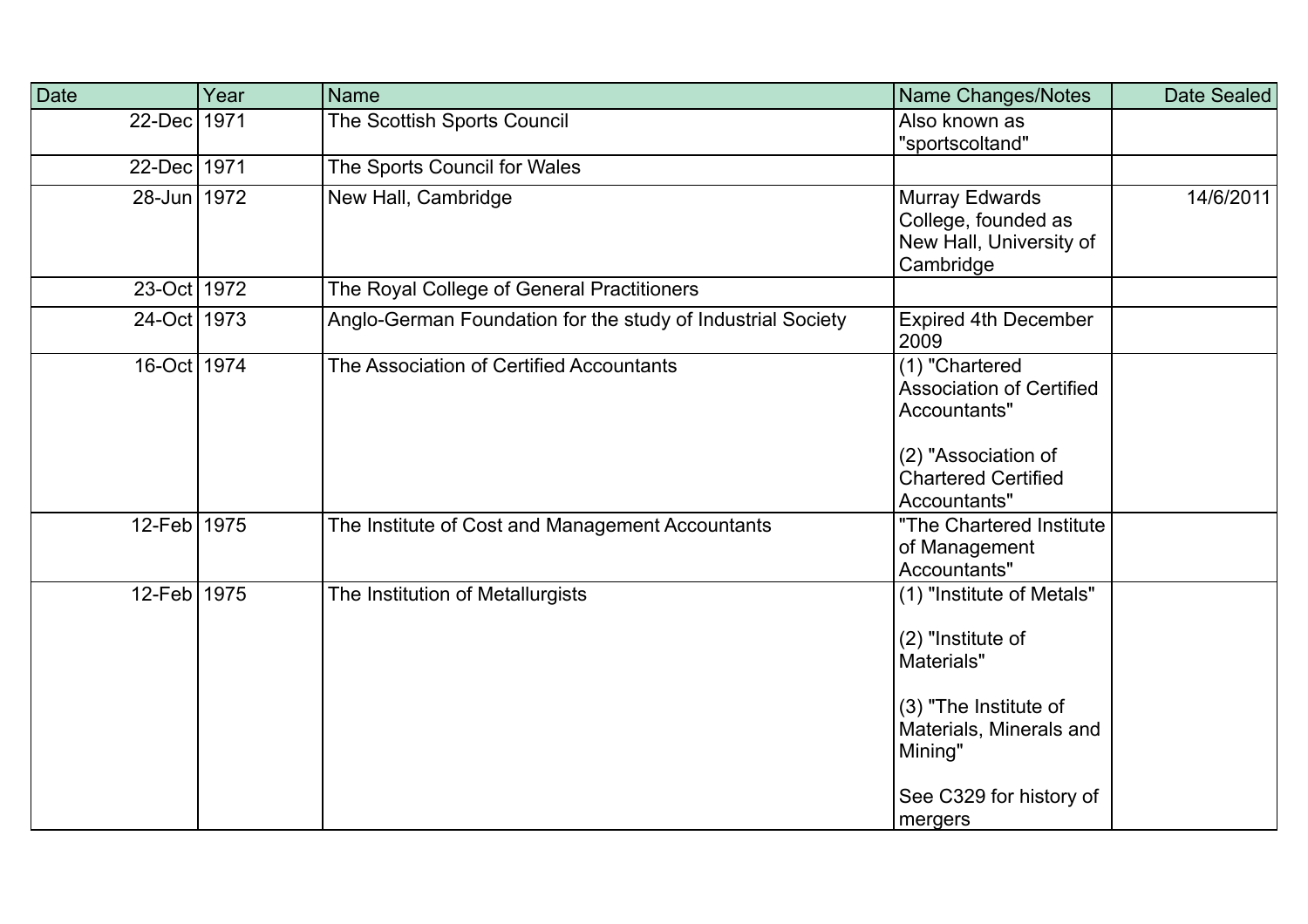| Date          | Year | <b>Name</b>                                                                | Name Changes/Notes                                                      | Date Sealed |
|---------------|------|----------------------------------------------------------------------------|-------------------------------------------------------------------------|-------------|
| $18$ -Mar     | 1975 | The Institute of Measurement and Control                                   |                                                                         |             |
| 12-Nov 1975   |      | The College of Law                                                         | "The Legal Education<br>Foundation"                                     |             |
| 17-Mar 1976   |      | The Chartered Institution of Building Services                             | "The Chartered<br>Institution of Building<br><b>Services Engineers"</b> |             |
| $19$ -May     | 1976 | <b>The Design Council</b>                                                  |                                                                         |             |
| 19-May 1976   |      | The Society of Industrial Artists and Designers                            | "The Chartered Society<br>of Designers"                                 |             |
| 9-Jun 1976    |      | The Master and Fellows of Darwin College in the University of<br>Cambridge |                                                                         |             |
|               |      | (Commonly known as Darwin College, Cambridge)                              |                                                                         |             |
| 15-Sep 1976   |      | The Institute of Bankers in Scotland                                       | "The Chartered Institute<br>of Bankers in Scotland"                     |             |
|               |      |                                                                            | "Chartered Institute of<br><b>Bankers in Scotland"</b>                  |             |
|               |      |                                                                            | "Chartered Banker<br>Institute"                                         |             |
| 27-Oct 1976   |      | Wolfson College, Cambridge                                                 |                                                                         |             |
| 15-Nov 1977   |      | University College, London                                                 |                                                                         |             |
| 25-Apr 1978   |      | Carnegie Trustees for the Universities of Scotland                         | Original Charter of 11<br>June 1902 revoked on<br>30 July 1958          |             |
| 6-Feb 1979    |      | The Chartered Institute of Arbitrators                                     |                                                                         |             |
| 14-Mar   1979 |      | The Chartered Building Societies Institute                                 | Surrendered<br>11 June 2008                                             |             |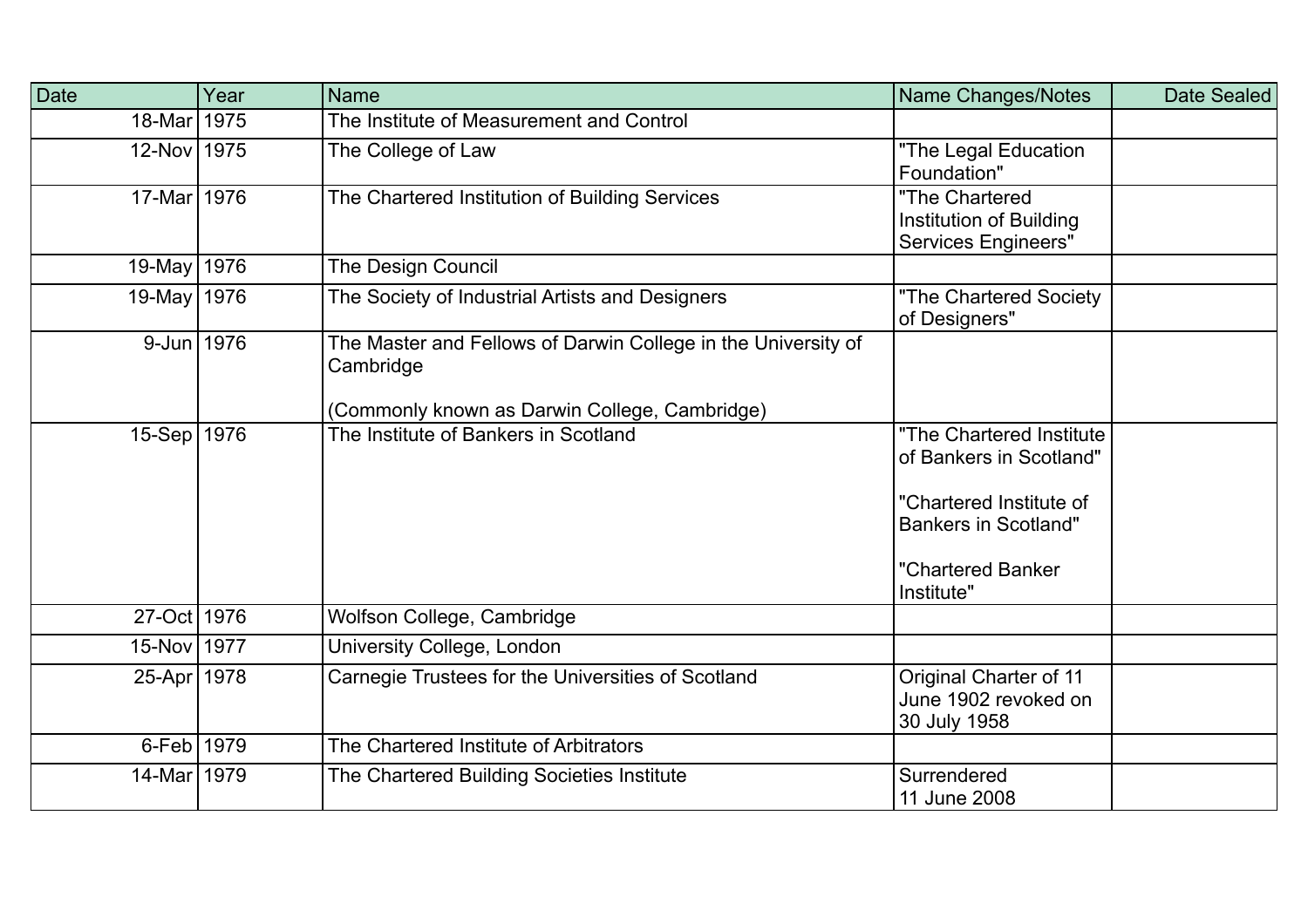| Date        | Year | <b>Name</b>                                                                                                     | Name Changes/Notes                                                                       | Date Sealed |
|-------------|------|-----------------------------------------------------------------------------------------------------------------|------------------------------------------------------------------------------------------|-------------|
| $14$ -Mar   | 1979 | The Institute of Biology                                                                                        | 'The Royal Society of<br>Biology"                                                        |             |
| $13-Feb$    | 1980 | King's College London (University of London)                                                                    |                                                                                          |             |
| $19$ -Mar   | 1980 | The Royal Society of Chemistry                                                                                  | (Amalgamation<br>between Royal Institute<br>of Chemistry and<br><b>Chemical Society)</b> |             |
|             |      |                                                                                                                 | See other references to<br>C21 for history                                               |             |
| $28$ -Jul   | 1980 | The Chartered Institute of Building                                                                             |                                                                                          |             |
| $18$ -Feb   | 1981 | The President and Fellows of Wolfson College in the University<br>of Oxford<br>Known as Wolfson College, Oxford |                                                                                          |             |
| 28-Oct 1981 |      | The Engineering Council                                                                                         | (1) "Engineering<br>Council (UK)"<br>(2) "The Engineering<br>Council"                    |             |
| $10$ -Feb   | 1982 | The Institute of Chartered Foresters                                                                            |                                                                                          |             |
| $18$ -May   | 1982 | <b>Crafts Council</b>                                                                                           |                                                                                          |             |
| $11$ -Feb   | 1983 | The University of Buckingham                                                                                    |                                                                                          |             |
| 20-Apr 1983 |      | The Fellowship of Engineering                                                                                   | "The Royal Academy of<br>Engineering"                                                    |             |
| 22-Jun 1983 |      | The British Film Institute                                                                                      |                                                                                          |             |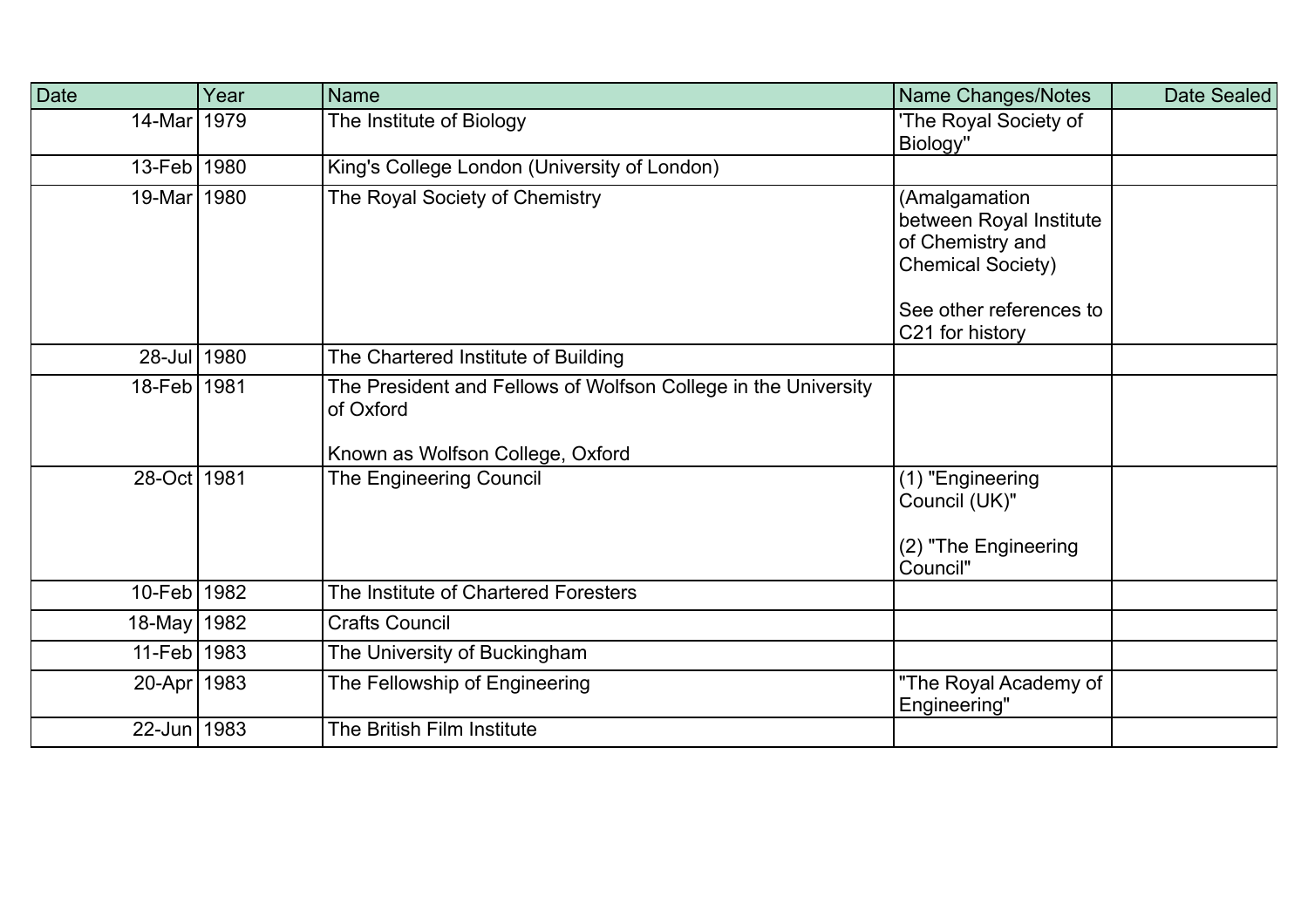| Date          | Year       | <b>Name</b>                                                                                                                                           | <b>Name Changes/Notes</b>                                                              | Date Sealed |
|---------------|------------|-------------------------------------------------------------------------------------------------------------------------------------------------------|----------------------------------------------------------------------------------------|-------------|
| 11-Apr   1984 |            | <b>The Industrial Society</b>                                                                                                                         | "The Work Foundation"<br>Part of Lancaster                                             |             |
|               |            |                                                                                                                                                       | University in October                                                                  |             |
|               |            |                                                                                                                                                       | 2010. No longer a<br>chartered body.                                                   |             |
| 25-Jun 1984   |            | The Institute of Housing                                                                                                                              | "Chartered Institute of<br>Housing"                                                    |             |
| 25-Jun 1984   |            | The Institution of Environmental Health Officers                                                                                                      | "Chartered Institute of<br><b>Environmental Health"</b>                                |             |
| 31-Jul 1984   |            | University of Ulster                                                                                                                                  | see entry at 28/7/1970<br>(The New University of<br>Ulster) for further<br>information |             |
| 31-Jul 1984   |            | The British Computer Society                                                                                                                          |                                                                                        |             |
| 12-Sep   1984 |            | The President and Fellows of Clare Hall in the University of<br>Cambridge<br>Commonly known as Clare Hall, Cambridge                                  |                                                                                        |             |
| 30-Oct 1984   |            | The Warden and Fellows of Robinson College in the University<br>of Cambridge<br>Commonly known as Robinson College, in the University of<br>Cambridge |                                                                                        |             |
| 5-Jun 1986    |            | The Principal and Fellows of Linacre College in the University of<br>Oxford<br>Commonly known as Linacre College, Oxford                              |                                                                                        |             |
|               | 8-Jul 1986 | <b>London Business School</b>                                                                                                                         |                                                                                        |             |
| 25-Nov 1986   |            | <b>Museums and Galleries Commission</b>                                                                                                               | Surrendered<br>12/7/2000                                                               |             |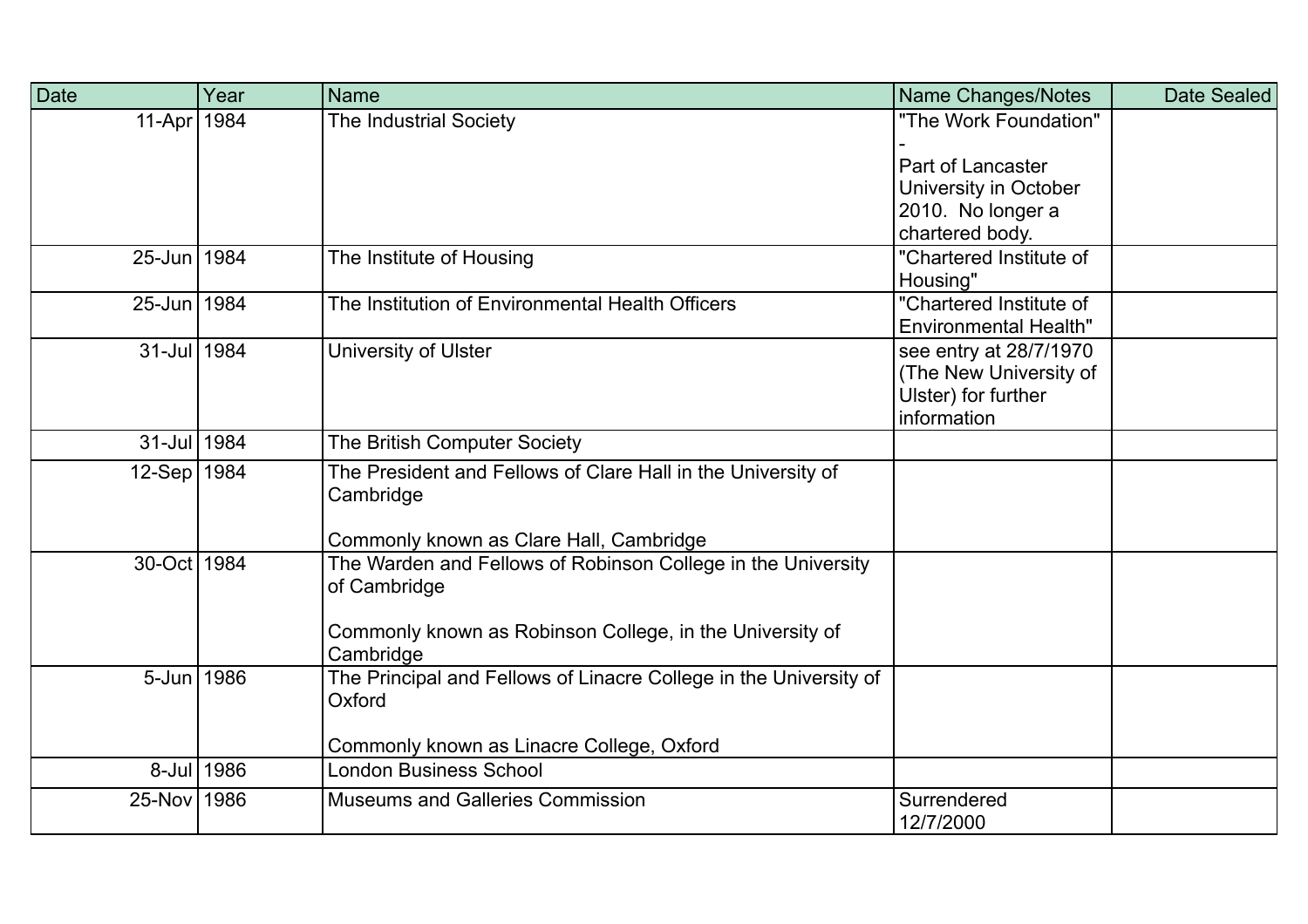| Date          | Year | <b>Name</b>                                                                  | <b>Name Changes/Notes</b>                  | Date Sealed |
|---------------|------|------------------------------------------------------------------------------|--------------------------------------------|-------------|
| 10-Feb 1987   |      | The Chartered Institute of Bankers                                           | (1) "Chartered Institute<br>of Bankers"    |             |
|               |      |                                                                              | (2) "ifs School of                         |             |
|               |      |                                                                              | Finance"                                   |             |
|               |      |                                                                              | (3) "ifs University                        |             |
|               |      |                                                                              | College"<br>(4) "The London                |             |
|               |      |                                                                              | Institute of Banking &                     |             |
|               |      |                                                                              | Finance"                                   |             |
| 10-Jun 1987   |      | Institute of Education, University of London                                 | Surrendered<br>09/12/2015                  |             |
| 23-Mar 1988   |      | The College of Ophthalmologists                                              | "The Royal College of<br>Ophthalmologists" |             |
| 27-Apr   1988 |      | Motability                                                                   |                                            |             |
| 7-Feb 1989    |      | The Chartered Institute of Marketing                                         |                                            |             |
| 2-Aug 1989    |      | Queen Mary and Westfield College, University of London                       | "Queen Mary University<br>of London"       |             |
| 19-Dec   1989 |      | The Royal Commonwealth Society for the Blind                                 |                                            |             |
| 1-Nov 1989    |      | <b>Goldsmiths' College</b>                                                   |                                            |             |
|               |      | (commonly known as Goldsmiths' College, University of London)                |                                            |             |
| 7-Jun 1990    |      | Institute of Mathematics and its Applications                                |                                            |             |
| 26-Jun 1990   |      | The Royal Star and Garter Homes for Disabled Sailors, Soldiers<br>and Airmen | "The Royal Star &<br><b>Garter Homes"</b>  |             |
| 21-May 1991   |      | The Henley Management College                                                | Surrendered<br>16/3/2011                   |             |
| 11-Feb 1992   |      | Royal College of Anaesthetists                                               |                                            |             |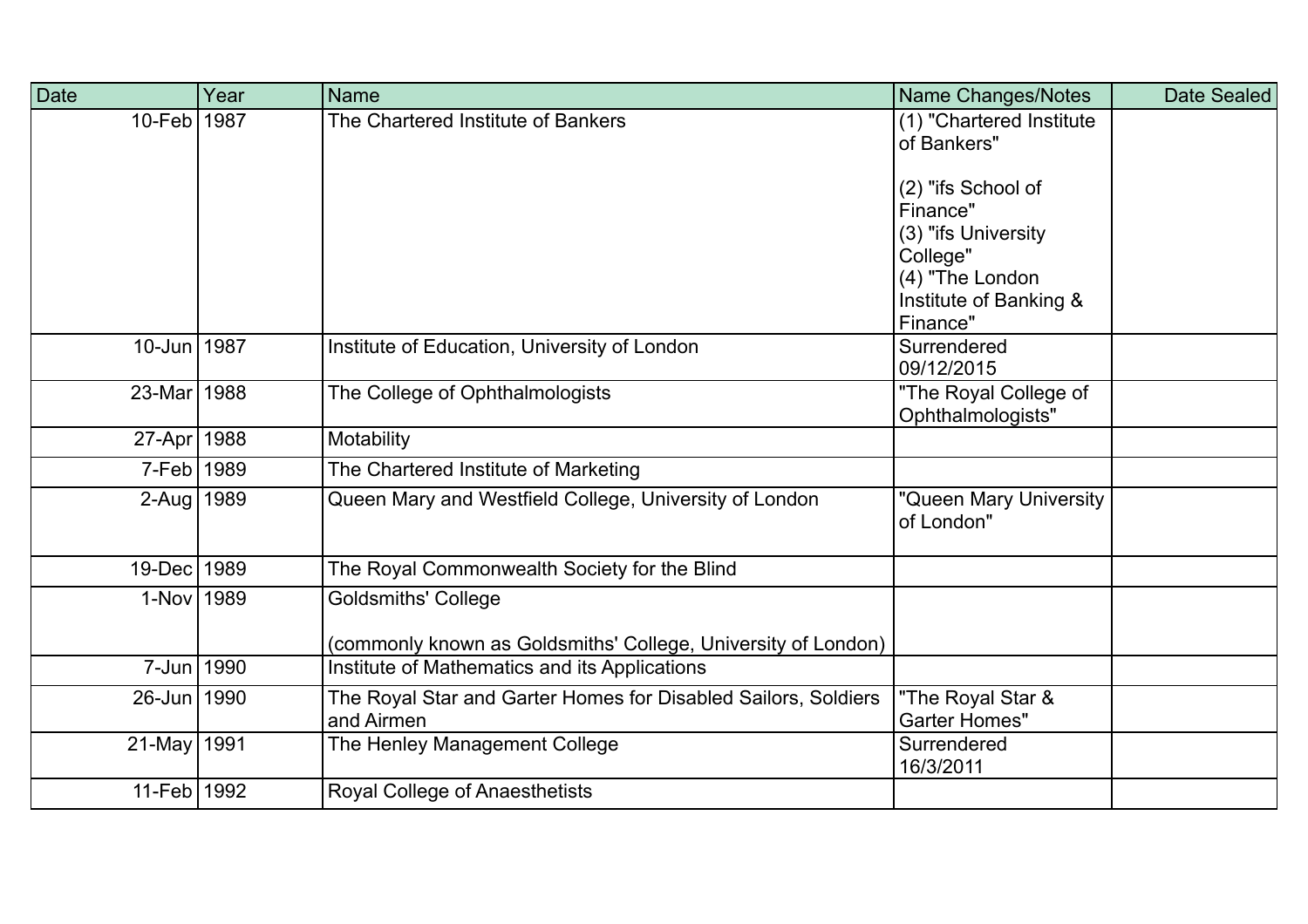| <b>Date</b>   | Year | <b>Name</b>                                                                                                         | <b>Name Changes/Notes</b>                                                                    | Date Sealed |
|---------------|------|---------------------------------------------------------------------------------------------------------------------|----------------------------------------------------------------------------------------------|-------------|
| 15-Jul 1992   |      | The Chartered Institute of Purchasing and Supply                                                                    | "The Chartered Institute<br>of Procurement and<br>Supply"<br>8/10/2014                       |             |
| 16-Dec 1993   |      | The Biotechnology and Biological Sciences Research Council                                                          | Charter revoked<br>31/10/2018 (see SI No.<br>2018/1054 (C.82)                                | 29/3/1994   |
| 16-Dec 1993   |      | The Engineering and Physical Sciences Research Council                                                              | Charter revoked<br>31/10/2018 (see SI No.<br>2018/1054 (C.82)                                | 29/4/1994   |
| 16-Dec 1993   |      | Particle Physics and Astronomy Research Council                                                                     | Surrendered<br>14/11/2007                                                                    |             |
| 8-Feb 1994    |      | The Arts Council of England                                                                                         |                                                                                              |             |
| 8-Feb 1994    |      | The Scottish Arts Council                                                                                           | Charter revoked by the<br><b>Public Services Reform</b><br>(Scotland) Act 2010 -<br>1/7/2010 |             |
| 8-Feb 1994    |      | The Arts Council of Wales                                                                                           |                                                                                              | 30/3/1994   |
| 15-Mar   1994 |      | The Institute of Taxation                                                                                           | "The Chartered Institute<br>of Taxation"                                                     |             |
| 14-Dec 1994   |      | The Chartered Institution of Water and Environmental<br>Management                                                  |                                                                                              |             |
| 14-Dec 1994   |      | Council for the Central Laboratory of the Research Council                                                          | Surrendered                                                                                  |             |
| 11-Apr   1995 |      | The Principal and Fellows of Mansfield College in the University<br>of Oxford<br>Known as Mansfield College, Oxford |                                                                                              |             |
|               |      |                                                                                                                     |                                                                                              |             |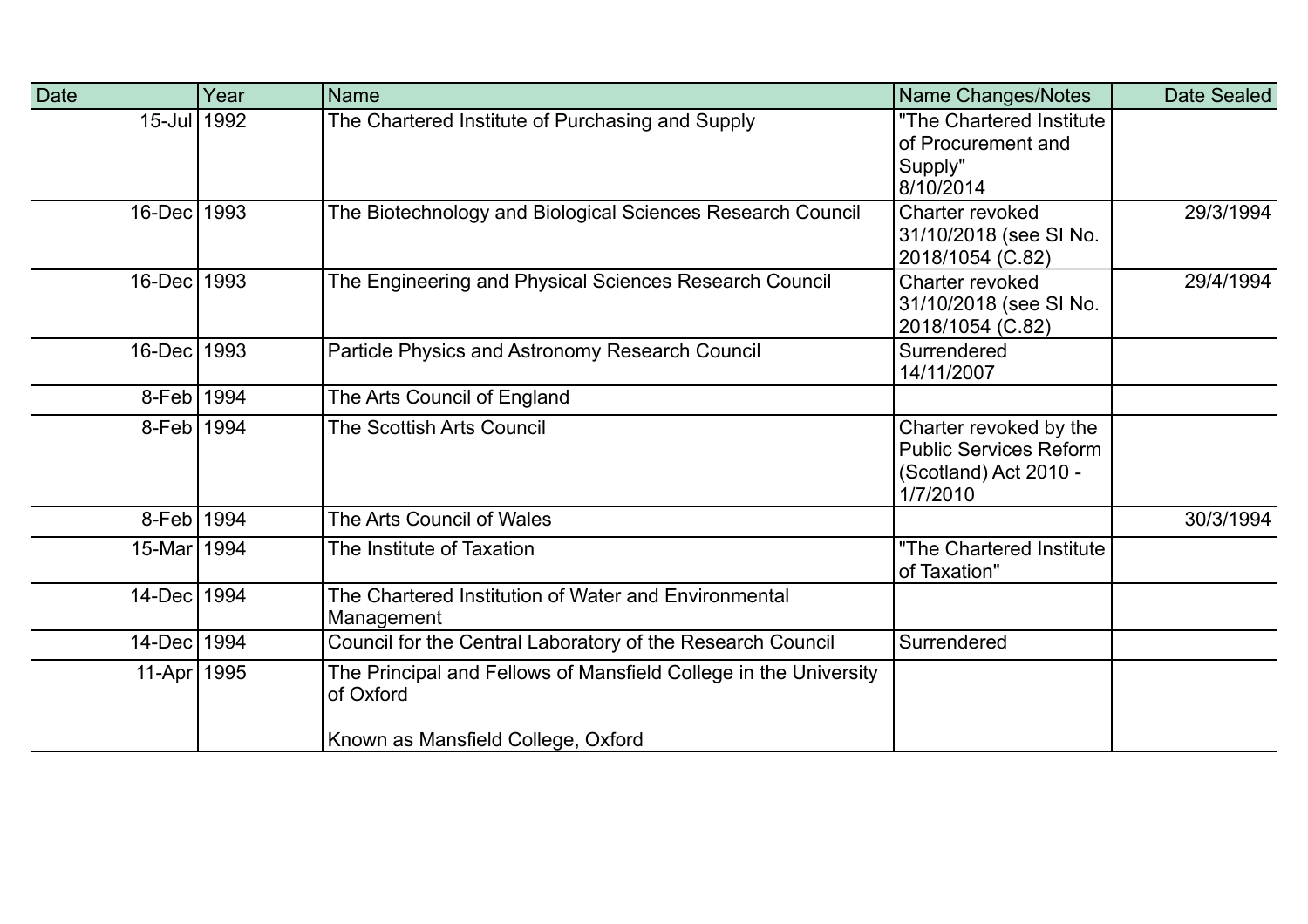| Date        | Year | <b>Name</b>                                                                                           | Name Changes/Notes                                                       | Date Sealed |
|-------------|------|-------------------------------------------------------------------------------------------------------|--------------------------------------------------------------------------|-------------|
| $11-Apr$    | 1995 | The President, Fellows and Students of Templeton College in<br>the University of Oxford               | "The Principal, Fellows<br>and Students of Green<br>Templeton College in |             |
|             |      | Known as Green Templeton College, Oxford                                                              | the University of<br>Oxford"                                             |             |
| 28-Jun 1995 |      | The College of Optometrists                                                                           |                                                                          |             |
| 23-Nov 1995 |      | The Principal and Fellows of The Manchester Academy and<br>Harris College in the University of Oxford |                                                                          |             |
|             |      | Known as Manchester College, Oxford                                                                   |                                                                          |             |
| 23-Jul 1996 |      | <b>English Sports Council</b>                                                                         |                                                                          |             |
| 23-Jul 1996 |      | The United Kingdom Sports Council                                                                     |                                                                          |             |
| 23-Jul 1996 |      | College of Paediatrics and Child Health                                                               | "Royal College of<br><b>Paediatrics and Child</b><br>Health"             |             |
| 26-Jun 1997 |      | The Landscape Institute                                                                               |                                                                          | 22/8/1997   |
| 22-Jul 1997 |      | The President and Fellows of Lucy Cavendish College in the<br>University of Cambridge                 |                                                                          |             |
|             |      | Known as Lucy Cavendish College                                                                       |                                                                          |             |
| 11-Feb 1998 |      | <b>Historic Royal Palaces</b>                                                                         |                                                                          | 6/3/1998    |
| 22-Apr 1998 |      | The Master, Fellows and Scholars of St. Edmund's College in<br>the University of Cambridge            |                                                                          | 6/7/1998    |
|             |      | Commonly known as St Edmund's College, Cambridge                                                      |                                                                          |             |
| 12-Oct 1999 |      | <b>The Prince's Trust</b>                                                                             |                                                                          |             |
| 24-Nov 1999 |      | The Royal Air Force Benevolent Fund                                                                   |                                                                          |             |
| 8-Feb 2000  |      | Chartered Institute of Personnel and Development                                                      |                                                                          |             |
| 12-Jul 2000 |      | The Royal Environmental Health Institute of Scotland                                                  |                                                                          |             |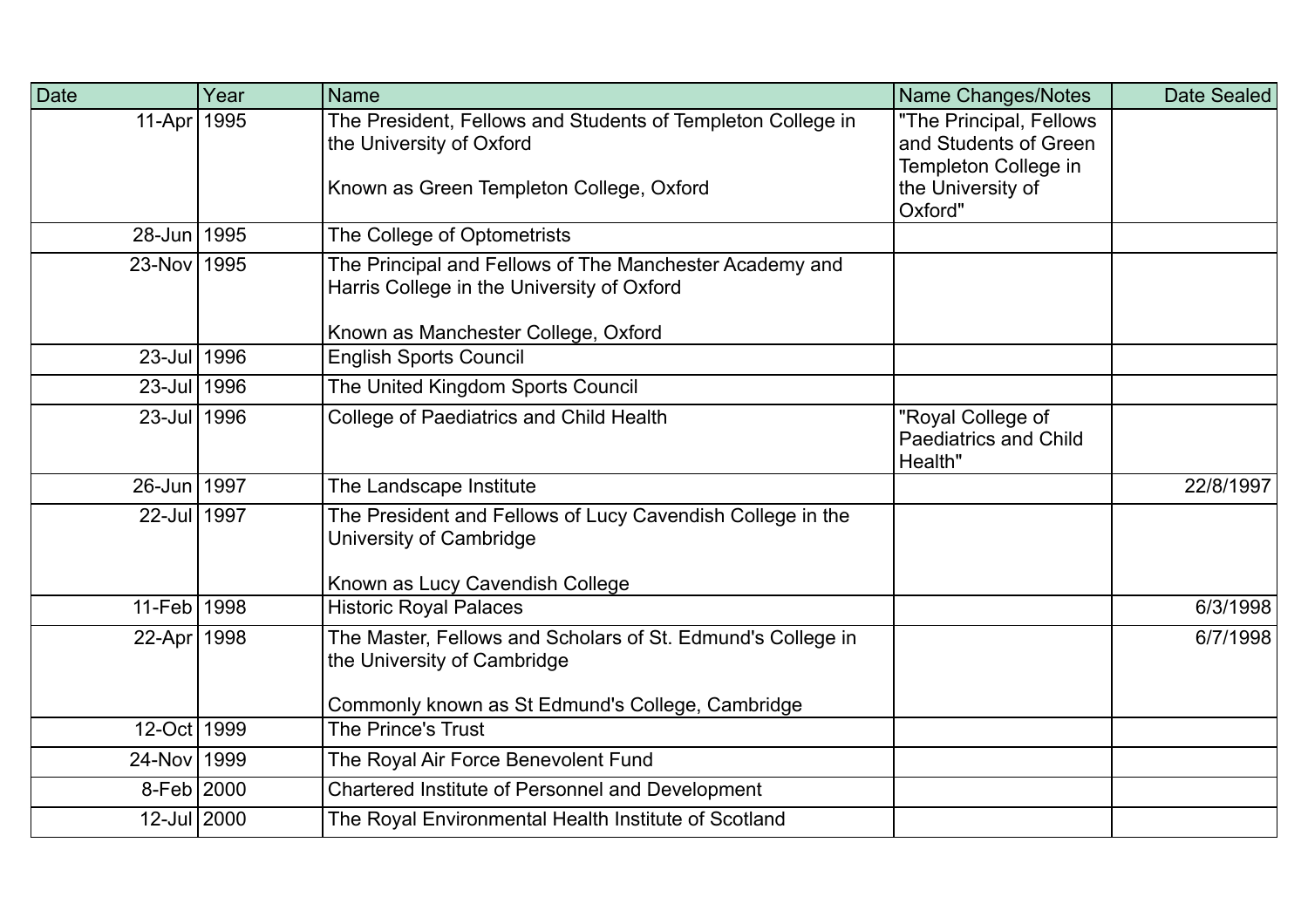| <b>Date</b>    | Year | <b>Name</b>                                        | Name Changes/Notes                                                                                                                                                                                                   | Date Sealed |
|----------------|------|----------------------------------------------------|----------------------------------------------------------------------------------------------------------------------------------------------------------------------------------------------------------------------|-------------|
| 11-Apr   2001  |      | The Institution of Incorporated Engineers          | 14 December 2005 The<br>Institution of<br><b>Incorporated Engineers</b><br>and The Institution of<br><b>Electrical Engineers</b><br>merged to become<br>"The Institution of<br>Engineering and<br>Technology" (C840) |             |
| 11-Dec 2001    |      | <b>Chartered Institution of Wastes Management</b>  |                                                                                                                                                                                                                      |             |
| 12-Feb 2002    |      | <b>Chartered Management Institute</b>              |                                                                                                                                                                                                                      |             |
| 26-Jun 2002    |      | The Institution of Occupational Safety and Health  |                                                                                                                                                                                                                      |             |
| 12-Jun 2003    |      | <b>The Science Council</b>                         |                                                                                                                                                                                                                      |             |
| 11-Feb 2004    |      | The Worshipful Company of Engineers                |                                                                                                                                                                                                                      |             |
| 11-Feb 2004    |      | The Worshipful Company of Paviors                  |                                                                                                                                                                                                                      |             |
| 8-May 2004     |      | Society for the Environment                        |                                                                                                                                                                                                                      |             |
| 27-Jul 2004    |      | The Royal Photographic Society of Great Britain    |                                                                                                                                                                                                                      |             |
| 13-Oct 2004    |      | The Association for Science Education              |                                                                                                                                                                                                                      |             |
| 16-Dec 2004    |      | The Arts and Humanities Research Council           | Charter revoked<br>31/10/2018 (see SI No.<br>2018/1054 (C.82)                                                                                                                                                        |             |
| $9 - Feb$ 2005 |      | The Chartered Institute of Public Relations        |                                                                                                                                                                                                                      |             |
| 7-May 2005     |      | The Worshipful Company of Water Conservators       |                                                                                                                                                                                                                      | 01/07/2005  |
| 7-May 2005     |      | Chartered Institute of Architectural Technologists |                                                                                                                                                                                                                      |             |
| 19-Jul 2005    |      | The Chartered Institute of Linguists               |                                                                                                                                                                                                                      | 19/9/2006   |
| 14-Dec 2005    |      | The Duke of Edinburgh's Award                      |                                                                                                                                                                                                                      | 31/3/2006   |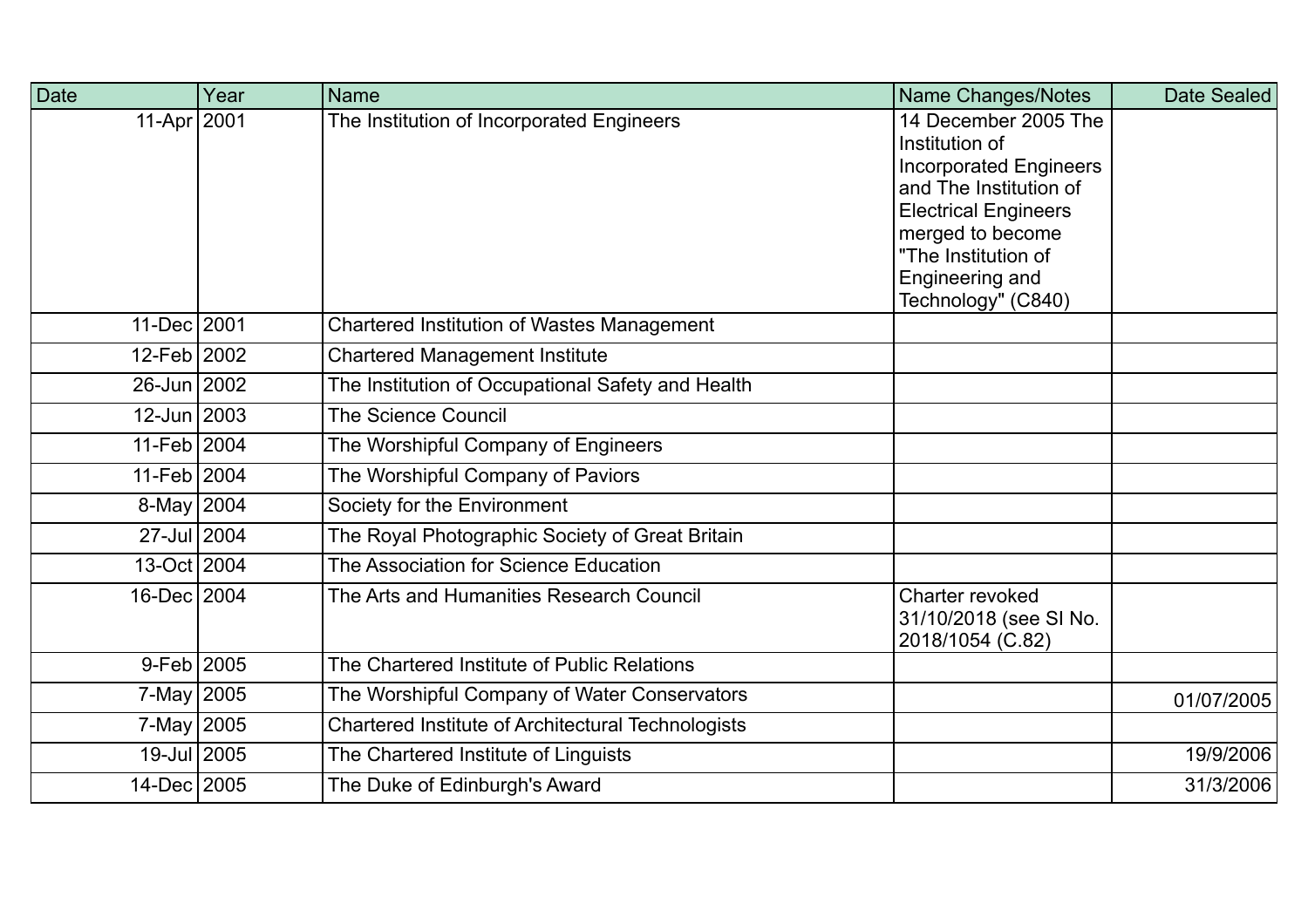| Date         | Year | <b>Name</b>                                                 | Name Changes/Notes                              | Date Sealed |
|--------------|------|-------------------------------------------------------------|-------------------------------------------------|-------------|
| 14-Dec 2005  |      | The Institution of Engineering and Technology               | 14 December 2005 The                            |             |
|              |      |                                                             | Institution of<br><b>Incorporated Engineers</b> |             |
|              |      |                                                             | and The Institution of                          |             |
|              |      |                                                             | <b>Electrical Engineers</b>                     |             |
|              |      |                                                             | merged to become                                |             |
|              |      |                                                             | "The Institution of                             |             |
|              |      |                                                             | Engineering and                                 |             |
|              |      |                                                             | Technology" (now                                |             |
|              |      |                                                             | C840                                            |             |
| 19-Jul 2006  |      | The Chartered Quality Institute                             |                                                 | 23/11/2006  |
| 19-Jul 2006  |      | Elizabeth Phillips Hughes Hall, Cambridge                   |                                                 | 23/11/2006  |
|              |      |                                                             |                                                 |             |
|              |      | Commonly known as Hugh's Hall Cambridge                     |                                                 |             |
| $5-Sep$ 2006 |      | <b>English Association</b>                                  |                                                 | 1/12/2006   |
| 10-Oct 2006  |      | The Historical Association                                  |                                                 | 15/12/2006  |
| 14-Nov 2006  |      | The Royal Institute of Navigation                           |                                                 | 22/2/2007   |
| 7-Feb 2007   |      | The Technology Strategy Board                               | Charter revoked                                 | 27/3/2007   |
|              |      |                                                             | 31/10/2018 (see SI No.                          |             |
|              |      |                                                             | 2018/1054 (C.82)                                |             |
| 7-Feb 2007   |      | The Science and Technology Facilities Council               |                                                 | 27/3/2007   |
| 25-Jul 2007  |      | The Chartered Institute of Educational Assessors            |                                                 | 2/4/2008    |
| 25-Jul 2007  |      | The Worshipful Company of Management Consultants            |                                                 | 4/10/2007   |
| 10-Oct 2007  |      | The Worshipful Company of International Bankers             |                                                 | 10/12/2007  |
| 10-Oct 2007  |      | The Society for Radiological Protection                     |                                                 | 10/12/2007  |
| 12-Dec 2007  |      | The College of Emergency Medicine                           | "The Royal College of                           | 20/2/2008   |
|              |      |                                                             | <b>Emergency Medicine"</b>                      |             |
| 12-Feb 2008  |      | The Chartered Institute of Plumbing and Heating Engineering |                                                 | 30/6/2008   |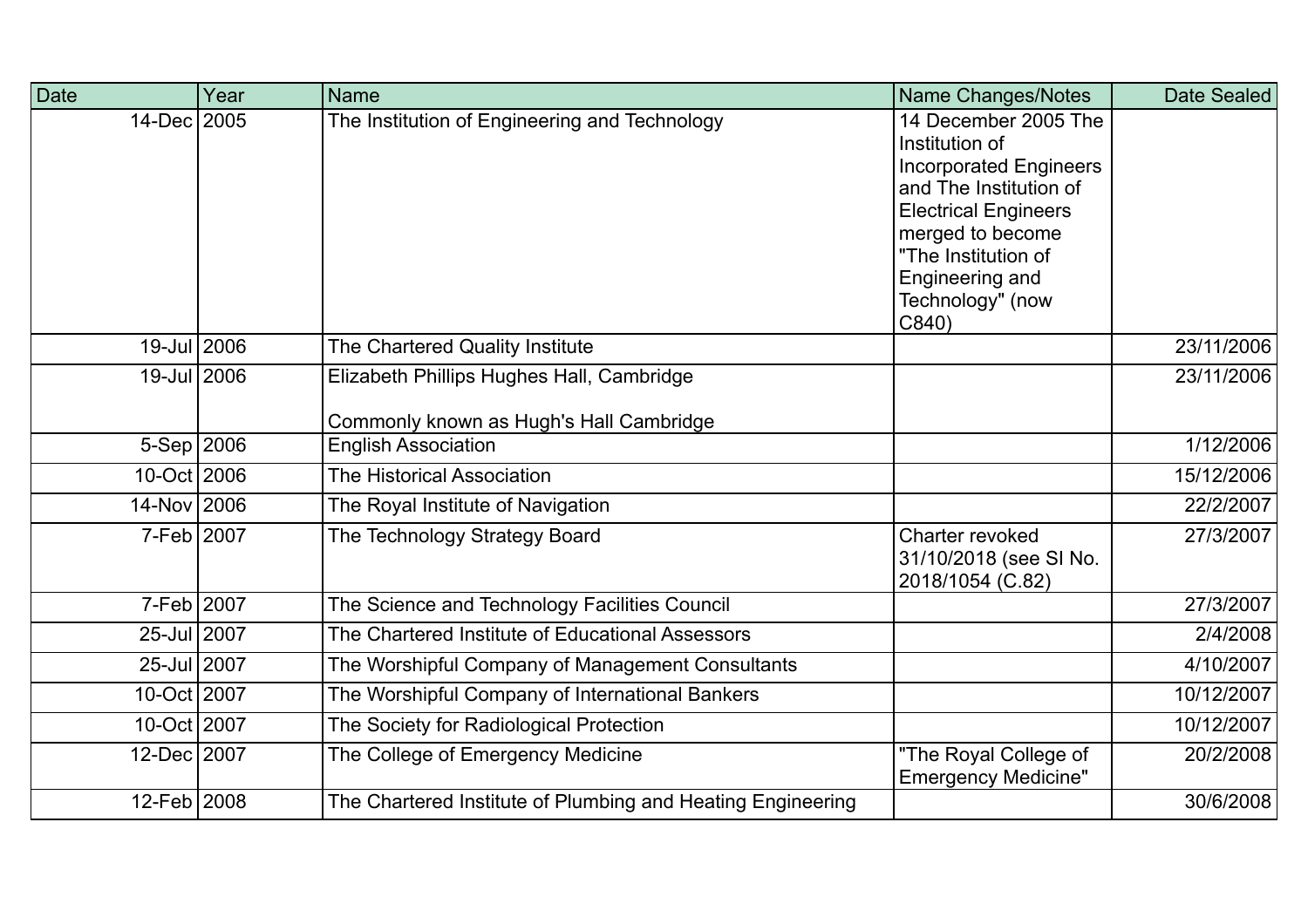| Date            | Year       | <b>Name</b>                                                                                                            | Name Changes/Notes | Date Sealed |
|-----------------|------------|------------------------------------------------------------------------------------------------------------------------|--------------------|-------------|
| 12-Feb 2008     |            | The Worshipful Company of Chartered Secretaries and<br>Administrators                                                  |                    | 24/6/2008   |
| 11-Jun 2008     |            | The Royal Society for Public Health                                                                                    |                    | 23/10/2008  |
|                 | 9-Jul 2008 | The King's Fund                                                                                                        |                    | 4/11/2008   |
| 18-Mar 2009     |            | Chartered Institution of Civil Engineering Surveyors                                                                   |                    | 2/9/2009    |
| 13-May 2009     |            | The Worshipful Company of Actuaries                                                                                    |                    | 4/9/2009    |
|                 | 8-Jul 2009 | The Worshipful Company of Tax Advisers                                                                                 |                    | 9/10/2009   |
|                 | 8-Jul 2009 | Chartered Institute for Securities & Investment                                                                        |                    | 9/10/2009   |
| 15-Oct 2009     |            | <b>Worshipful Company of Security Professionals</b>                                                                    |                    | 15/2/2010   |
| 15-Oct 2009     |            | The Chartered Institution of Highways and Transportation                                                               |                    | 7/12/2009   |
| 17-Nov 2009     |            | The Principal, Fellows and Scholars of Homerton College in the<br>University of Cambridge<br>Known as Homerton College |                    | 11/3/2010   |
| 10-Feb 2010     |            | The Worshipful Company of Constructors                                                                                 |                    | 27/4/2010   |
| 10-Feb 2010     |            | The Worshipful Company of Launderers                                                                                   |                    | 17/6/2010   |
| 10-Feb 2010     |            | <b>Chartered Institute of Internal Auditors</b>                                                                        |                    | 24/6/2010   |
| 10-Feb 2010     |            | Worshipful Company of Information Technologists                                                                        |                    | 16/6/2010   |
| 17-Mar 2010     |            | The Firefighters Memorial Trust                                                                                        |                    | 4/10/2010   |
| 12-Apr 2010     |            | The Worshipful Company of Marketors                                                                                    |                    | 22/9/2010   |
| $21 -$ Jul 2010 |            | The Worshipful Company of Environmental Cleaners                                                                       |                    | 18/11/2010  |
| 10-Nov 2010     |            | The Chartered Institute of Payroll Professionals                                                                       |                    | 11/3/2011   |
| 16-Mar 2011     |            | The Worshipful Company of Arbitrators                                                                                  |                    | 24/4/2012   |
| 7-Apr 2011      |            | Chartered Institute for the Management of Sport and Physical<br>Activity                                               |                    | 5/10/2011   |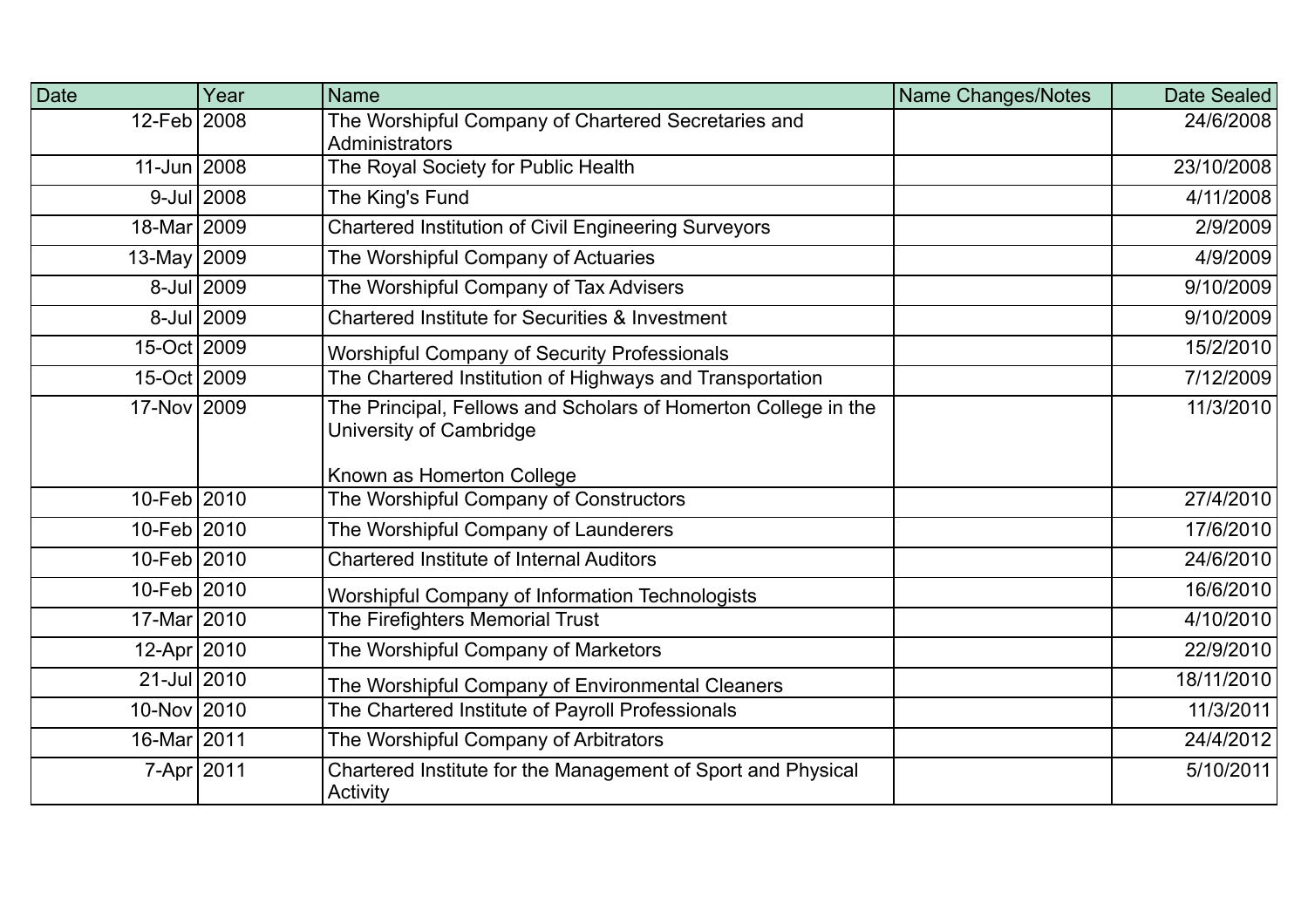| Date           | Year | <b>Name</b>                                                                | <b>Name Changes/Notes</b>               | Date Sealed |
|----------------|------|----------------------------------------------------------------------------|-----------------------------------------|-------------|
| 8-Jun 2011     |      | Worshipful Company of Chartered Accountants in England and<br><b>Wales</b> |                                         | 6/9/2012    |
| 13-Jul 2011    |      | <b>Oxford Centre for Islamic Studies</b>                                   |                                         | 20/4/2012   |
| 12-Oct 2011    |      | The Chartered Institute of Legal Executives                                |                                         | 30/1/2012   |
| 12-Oct 2011    |      | Institution of Engineering Designers                                       |                                         | 30/1/2012   |
| 30-May 2012    |      | <b>Worshipful Company of Builders' Merchants</b>                           |                                         | 5/9/2012    |
| $30$ -May 2012 |      | The Worshipful Company of Lightmongers                                     |                                         | 4/9/2012    |
| 10-Jul 2012    |      | The Association of Corporate Treasurers                                    | Came into legal effect<br>01/01/2013    | 1/11/2012   |
| 17-Oct 2012    |      | The British Occupational Hygiene Society                                   |                                         | 20/12/2012  |
| 7-Nov 2012     |      | The College of Chiropractors                                               | "The Royal College of<br>Chiropractors" | 14/3/2013   |
| 7-Nov 2012     |      | Chartered Institute of Ecology and Environmental Management                | Came into legal effect<br>01/04/2013    | 28/3/2013   |
| 12-Dec 2012    |      | Marylebone Cricket Club                                                    | Came into legal effect<br>01/07/2013    | 10/6/2013   |
| 15-May 2013    |      | The Marine Biological Association of the United Kingdom                    |                                         | 26/7/2013   |
| 15-May 2013    |      | <b>Worshipful Company of Furniture Makers</b>                              |                                         | 19/8/2013   |
| 15-May 2013    |      | The Worshipful Livery Company of Wales                                     |                                         | 6/9/2013    |
| 15-May 2013    |      | Worshipful Company of Hackney Carriage Drivers                             |                                         | 10/10/2013  |
| 13-Jun 2013    |      | The Worshipful Company of Chartered Surveyors                              |                                         | 2/12/2013   |
| $10$ -Jul 2013 |      | The Worshipful Company of World Traders                                    |                                         | 19/5/2014   |
| 10-Jul 2013    |      | <b>Chartered Association of Building Engineers</b>                         |                                         | 1/11/2013   |
| 10-Jul 2013    |      | The Chartered Institute of Horticulture                                    |                                         | 21/7/2014   |
| 9-Oct 2013     |      | The Chartered Society of Forensic Sciences                                 |                                         | 17/1/2014   |
| 30-Oct 2013    |      | <b>Recognition Panel</b>                                                   |                                         | 12/12/2013  |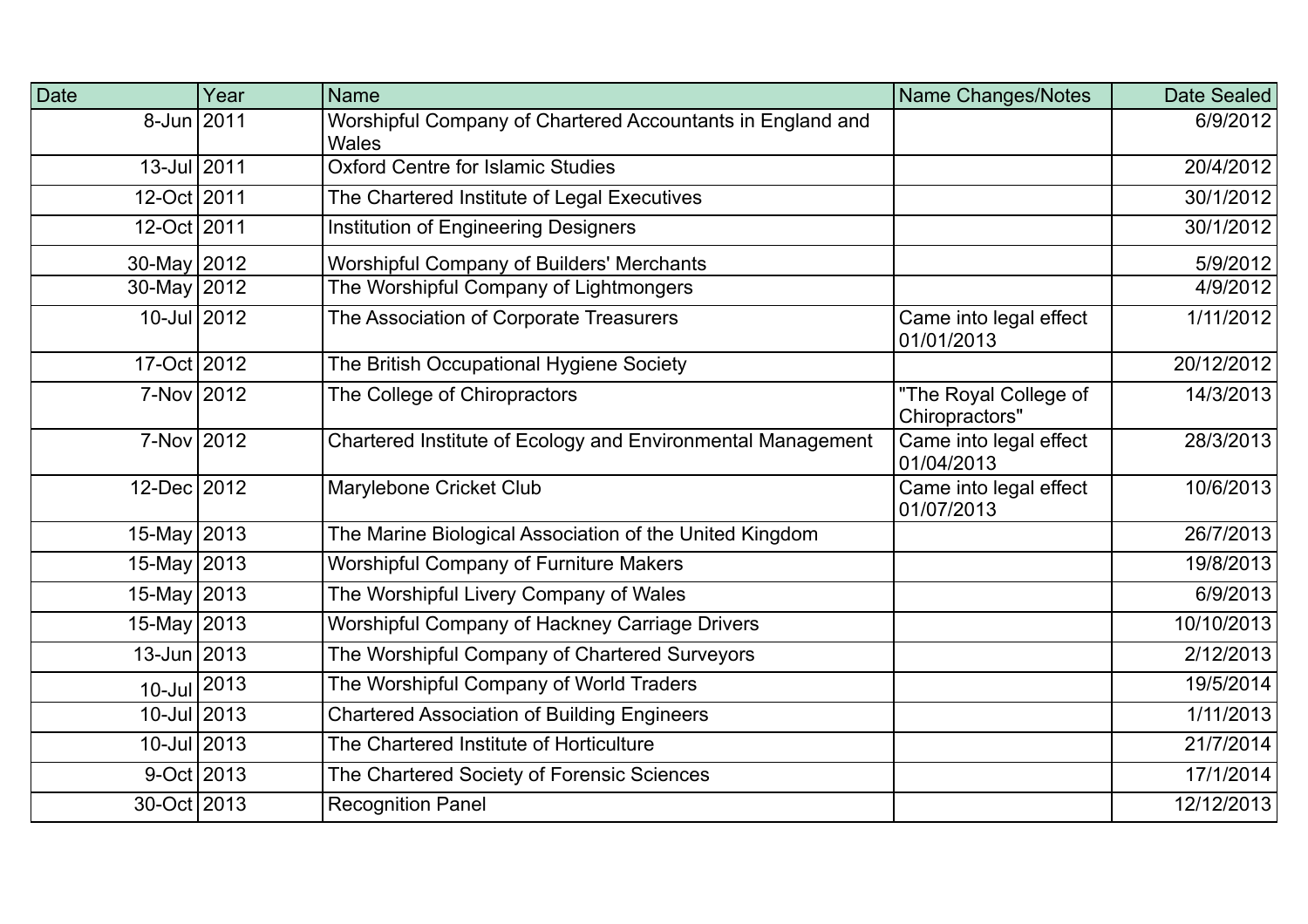| Date            | Year       | <b>Name</b>                                            | Name Changes/Notes                   | Date Sealed |
|-----------------|------------|--------------------------------------------------------|--------------------------------------|-------------|
| 11-Dec 2013     |            | The Worshipful Company of Firefighters                 |                                      | 31/3/2014   |
| 11-Dec 2013     |            | Honourable Company of Air Pilots                       |                                      | 23/5/2014   |
| 11-Feb 2014     |            | The Chartered Institute for Archaeolologists           |                                      | 3/6/2014    |
| 22-May 2014     |            | Chartered Institute of Ergonomics and Human Factors    |                                      | 22/9/2014   |
|                 | 8-Oct 2014 | The Worshipful Company of Fuellers                     |                                      | 16/02/2015  |
|                 | 8-Oct 2014 | <b>Chartered Trading Standards Institute</b>           |                                      | 1/4/2015    |
| 5-Nov 2014      |            | <b>Chartered Institute of Credit Management</b>        | Came into legal effect<br>01/01/2015 | 31/12/2014  |
| 10-Dec 2014     |            | The Chartered Association of Business Schools          |                                      | 1/5/2015    |
| 11-Feb 2015     |            | The Worshipful Company of Insurers                     |                                      | 25/8/2015   |
| 10-Jun 2015     |            | The Chartered Institution for Further Education        |                                      | 09/10/2015  |
| 10-Jun 2015     |            | <b>Learned Society of Wales</b>                        |                                      | 11/9/2015   |
| $9$ -Dec 2015   |            | The Institute of Practitioners in Advertising          |                                      | 13/4/2016   |
| 12-Apr 2016     |            | The Chartered Institute of Trade Mark Attorneys        |                                      | 17/11/2016  |
| 12-Oct 2016     |            | <b>Association for Project Management</b>              |                                      | 25/11/2016  |
| 3-May 2017      |            | <b>National Citizen Service Trust</b>                  |                                      | 18/9/2017   |
| 11-Oct 2017     |            | <b>Worshipful Company of Educators</b>                 |                                      | 19/1/2018   |
| 15-Nov 2017     |            | <b>Police Roll of Honour Trust</b>                     |                                      | 22/3/2018   |
| 7-Nov 2018      |            | Worshipful Company of Art Scholars                     |                                      | 1/7/2019    |
| 12-Dec          | 2018       | The Chartered Institute of Information Security        |                                      | 23/5/2019   |
| 10-Apr 2019     |            | The Worshipful Company of Chartered Architects         |                                      | 8/8/2019    |
| 12-Jun 2019     |            | <b>Academy of Medical Sciences</b>                     |                                      | 03/09/2019  |
| $10 -$ Jul 2019 |            | Chartered Institute of Editing and Proofreading        |                                      | 1/10/2019   |
| 8-Oct 2019      |            | The Worshipful Company of Scientific Instrument Makers |                                      | 04/02/2021  |